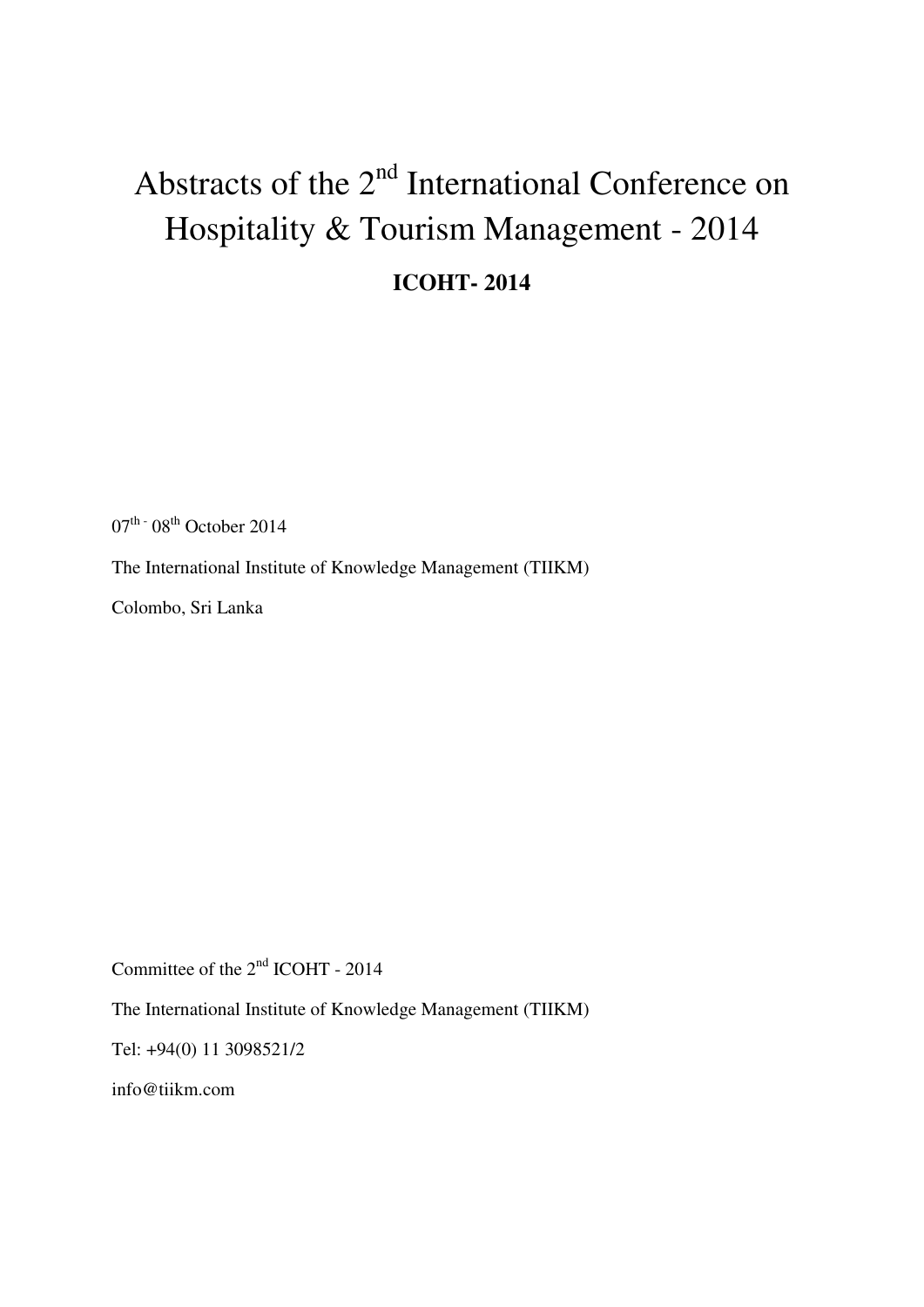### **Disclaimer**

The responsibility for opinions expressed, in articles, studies and other contributions in this publication rests solely with their authors, and this publication does not constitute an endorsement by the ICOHT or TIIKM of the opinions so expressed in them

Official website of the conference

www.tourismconference.co

Abstracts of the  $2<sup>nd</sup>$  International Conference on Hospitality & Tourism Management, 2014 Edited by Dilan Rathnayake and Others 72 pages ISSN 2345-962x Copyright @ TIIKM All rights are reserved according to the code of intellectual property act of Sri Lanka, 2003 Published by  $2<sup>nd</sup>$  ICOHT 2014 and The International Institute of Knowledge Management (TIIKM) Tel: +94(0) 11 3098521 +94(0) 11 3098522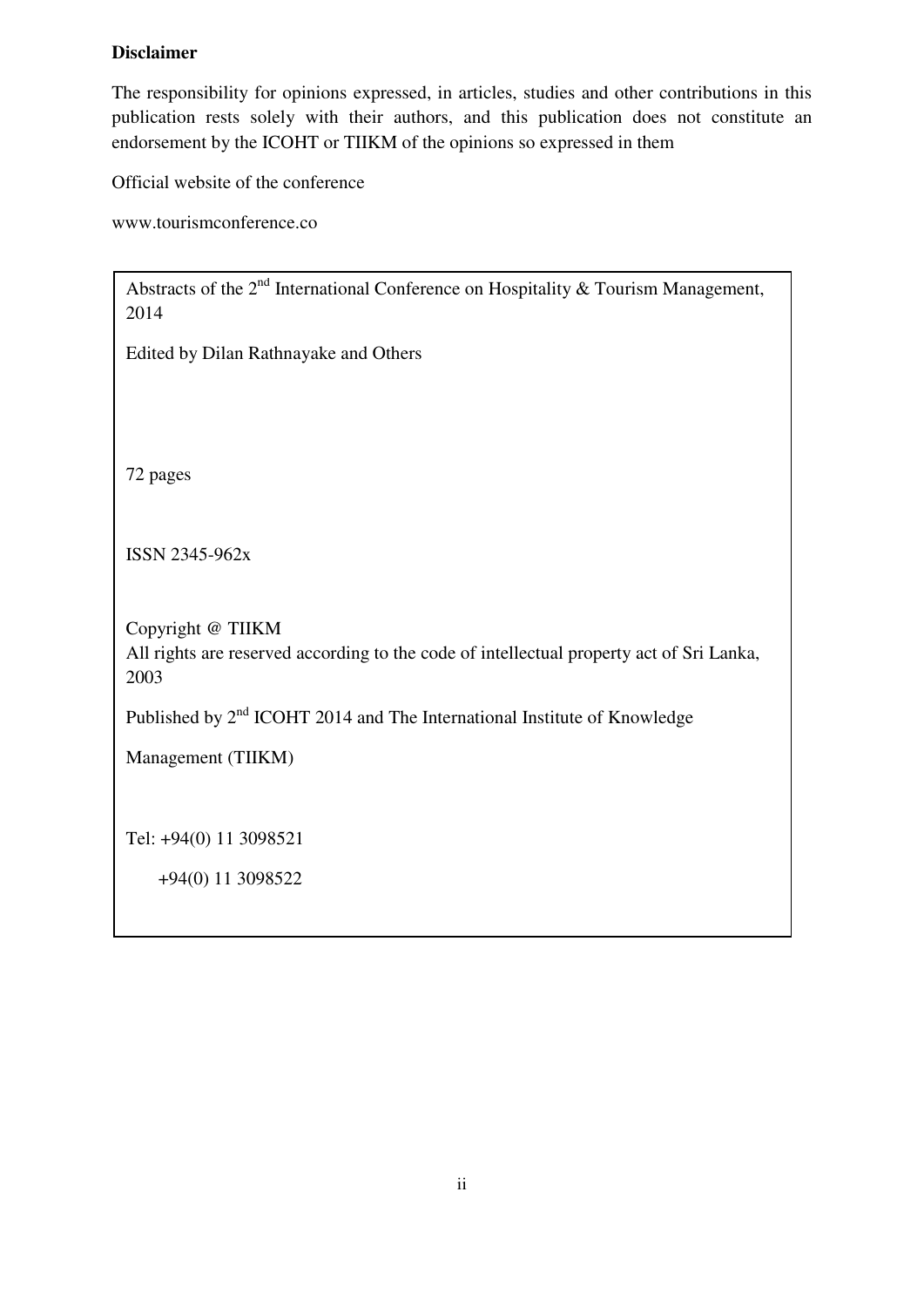# **Organized by:**

The International Institute of Knowledge Management (TIIKM)

| <b>ICOHT Committee</b>           |                                                                                             |  |  |
|----------------------------------|---------------------------------------------------------------------------------------------|--|--|
| PROF. SARATH KOTAGAMA            | (Conference Co- Chair, ICOHT)                                                               |  |  |
|                                  | Professor of Environmental Science, Faculty of<br>Science, University of Colombo, Sri Lanka |  |  |
| DR. CHANDI JAYAWARDENA           | (Conference Co- Chair, ICOHT)                                                               |  |  |
|                                  | FIH Principal - Chandi J. Associates Inc.<br>Consulting, Canada                             |  |  |
| DR. D.A.C SURANGA SILVA          | (Scientific Committee Chair, ICOHT)                                                         |  |  |
|                                  | University of Colombo, Sri Lanka                                                            |  |  |
| PROF. UEK DR HAB JADWIGA BERBEKA | (Session Chair, ICOHT)                                                                      |  |  |
|                                  | Cracow University of Economics, Poland                                                      |  |  |
| DR. DAVID ERMEN                  | (Session Chair, ICOHT)                                                                      |  |  |
|                                  | PwC Switzerland                                                                             |  |  |
| DR. NALIN ABEYSEKERA             | (Session Chair, ICOHT)                                                                      |  |  |
|                                  | Open University of Sri Lanka, Sri Lanka                                                     |  |  |
| MR. ISANKA. P. GAMAGE            | (Conference Program Chair, ICOHT)                                                           |  |  |
|                                  | The International Institute of Knowledge<br>Management                                      |  |  |
| MR. OSHADEE WITHANAWASAM         | (Conference Publicity Chair, ICOHT)                                                         |  |  |
|                                  | The International Institute of Knowledge<br>Management                                      |  |  |
| MS. K. DILUSHIKA SEWWANDI        | (Coordinator, ICOHT)                                                                        |  |  |
|                                  | The International Institute of Knowledge<br>Management                                      |  |  |
| MR. PRADEEP SAMPATH              | (Conference Team Member)                                                                    |  |  |
|                                  | The International Institute of Knowledge<br>Management                                      |  |  |
| MR. G. A. DINESH MADUSHANKA      | (Conference Team Member)                                                                    |  |  |
|                                  | The International Institute of Knowledge<br>Management                                      |  |  |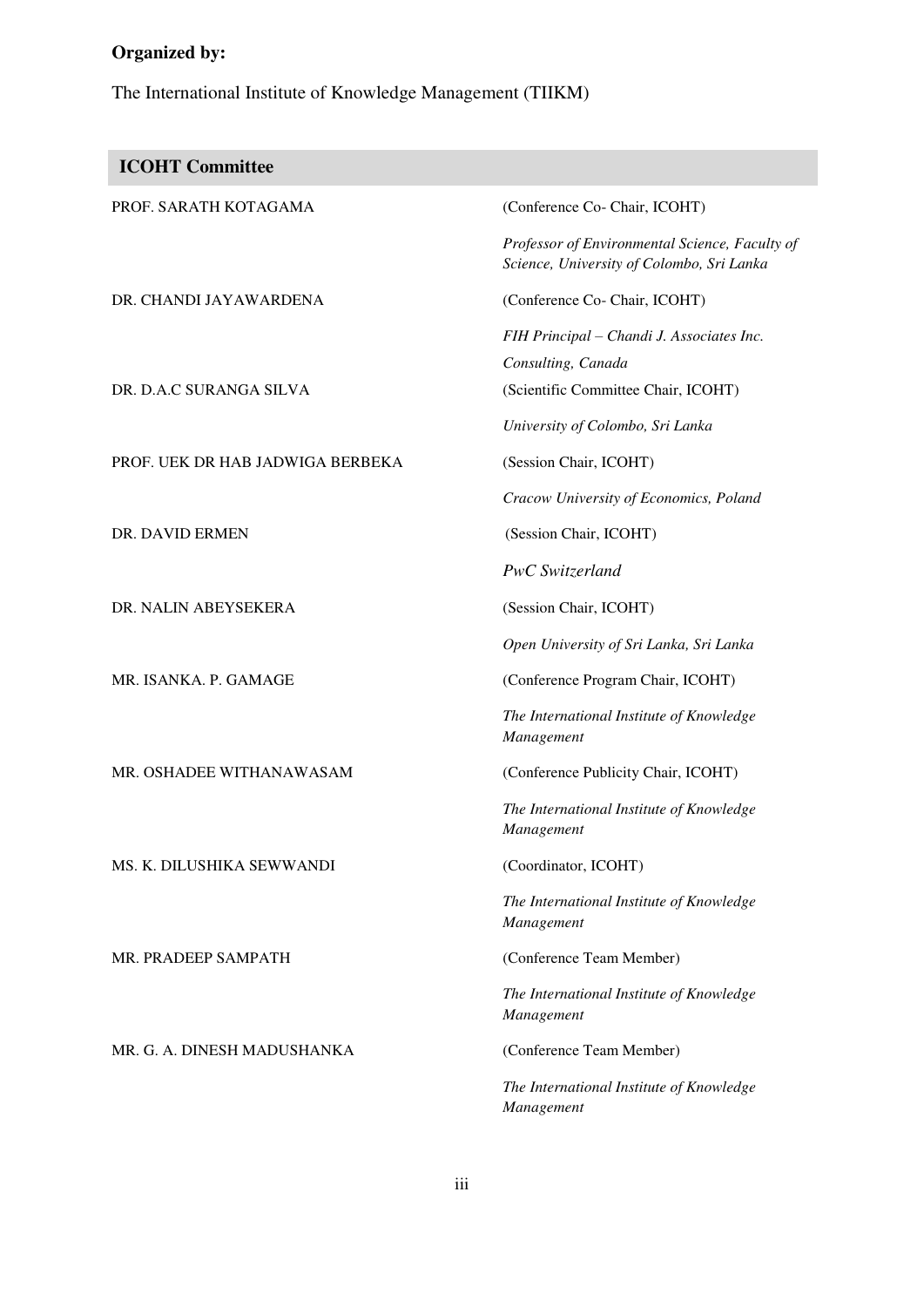MS. K. S. L. WIMALASENA (Conference Team Member)

 *The International Institute of Knowledge Management*

 *The International Institute of Knowledge Management* 

#### **Editorial Board-ICOM 2013 Editorial Board- ICOHT- 2014**

#### **Editor in Chief**

Prof. Sarath Kotagama, *Professor of Environmental Science, Faculty of Science, University of Colombo, Sri Lanka.* 

#### **Editorial Board**

Dr. Chandi Jayawardena, *FIH Principal – Chandi J. Associates Inc. Consulting, Canada*

Dr. Suranga De Silva, *Deprtment of Economics, University of Colombo, Sri lanka* 

Mr. D. T. Rathnayake, *Faculty of Management studies and Commerce, University of Sri Jayewardenepura, Sri Lanka*

*The Editorial Board is not responsible for the content of any research paper.* 

### **Prof. Oxygination Committee <b>– ICOHT 2014** *Committee <b>And Management, Ambrose Alli <i>Committee –* **ICOHT 2014**

Prof. Sarath Kotagama*, Professor of Environmental Science, Faculty of Science, University of Colombo, Sri Lanka* 

Dr. Chandi Jayawardena, *FIH Principal – Chandi J. Associates Inc. Consulting, Canada*

Dr. D.A.C Suranga Silva, *Department of Economics, University of Colombo, Sri Lanka*

Prof. Dr. Ali Khatibi, *Director, Management and Science University, Malaysia*

Prof. Mahmood A. Khan, *Department of Hospitality and Tourism Management, Virginia Tech, USA*

Prof. Patricia Ordóñez de Pablos, *Department of Business Administration, University of Oviedo, Spain* 

Prof. Neville Warnakulasooriya, *Faculty Management Studies and Commerce, University of Sri* 

*Jayewardenepura, Sri Lanka* 

Prof. Dr. Rev. W.Wimalarathna, *Department of Economics, University of Colombo, Sri Lanka*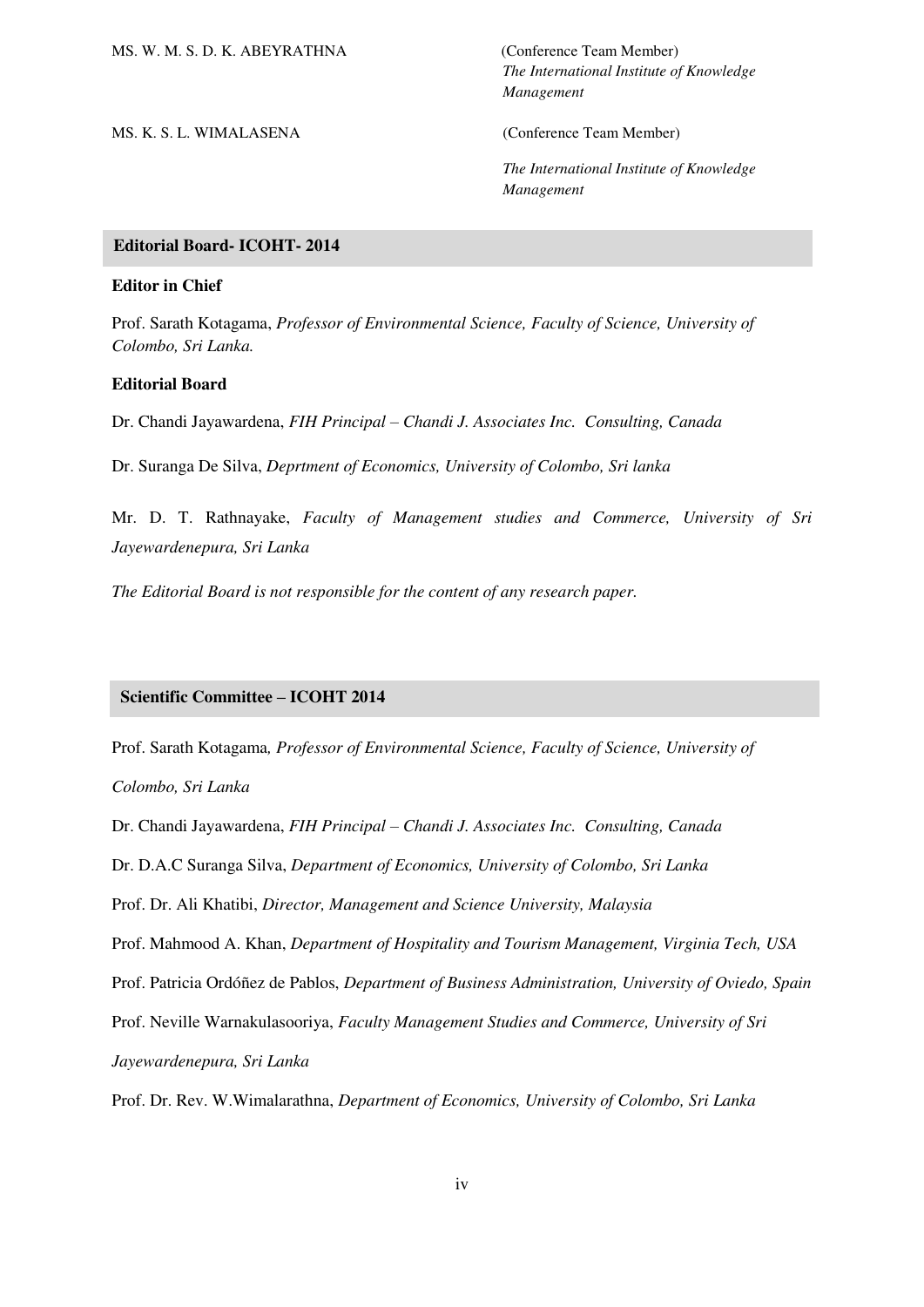Prof. Supathanish Termsnguanwong, *Faculty of Business Administration, Payap University, Chiang Mai, Thailand* 

Prof. Maria David Brás, *University of Algarve, Portugal*

Prof. José António C. Santos, *University of Algarve, Portugal* 

Dr. Jose Maria Álvarez Rodriguez, *WESO Research Group (University of Oviedo), Spain* 

Dr.Ulrike Gretzel, *Institute for Innovation in Business and Social Research, University of* 

*Wollongong, Australia* 

Dr. Iraj Ratnayake, *Sabaragamuwa University of Sri Lanka, Sri Lanka*

Dr. Nalin Abeysekara, *Open University of Sri Lanka, Sri Lanka*

Dr. Alaa Hussein Ali Alsrabi, *College of Tourism and Archaeology, King Saud University, Saudi Arabia*

Dr. Samantha Kumara P.A.P., *University of Ruhuna, Sri Lanka*

Dr. Lalith Chandralal, *Faculty Management Studies and Commerce, University of Sri* 

*Jayewardenepura, Sri Lanka* 

Dr. Sabyasachi Dasgupta, *Symbiosis Institute of Media & Communication, Pune, India* 

Dr. Ulrike Gretzel, *University of Wollongong, Australia* 

Dr. Archana Bhatia, *D.A.V. Centenary College, Faridabad, India*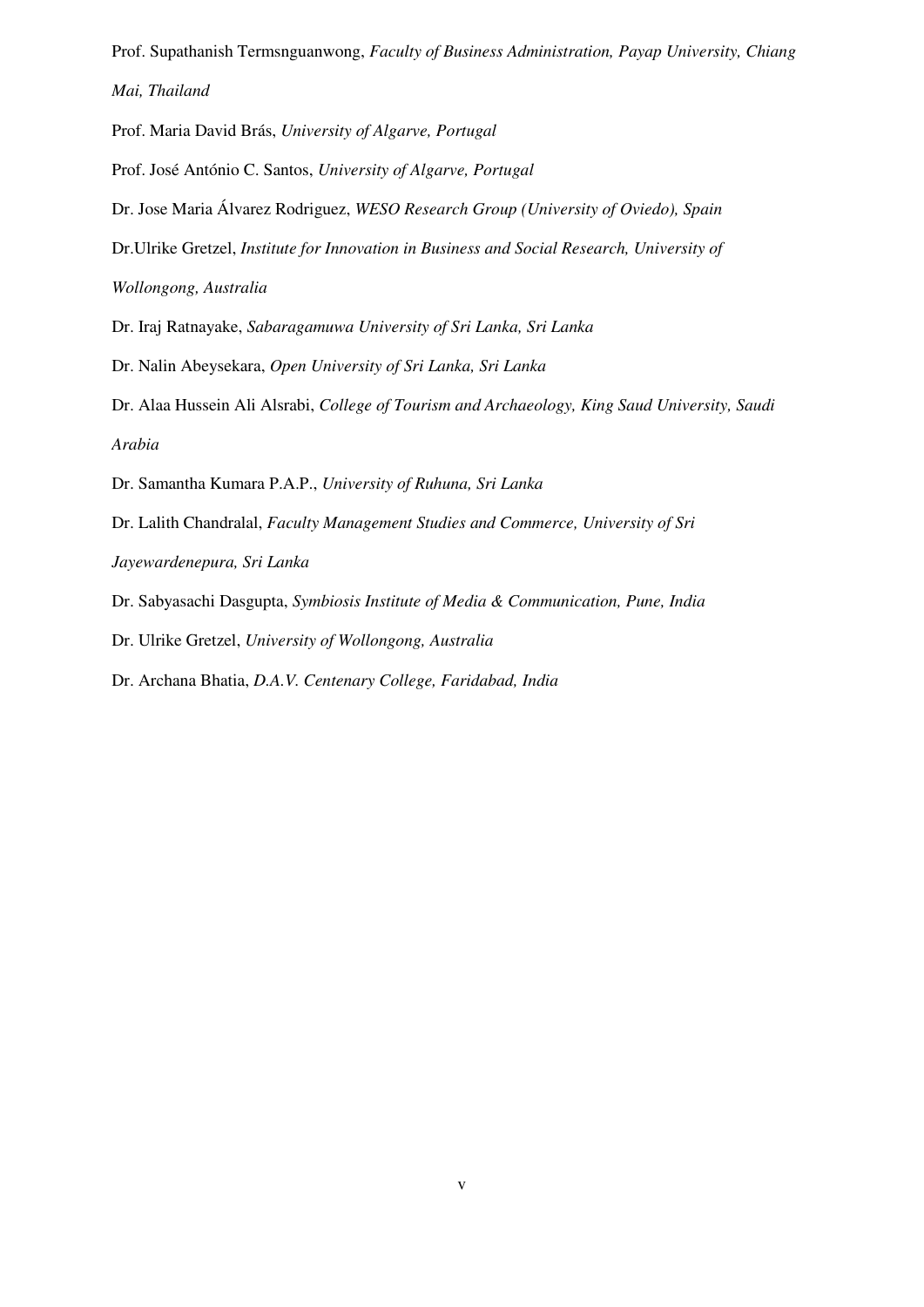|                                                | <b>Plenary Speech</b>                                              |    |  |
|------------------------------------------------|--------------------------------------------------------------------|----|--|
| 01                                             | Implementation of knowledge intensive business services by meeting | 03 |  |
|                                                | industry in KRAKOW as the solution for contemporary challenges     |    |  |
|                                                | Prof. Jadwiga Berbeka                                              |    |  |
|                                                | <b>Oral Presentations</b>                                          |    |  |
|                                                | <b>Sustainable Development (i)</b>                                 |    |  |
| 02                                             | Zero carbon resorts success in the Philippine tourism sector       | 09 |  |
|                                                | Dr. Robert Wimmer                                                  |    |  |
| 03                                             | Advocating, serving and educating: Multiple roles of medical       | 10 |  |
|                                                | interpreters in cosmetic surgery in Thai private clinics/hospitals |    |  |
|                                                | Assoc. Prof. Miyamoto Setsuko                                      |    |  |
| 04                                             | Improving indigenous medicinal tourism in the Northern Province by | 11 |  |
|                                                | using information and communication technology as a tool           |    |  |
|                                                | S. Yoharajan                                                       |    |  |
| <b>Tourism Policy, Planning and Governance</b> |                                                                    |    |  |
| 05                                             | Discovering the accommodation preference of Sri Lanka inbound      | 15 |  |
|                                                | tourists: Coastal region                                           |    |  |
|                                                | Malmi L. Wickramaratne & & V.G.G.G. Karunasena                     |    |  |
| 06                                             | Reinforcing social cohesion in a post-war destination via tourism  | 16 |  |

*Zilmiyah Kamble & Frederic Bouchon*  07 Forecasting tourist arrivals in Sri Lanka *W.H. Kodituwakku, C. Hettiarachchi, D.M. Wijesundara, G.K.A. Dias &*  17

*D.D. Karunaratne* 

### **Community Engagement**

08 The impact of seasonality of tourist arrivals upon the quality of life of self-employed people in handicraft industry *HK Amarasinghe, Prof. SPP Amarathunge, MBBC Perera & WDS Madhubhashani*  21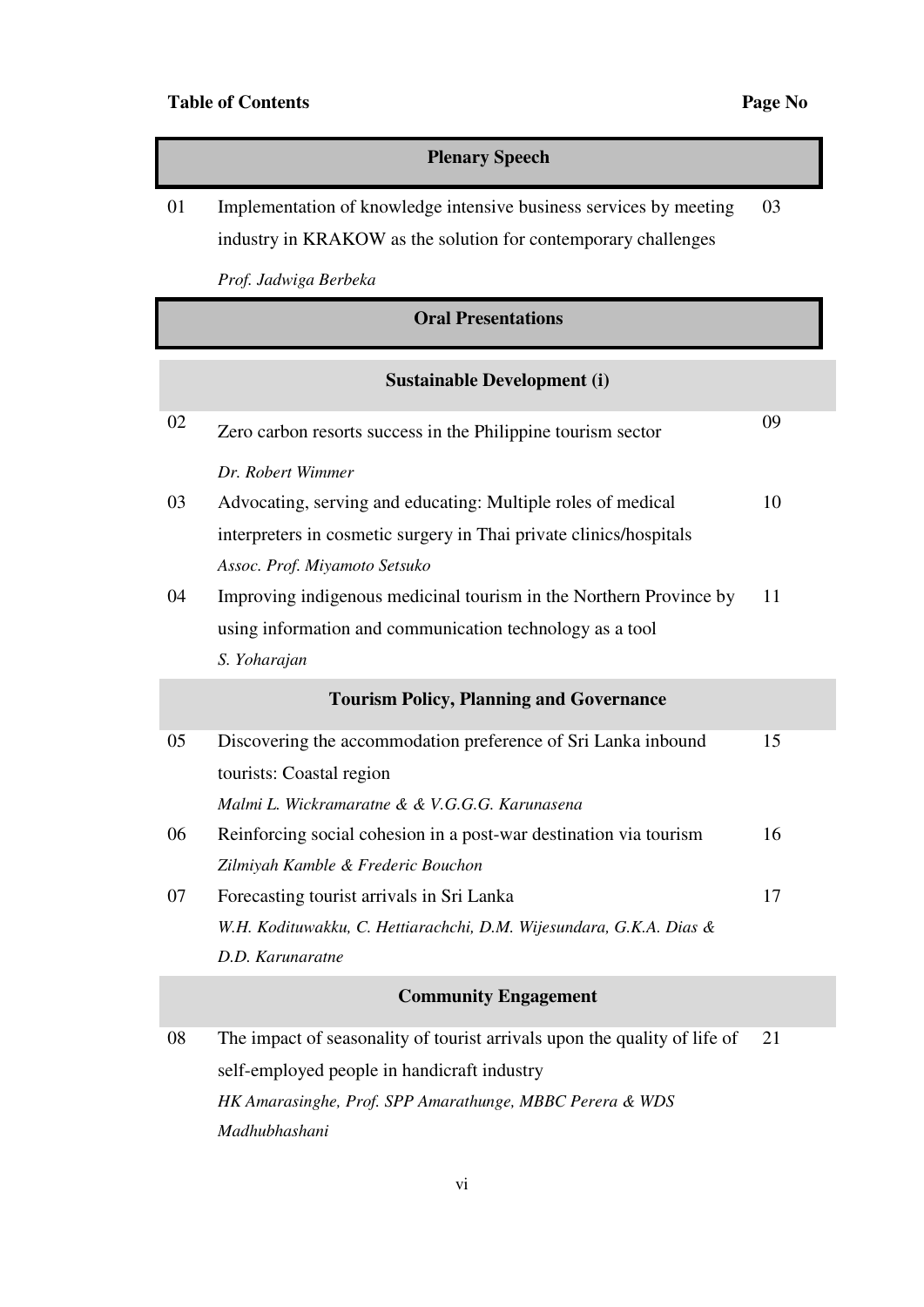| 09                                  | Tourism for all                                                                   | 22 |  |
|-------------------------------------|-----------------------------------------------------------------------------------|----|--|
|                                     | Mohamed Nafiz & Jamseed Rasheed                                                   |    |  |
| 10                                  | An evaluation of the quality of homestay accommodation in Sri                     | 23 |  |
|                                     | Lanka- the case of Ella area                                                      |    |  |
|                                     | Chandi Karunarathne & Ruwan Ranasinghe                                            |    |  |
|                                     | <b>Shortage of Quality Hospitality Employees</b>                                  |    |  |
| 11                                  | English for sustainable development in tourism $&$ hospitality industry           | 27 |  |
|                                     | Asst. Prof. Sharmishtha Singh                                                     |    |  |
| 12                                  | Employee Career Development in the Hotel Industry - A review of 5-<br>star hotels | 28 |  |
|                                     | Charuwan Phongpanichanan & Dr. Sushila Devi S Rajaratnam                          |    |  |
| 13                                  | Perceptions of Maldivian female employees towards upward mobility                 | 29 |  |
|                                     | within Maldivian resorts                                                          |    |  |
|                                     | Rahushath Ibrahim & Aishath Shany Habeeb                                          |    |  |
| 14                                  | Women Participation in the Tourism Industry of the Maldives                       | 30 |  |
|                                     | Mariyam Shifa & Ali Hafeez                                                        |    |  |
| 15                                  | Quality of work life and human resource management in tourism and                 | 31 |  |
|                                     | hospitality industry – with special reference to Karnataka                        |    |  |
|                                     | Asst. Prof. Parameshwari. G                                                       |    |  |
| 16                                  | Emotional labor in commercial hospitality: Motivations and                        | 32 |  |
|                                     | behavioural characteristics                                                       |    |  |
|                                     | Hanshika Herath & Sarath Munasinghe                                               |    |  |
| <b>Culture and Heritage Tourism</b> |                                                                                   |    |  |
| 17                                  | The impact of sports tourism on $UAE - A$ case study of Indian                    | 35 |  |
|                                     | Premier League (IPL)                                                              |    |  |
|                                     | Subramanian Karan & Asst. Prof. Prabhu, Narayan B. M.                             |    |  |
| 18                                  | Ecotourism management: A strategy for conservation and                            | 36 |  |
|                                     | sustainability of heritage resources in selected areas of Maharashtra             |    |  |
|                                     | Dr. Lata S. Patil                                                                 |    |  |
| 19                                  | Grounded research on the protection awareness development of                      | 37 |  |
|                                     | teenagers in mount Taishan world heritage, based on personal roles                |    |  |
|                                     | theory                                                                            |    |  |
|                                     | Wang Wenhui, Han Jing, Liang Ping & Zhang Yin                                     |    |  |
|                                     |                                                                                   |    |  |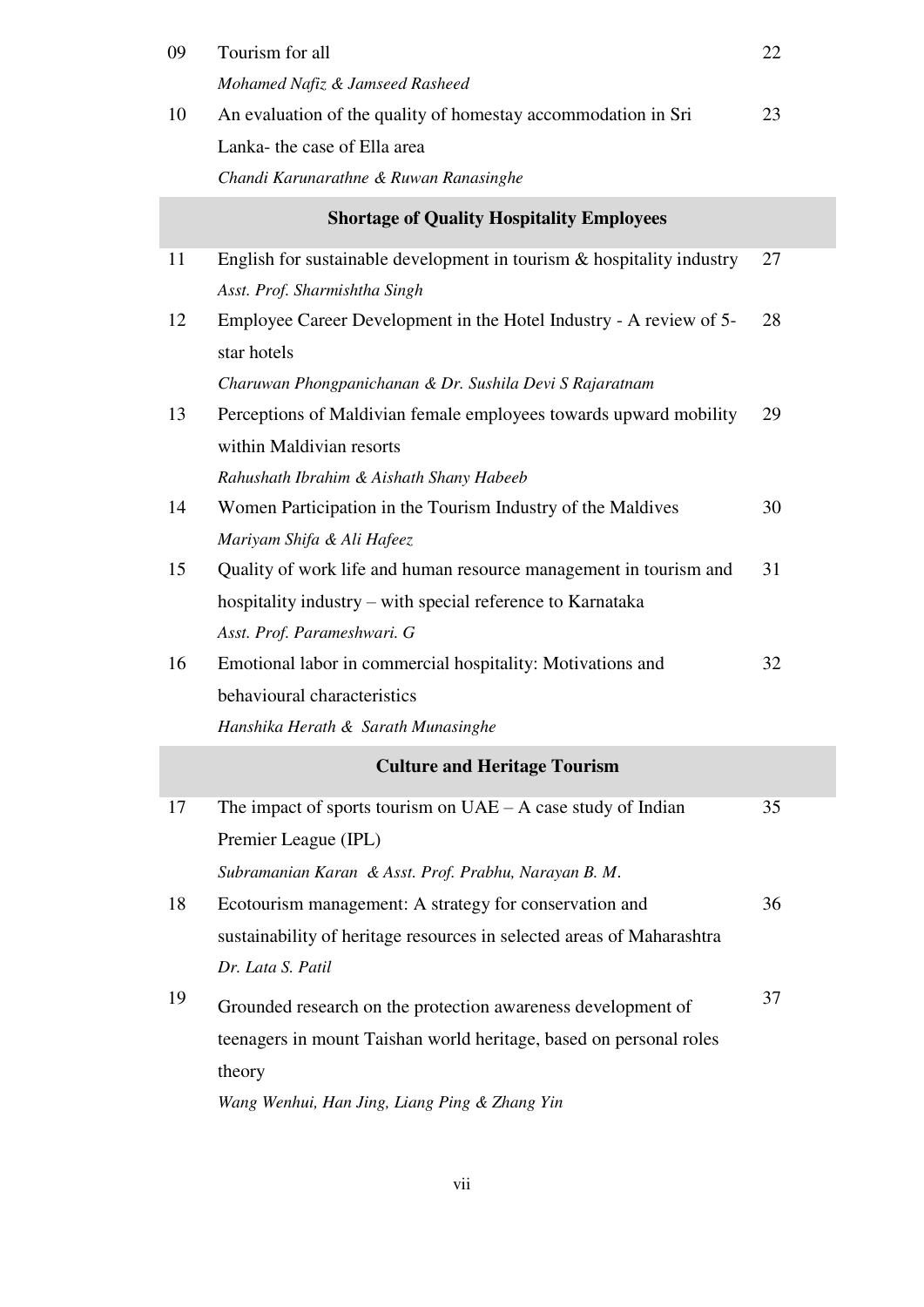| 20                                          | Buddhist aspect of hospitality and its importance for a peaceful world<br>Ven. Karagaswewe Wajira | 38 |  |
|---------------------------------------------|---------------------------------------------------------------------------------------------------|----|--|
| 21                                          | Authenticity and commodification of cultural events for the Maldivian                             | 39 |  |
|                                             | tourism industry                                                                                  |    |  |
|                                             | Zakiyya Moosa                                                                                     |    |  |
| 22                                          | The Buddhist instruction for promoting the heartiest welcomed tourist                             | 40 |  |
|                                             | services: With reference to the âgantukavatta of the vinaya-pitaka                                |    |  |
|                                             | Ven. Galle Dhamminda                                                                              |    |  |
|                                             | <b>Destination Marketing</b>                                                                      |    |  |
| 23                                          | The impact of regional marketing projects on the development of                                   | 43 |  |
|                                             | regions with respect to different stakeholder perspectives                                        |    |  |
|                                             | Kim-Kathrin Kunze                                                                                 |    |  |
| 24                                          | Architecture as a branding tool in marketing tourism: With special                                | 44 |  |
|                                             | reference to resorts in Southern Province, Sri Lanka                                              |    |  |
|                                             | A.M Prabodha Rathnapala                                                                           |    |  |
| 25                                          | Exploring the origin of Chinese tourist spots names: Aesthetic                                    | 45 |  |
|                                             | features, issues and cultural recreation                                                          |    |  |
|                                             | Prof. Shaomei Yan & Prof. Xijuan Gu                                                               |    |  |
| 26                                          | Determinants of repeat visitation to beach resorts in Sri Lanka                                   | 46 |  |
|                                             | Sarath Munasinghe & Hanshika Herath                                                               |    |  |
| 27                                          | How is the city of Colombo presented to the world? A discourse                                    | 47 |  |
|                                             | analysis study of Colombo branding in travel guide websites                                       |    |  |
|                                             | Mohammad Mehdi Kalantarzadeh & Aylar Noroozifard                                                  |    |  |
| <b>Sustainable Development (ii)</b>         |                                                                                                   |    |  |
| 28                                          | An analysis of eco-tourism practices of Sri Lankan hotel managers                                 | 51 |  |
|                                             | Rangana Sri Shalika Wadippuli Arachchi, Mohd Shukri Ab. Yajid & Ali                               |    |  |
|                                             | Khatibi                                                                                           |    |  |
| 29                                          | Introducing the theme park concept to the Maldives tourism industry                               | 52 |  |
|                                             | Musliha Ahmed & Zeenath Solih                                                                     |    |  |
| <b>Information Communication Technology</b> |                                                                                                   |    |  |
| 30                                          | Internet as a tool for city branding                                                              | 55 |  |
|                                             | Mohammad Mehdi Kalantarzadeh & Aylar Noroozifard                                                  |    |  |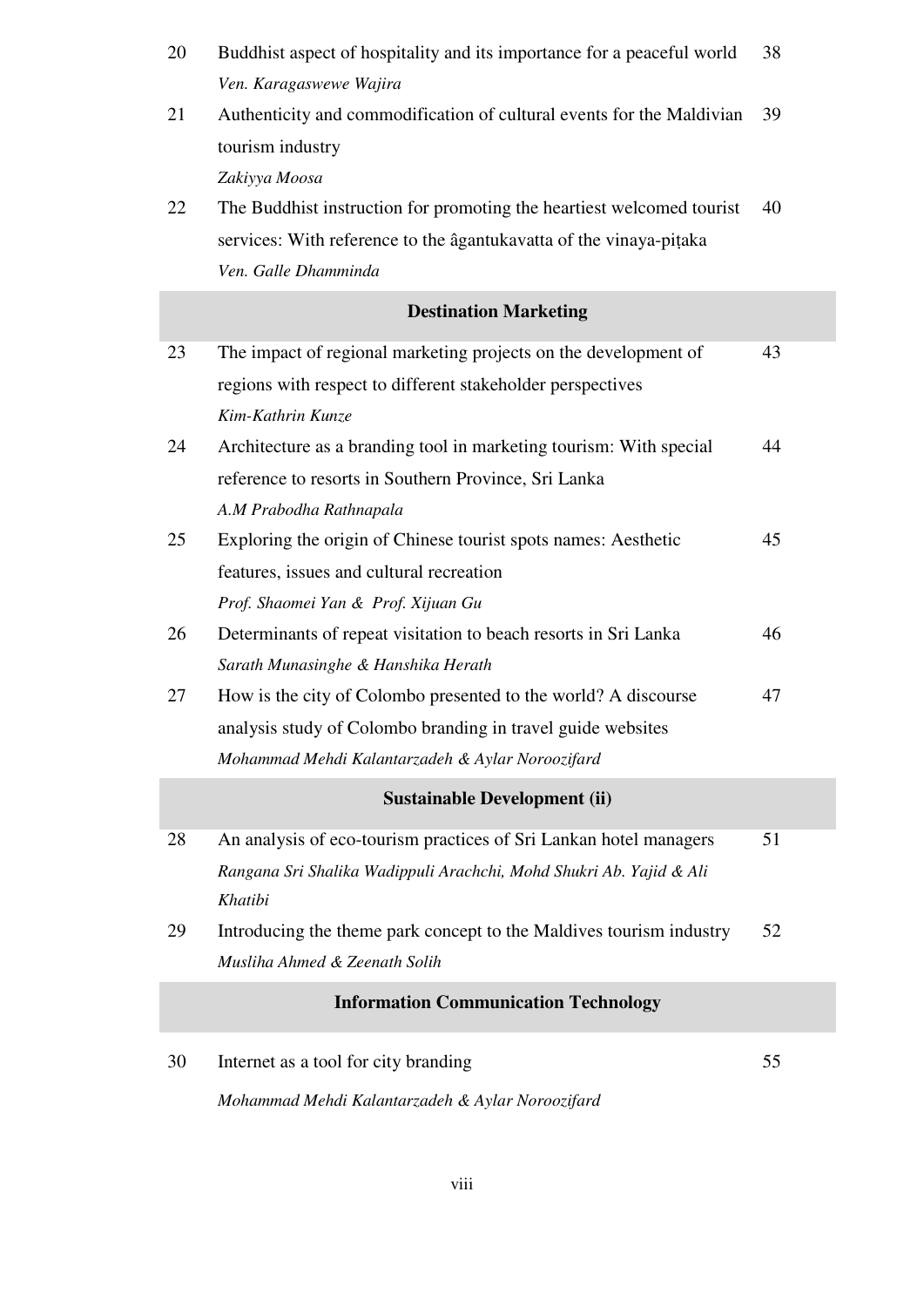| 31 | Tourist monitor-Supporting value creation in tourism                                                                                                                                                 | 56 |
|----|------------------------------------------------------------------------------------------------------------------------------------------------------------------------------------------------------|----|
|    | Assoc. Prof. Jan Velvin, Dr. Olaf Hallan Graven & Lachlan MacKinnon                                                                                                                                  |    |
| 32 | Influence of social media marketing on the brand image of<br>organizations in the hospitality industry of Sri Lanka                                                                                  | 57 |
|    | Graham Romello Perera & Irosha Perera                                                                                                                                                                |    |
| 33 | Market orientation and customer perceived value in the internet-<br>mediated environment: Is information-based value creation a missing<br>link? Empirical evidence from hotel industry in Sri Lanka | 58 |
|    | Thilini Chathurika Gamage & Dr. Fazeela Jameel Ahsan                                                                                                                                                 |    |
| 34 | How to use the social media to promote the Sri Lanka tourism:<br>Content analysis of face book                                                                                                       | 59 |
|    | Shyama Jinasena                                                                                                                                                                                      |    |
|    | <b>Virtual Presentations</b>                                                                                                                                                                         |    |
|    |                                                                                                                                                                                                      |    |
| 35 | Human capacity building for improved skills and employability in<br>hospitality and tourism business                                                                                                 | 65 |
|    | Adejoh, Apeh Matthew <sup>1</sup> and Aly, Audu Fada <sup>2</sup>                                                                                                                                    |    |
| 36 | Eco-Tourism and Sustainable Development                                                                                                                                                              | 66 |
|    | Nadun Bandara Dissanayake                                                                                                                                                                            |    |
| 37 | Perceived barriers for employment in tourism industry among rural<br>communities [A special reference to Kotmale divisional secretariat<br>$(KDS)$ ]                                                 | 67 |
|    | Wijesundara W.G.S.R & Ranasinghe J.P.R.C                                                                                                                                                             |    |
| 38 | Insecurity and terrorism-Impacts on sustainable tourism development<br>in Nigeria                                                                                                                    | 68 |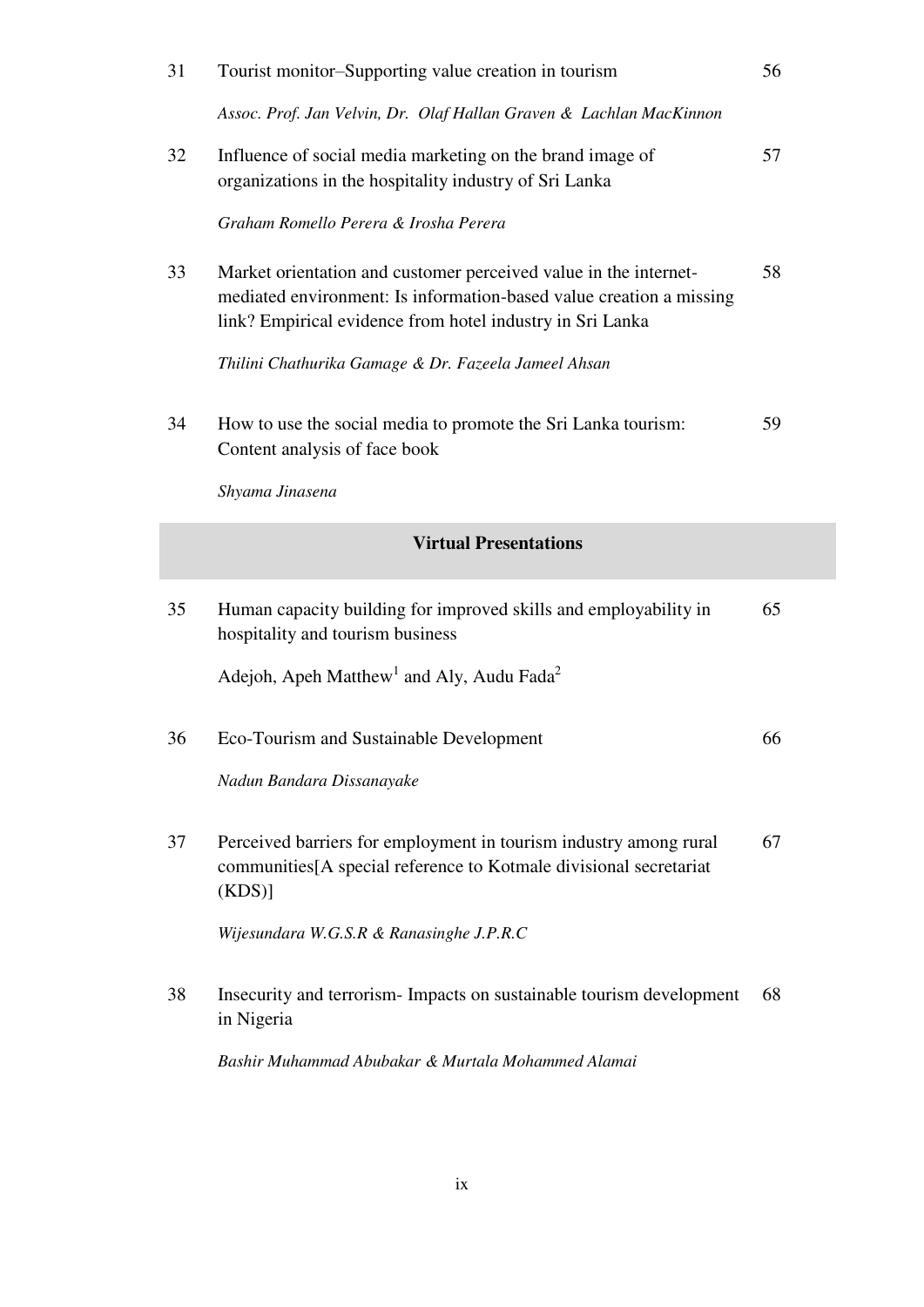| 39 | The implications of over-visitation in National Parks: With special<br>reference to safari operation in Yala National Park | 69 |
|----|----------------------------------------------------------------------------------------------------------------------------|----|
|    | Ariyarathne RMCS & Dr. Iraj Ratnayke                                                                                       |    |
| 40 | Media, culture and youth empowerment in Nigeria                                                                            | 70 |
|    | Abubakar Sufyanu Saidu Al-Sadique & Murtala Mohammed Alamai                                                                |    |
| 41 | Hotel guests' involvement in green energy conservation practices in<br>Malaysia                                            | 71 |
|    | Rita Lo & Ng Siew Cheng                                                                                                    |    |
| 42 | Tourism marketing and promotion strategies of plateau state, Nigeria                                                       | 72 |
|    | Paul Eshiwoza Madalla                                                                                                      |    |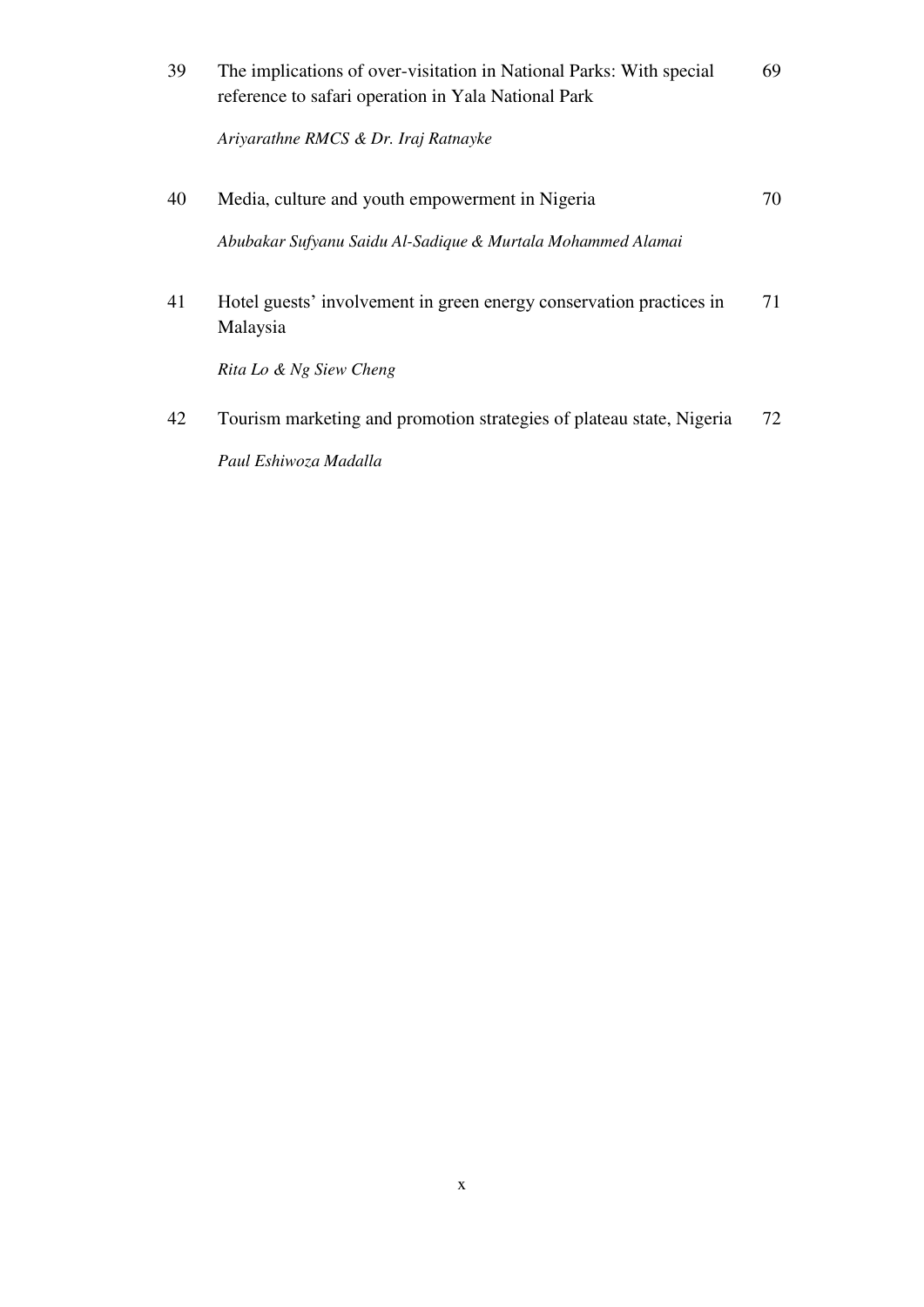

# **PLENARY SPEECH**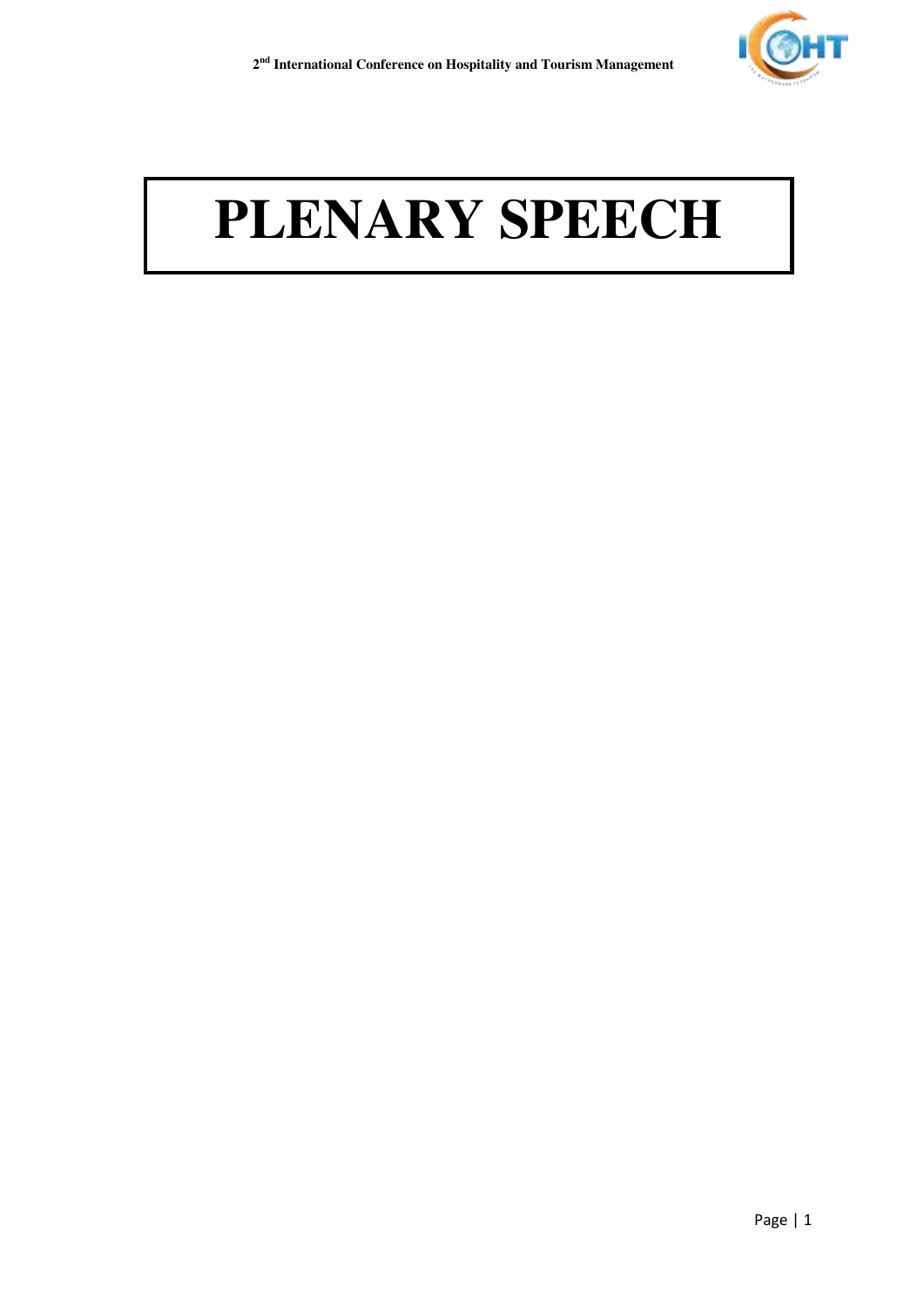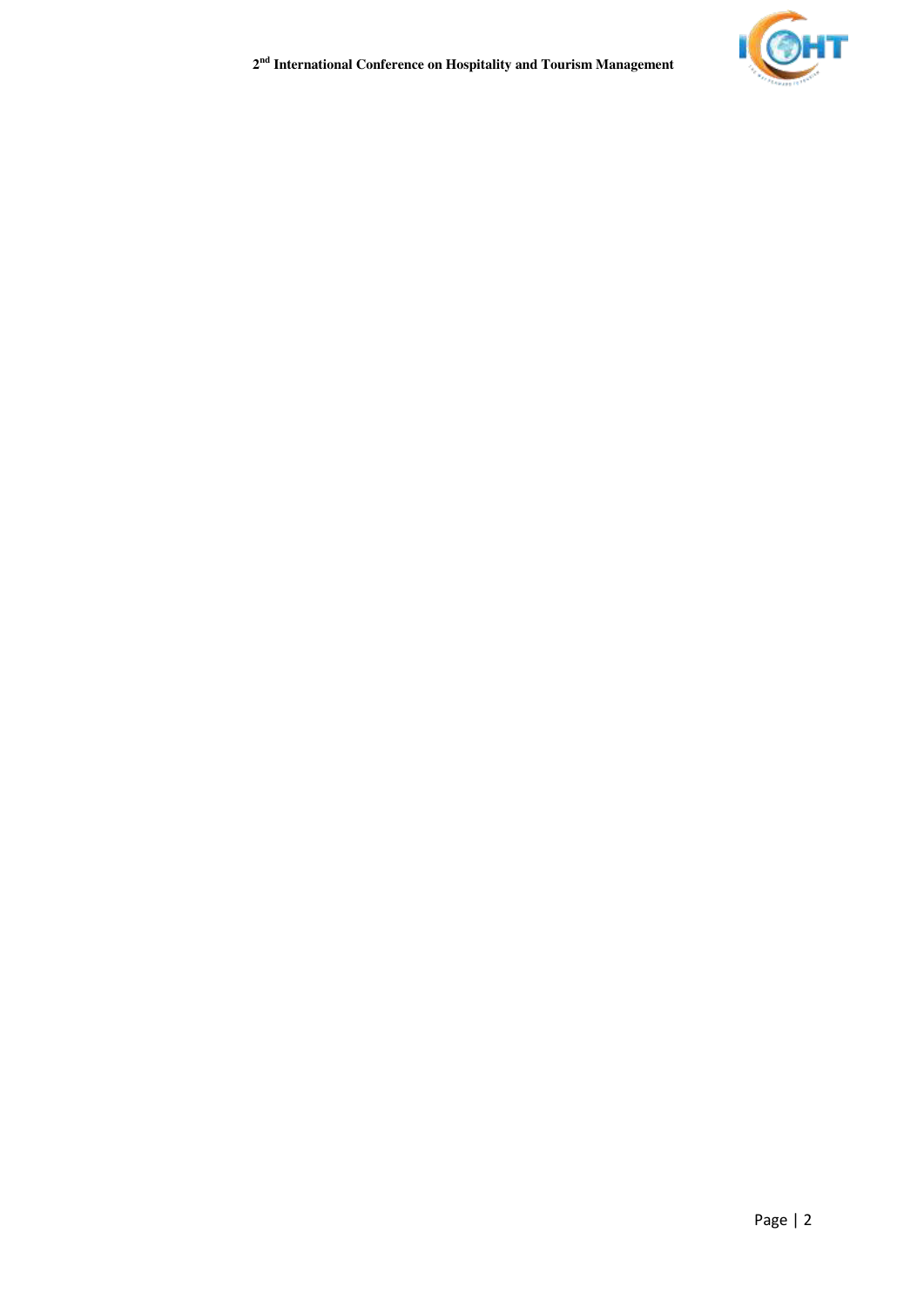

### **[01]**

## **IMPLEMENTATION OF KNOWLEDGE INTENSIVE BUSINESS SERVICES BY MEETING INDUSTRY IN KRAKOW AS THE SOLUTION FOR CONTEMPORARY CHALLENGES**

Krzysztof Borodako, Jadwiga Berbeka, Michal Rudnicki

*Cracow University of Economics/ Department of Tourism* 

### *ABSTRACT*

*The biggest challenges for the business tourism sector in Krakow have been outlined in the paper. An analysis of the scope of the implementation of Knowledge Intensive Business Services by enterprises representing the meeting industry in Krakow was prepared, based on the results of two questionnaire surveys conducted online: in 2013 and 2014. These were the first pieces of research concerning cooperation and partnership of meeting industry representatives and KIBS suppliers in Krakow, as well as in Poland. The results reveal that enterprises representing business tourism in Krakow, which are mainly small and micro firms – in accordance with resource theory and transaction costs theory – sought resources they don"t possess or which are of insufficient quality; firms decide to outsource them externally. The results prove that the highest scope of cooperation of business tourism enterprises in Krakow with KIBS suppliers occurred in the case of advertising and IT services. Cooperation mainly had a temporary character. The space proximity of partners was not particularly important for the business tourism sector in Krakow. The results are significant for academics" cognitive purposes, for the business tourism sector as a benchmark, and for service vendors in Krakow, including KIBS suppliers, as an important source of information for strategy preparation.*

*Keywords: business tourism, KIBS, cooperation*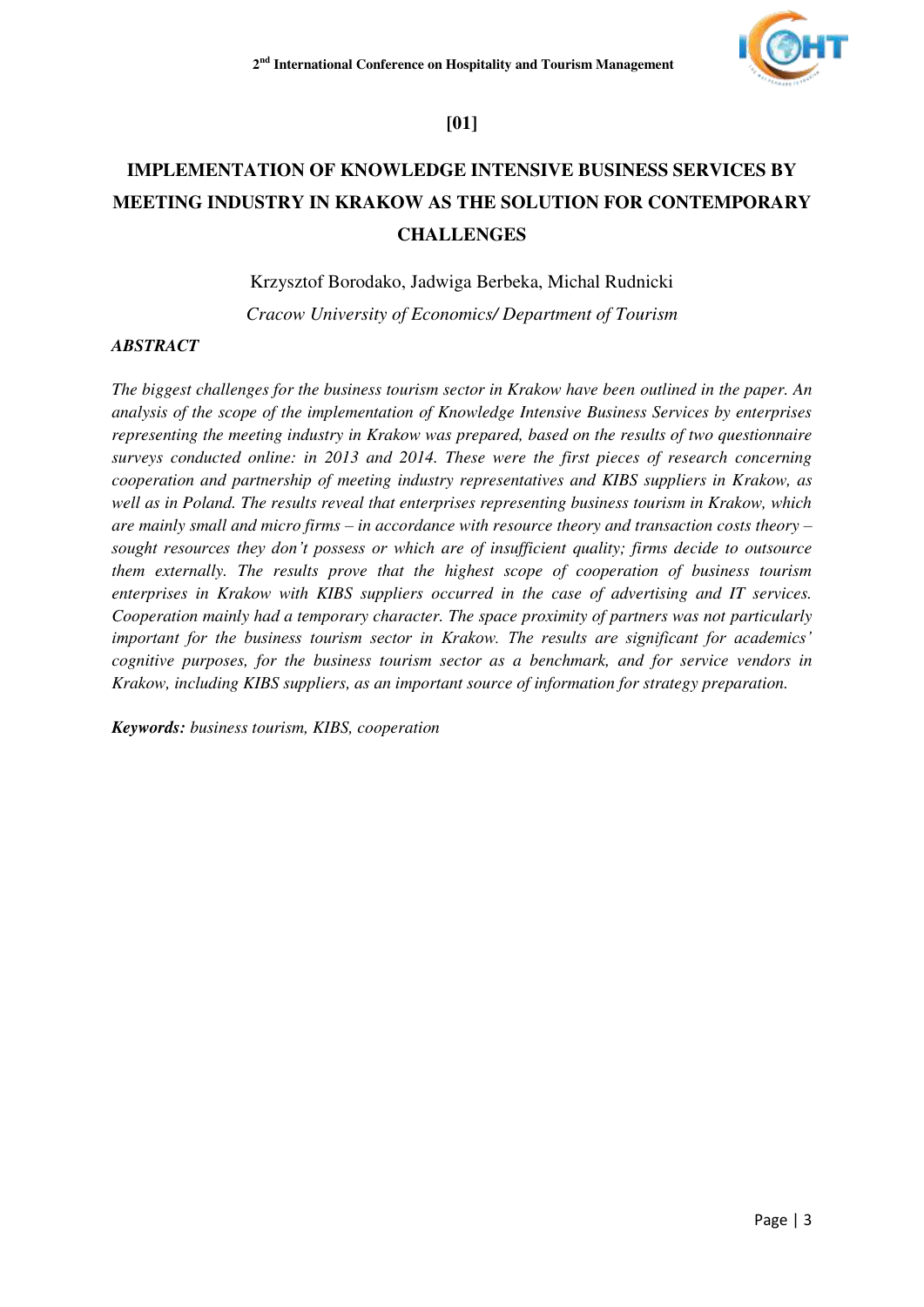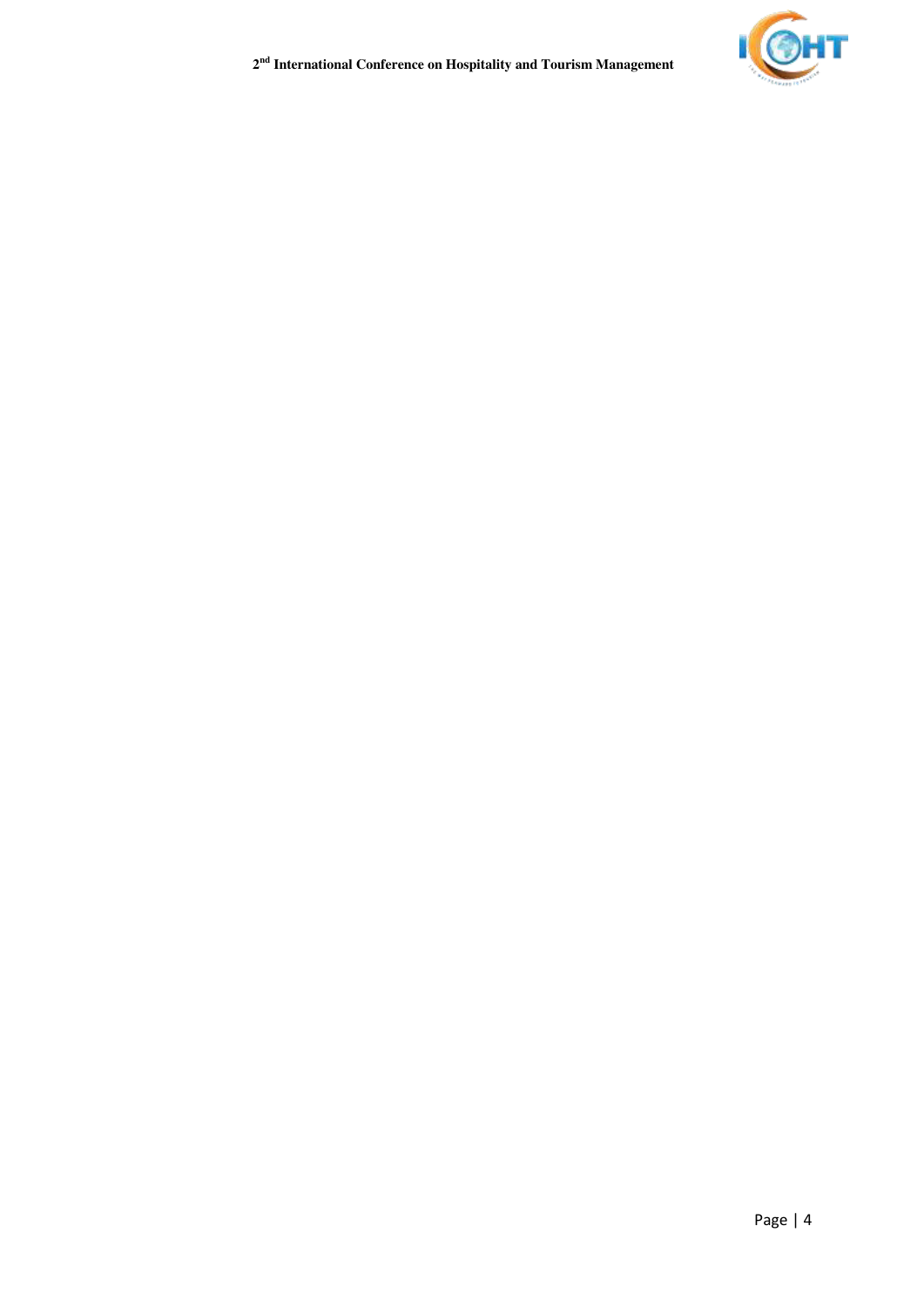

# **ORAL PRESENTATIONS**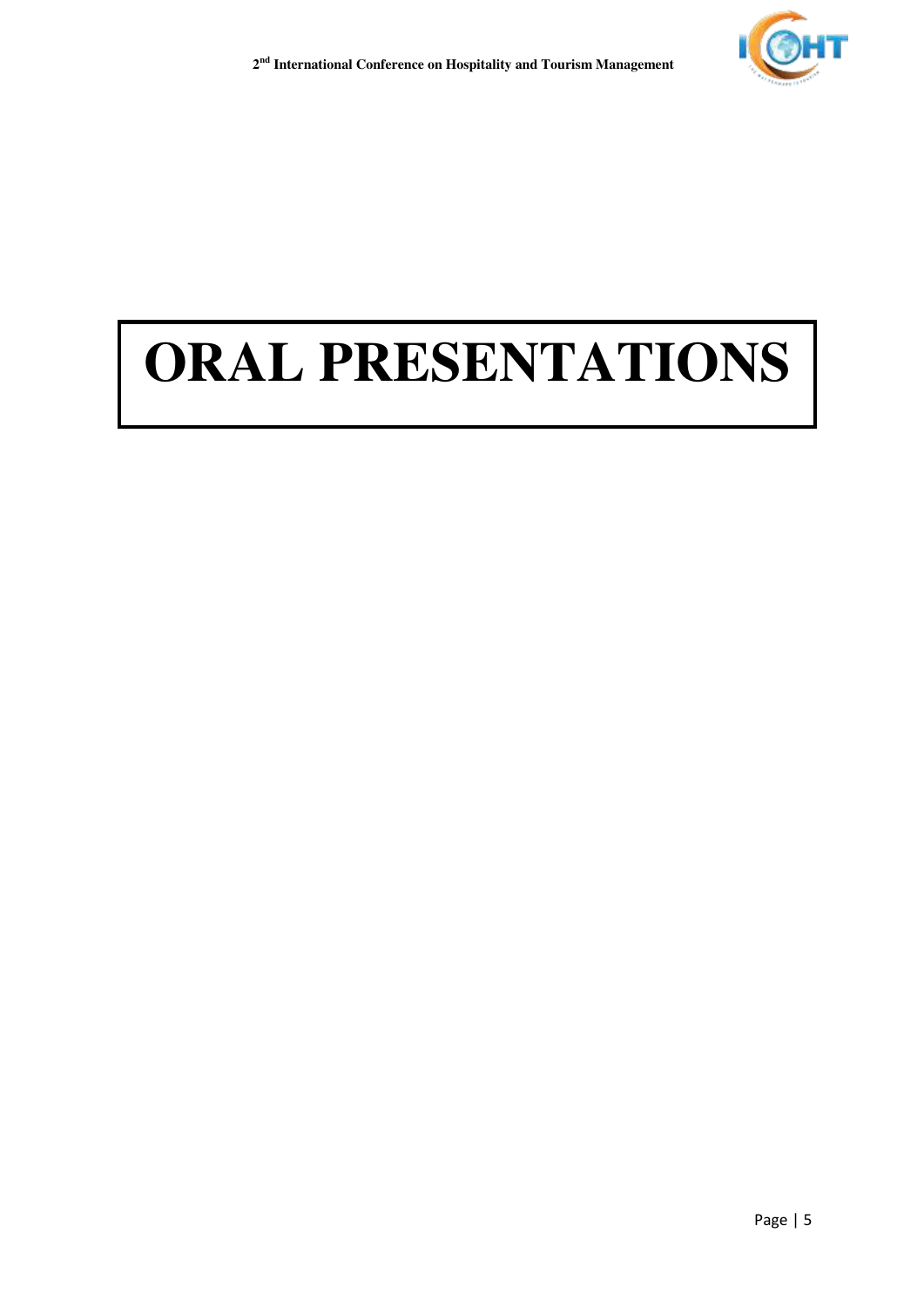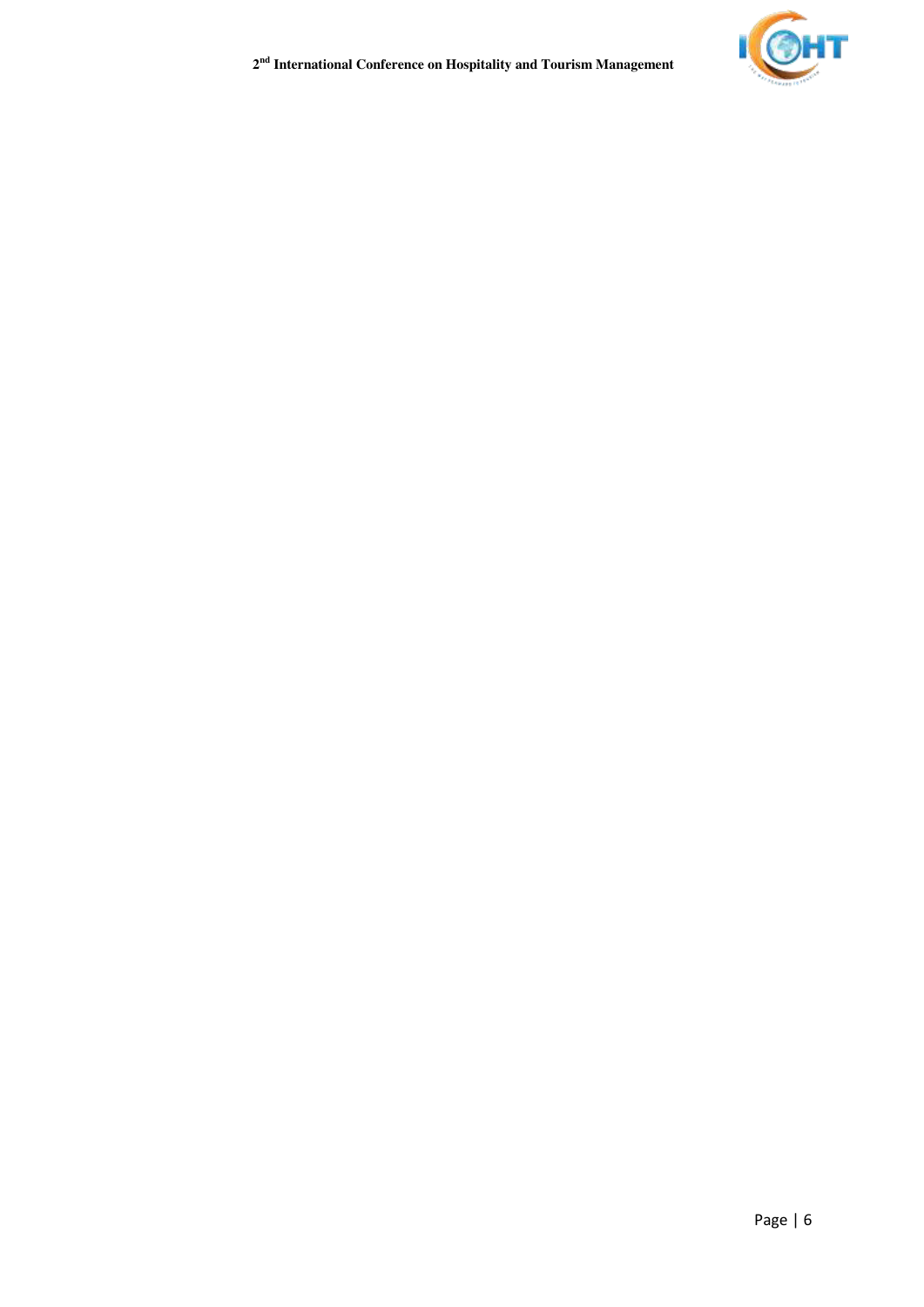

**Technical Session 01** 

**07th October 2014**

**04.45 p.m.-05.45 p.m.** 

**Bougainvillea,** 

**Galadari Hotel,** 

**Colombo** 

# **SUSTAINABLE DEVELOPMENT (i) Session Chair: Dr. Chandi Jayawardena**

| 01 | Zero carbon resorts success in the Philippine tourism<br>sector                                                                       | Dr. Robert Wimmer             |
|----|---------------------------------------------------------------------------------------------------------------------------------------|-------------------------------|
| 02 | Advocating, serving and educating: Multiple roles of<br>medical interpreters in cosmetic surgery in Thai<br>private clinics/hospitals | Assoc. Prof. Miyamoto Setsuko |
| 03 | Improving indigenous medicinal tourism in the<br>Northern Province by using information and<br>communication technology as a tool     | S. Yoharajan                  |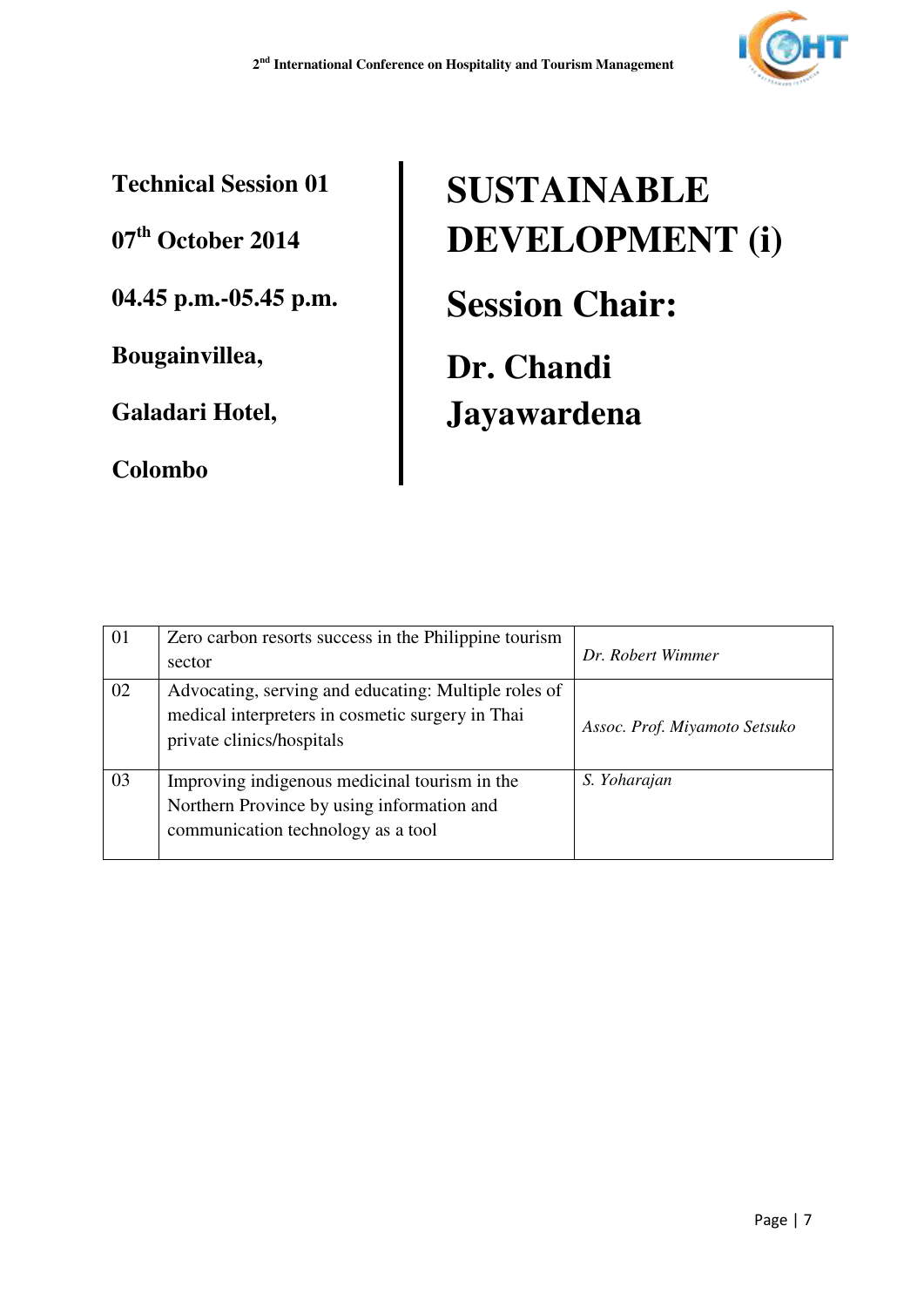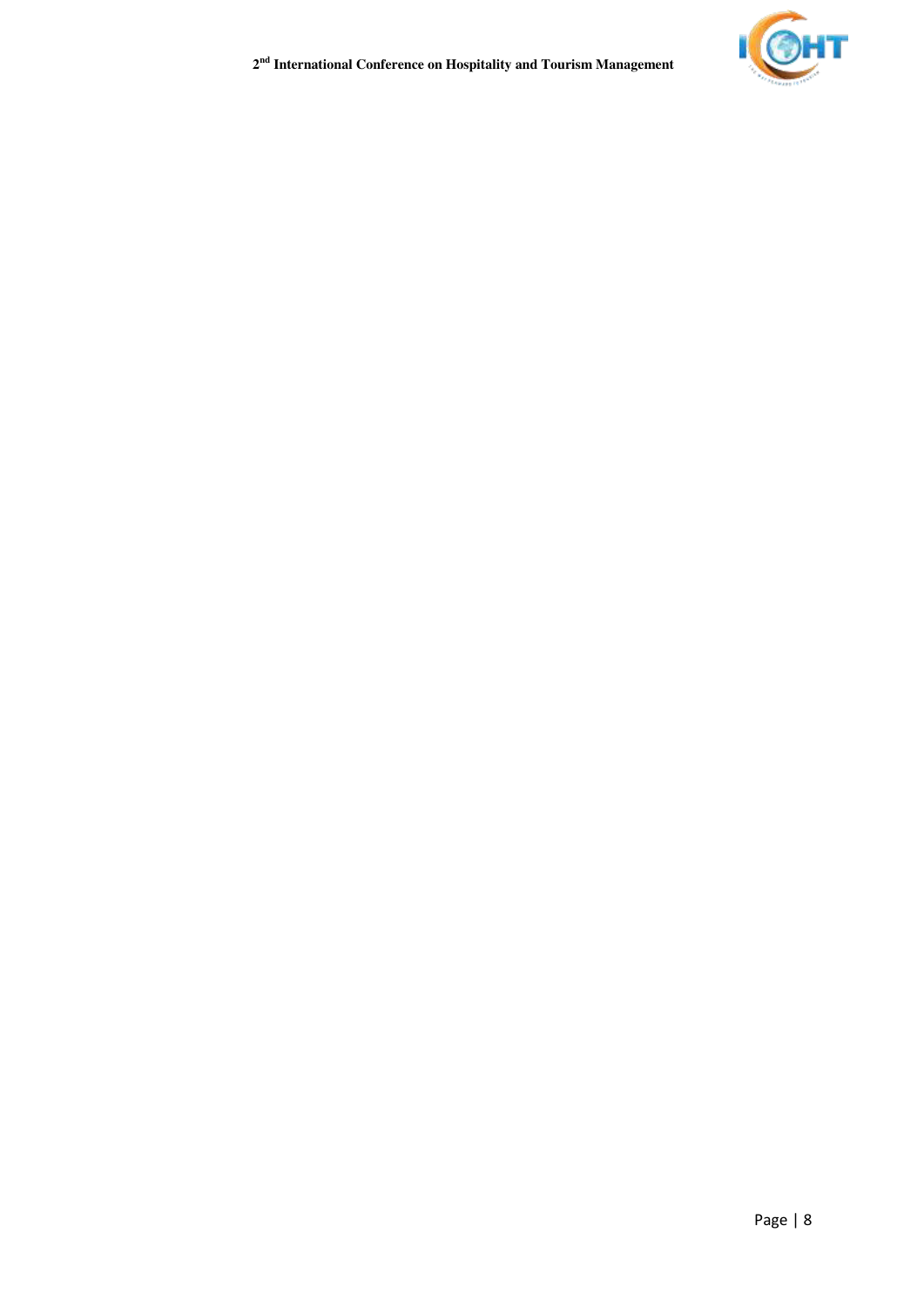

### **[02]**

### **ZERO CARBON RESORTS SUCCESS IN THE PHILIPPINE TOURISM SECTOR**

### Dr. Robert Wimmer

*GrAT-Center for Appropriate Technology* 

#### *ABSTRACT*

*The Zero Carbon Resorts (ZCR) project has challenged the conventional practices of how tourism establishments operate their buildings and facilities in the Philippines. ZCR is a project launched in 2010 with the support of the European Union aimed at enabling better business in the tourism sector and energy services with higher efficiency and lower cost, and to address the growing demand for energy in a smart and environmentally conscious way. Application of the ZCR method has led to annual savings of Php 241,878,143.41, for energy is 17,712,976.20kWh; the fuel savings is 1,776,733.73L; the water savings is 476,824,036.43L; and the avoided carbon emission is 11,860,373.72 kgCO2 with limited investment. Reasons for these significant improvements were alternative ways to achieve thermal comfort, identification and elimination of energy and resource wastage and a smart realization of energy services. The ZCR"s 3R (Reduce-Replace-Redesign) intervention ranges from simple measures with low or no investment to efficient high-end technologies depending on the innovation stage the establishments have already reached. This paper features a number of practical case studies and successful implementations from tourism SMEs in Palawan. The Tourism industry in the Philippines has a high potential for replication of these best practice examples and can become more sustainable by using the ZCR methodology.* 

*Keywords: Energy Efficiency; Resource Efficiency; Zero Carbon Resorts; Innovation; Renewable Resources, Tropical zero carbon house; passive cooling; sustainable building*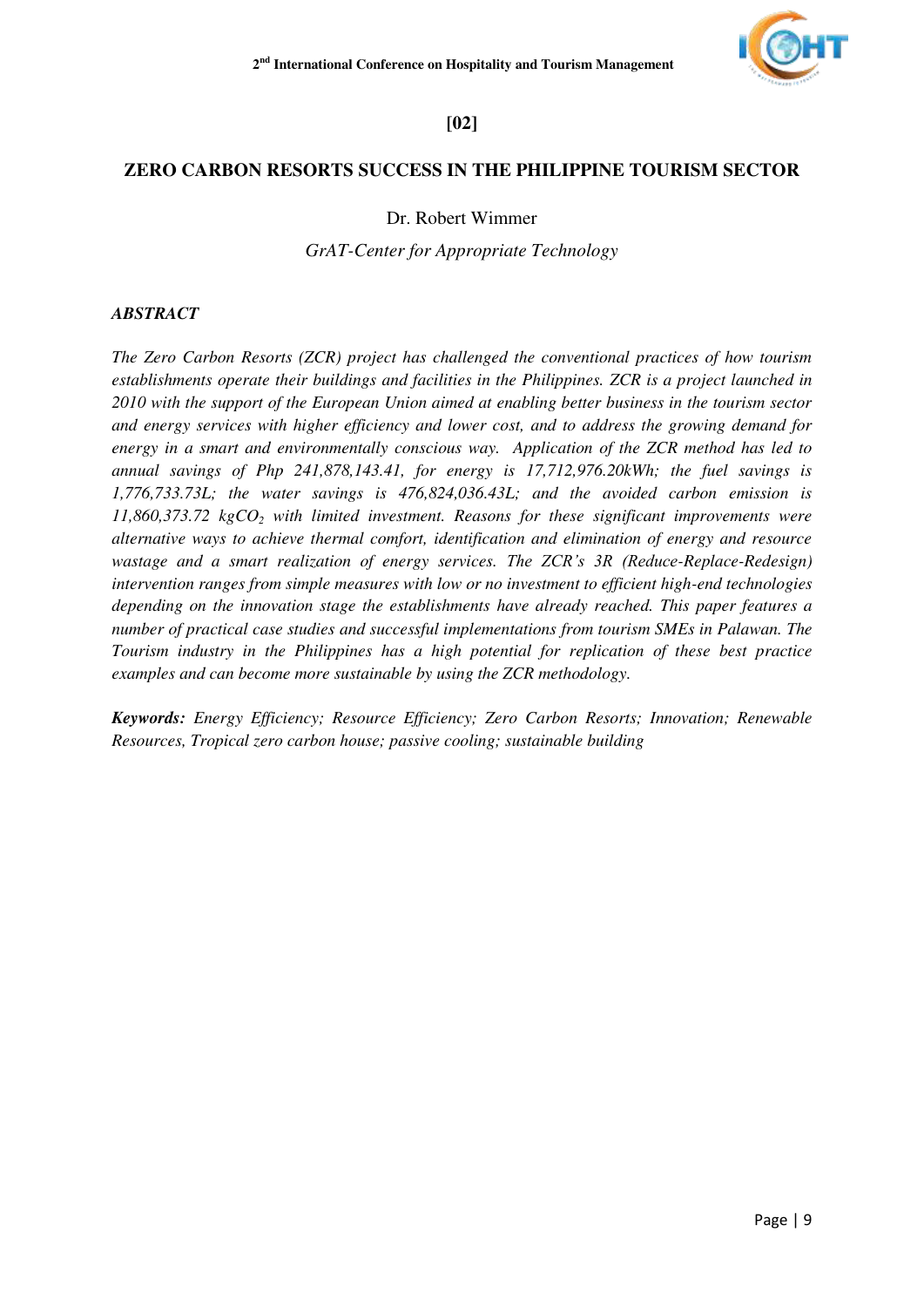

**[03]** 

### **ADVOCATING, SERVING AND EDUCATING: MULTIPLE ROLES OF MEDICAL INTERPRETERS IN COSMETIC SURGERY IN THAI PRIVATE CLINICS/HOSPITALS**

Miyamoto Setsuko

*Faculty of Arts and Sciences Sagami Women"s University*

*2-1-1 Bunkyo, Minami-ku, Sagamihara, Kanagawa, #252-0383, Japan* 

### *ABSTRACT*

*This study aims to consider the roles of hospital interpreters in the context of the medical tourism in Thailand, with a specific attention to plastic, reconstructive and cosmetic surgery. Due to major private hospitals" capital investment on facilities, human resources and marketing, Thailand has now established itself as Asia's most popular medical hub. Its most successful area is cosmetic surgery: fixed and often affordable treatment fee and access to a new procedure not yet approved in their home countries attract those who have a desire for cosmetic enhancement. These cosmetic tourists seeking procedures abroad could be best categorized as "consumers" rather than "patients". Despite abundant information on cosmetic surgery abroad and customer testimonials available on websites, little is known about the interpreters working for the customers visiting the cosmetic section. The material for this study consists of in-depth interviews conducted individually with medical interpreters. The material revealed that the interpreters assume more than two roles. In addition to their conventional role as a language and cultural facilitator, interpreters are active co-participants during doctor"s consultation, and they also assume the role of educating their customers, depending on their health literacy, in case that the surgical outcome may not meet their expectation. Their power and visibility would not be achieved without their relationship of a firm mutual trust with other medical providers, which may be attributed to that fact that their continuing education and training are provided in-house. However, interpreters" achieving visibility may carry greater responsibility. Their function in the industry of medical tourism should draw more official attention to protect the status of their profession.* 

*Keywords: Kingdom of Thailand, medical tourism, hospitals, medical interpreter, cosmetic surgery*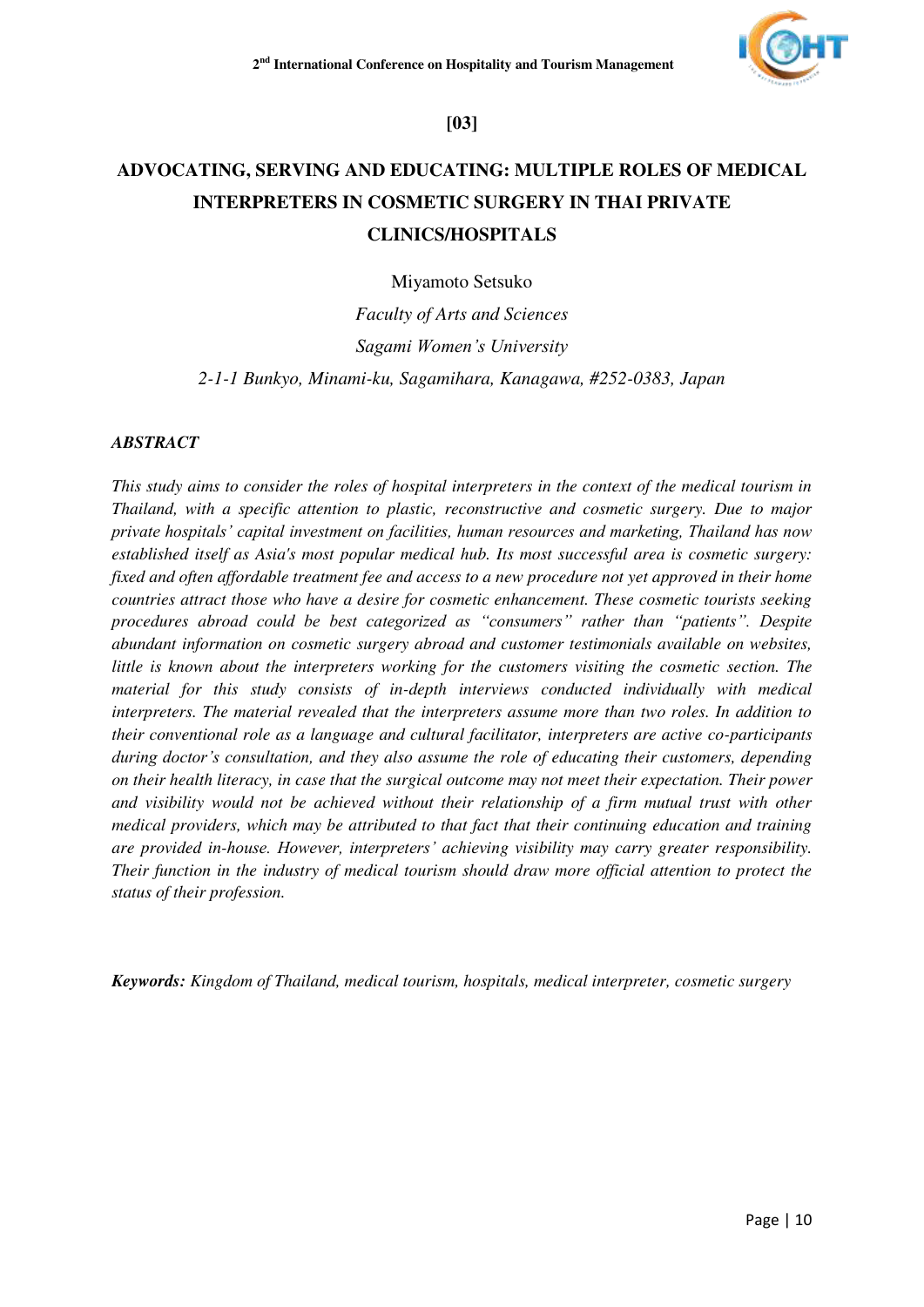

### **[04]**

### **IMPROVING INDIGENOUS MEDICINAL TOURISM IN THE NORTHERN PROVINCE BY USING INFORMATION AND COMMUNICATION TECHNOLOGY AS A TOOL**

### S.Yoharajan

*Provincial Planning Secretariat, Northern Provincial Council, Sri Lanka* 

#### *ABSTRACT*

*Tourism sector attracted a record one million tourists to Sri Lanka for the first time in history, in 2012. Various types of Tourism are available for tourists to enjoy their stay in Sri Lanka. There are some special attractions which includes indigenous medicinal systems are also available in this Country. Siddha medicine is one of such system which is being practiced for many centuries. The main objective of the research paper is to examine the possibilities to identify a sustainable approach to develop indigenous medicinal tourism with the application of Information and Communication Technology (ICT) as a tool. This study highlights the present status of particular tourism in this area and proposes an approach to improve a sustainable tourism sector. It also recommends some future initiatives by deploying web based applications and Geoinformatics for betterment of this sector. Today indigenous medicinal tourism is a popular industry, worldwide. In Jaffna, there are 4 hospitals and 49 dispensaries are providing Siddha medicinal services to the local people. Last year 128,221 patients received treatments from these service delivery institutions. But there is a huge demand for this type of medicinal system among foreigners. Application of ICT and Geoinformatics in tourism sector is still immature in this area. Also collecting accurate and updated data (spatial and aspatial) necessitates proper coordination among all stakeholders. Disseminating useful information regarding Siddha medicine, its values and methods, details of services and its available facilities, types of treatment, etc. to worldwide audience through websites and social media is an important step to be done professionally. Tourism management which includes suitable site selection to construct a Siddha hospital with luxury facilities for tourists, find suitable locations to establish herbal gardens, management of service delivery institutions, natural resource management, manage tourists flow, tracking tourist vehicles and future planning activities have a lot to benefit from using Geoinformatics. A new avenue can be opened up by promoting indigenous medicinal tourism in this district. This will enhance the earnings for service providers and our Country as well.* 

*Key Words: Geoinformatics, Information and Communication Technology, Indigenous medicinal tourism, Sustainable Tourism Development*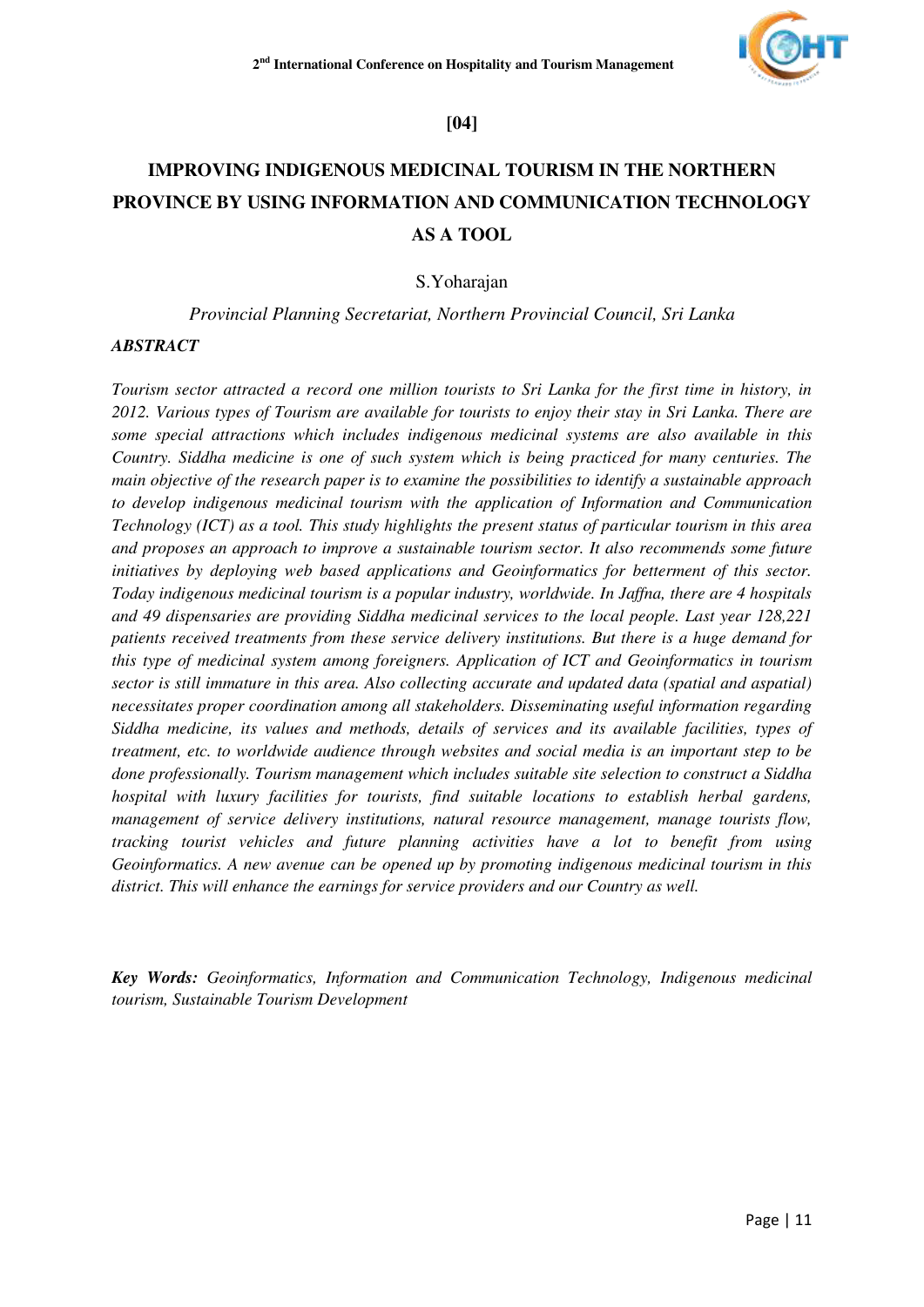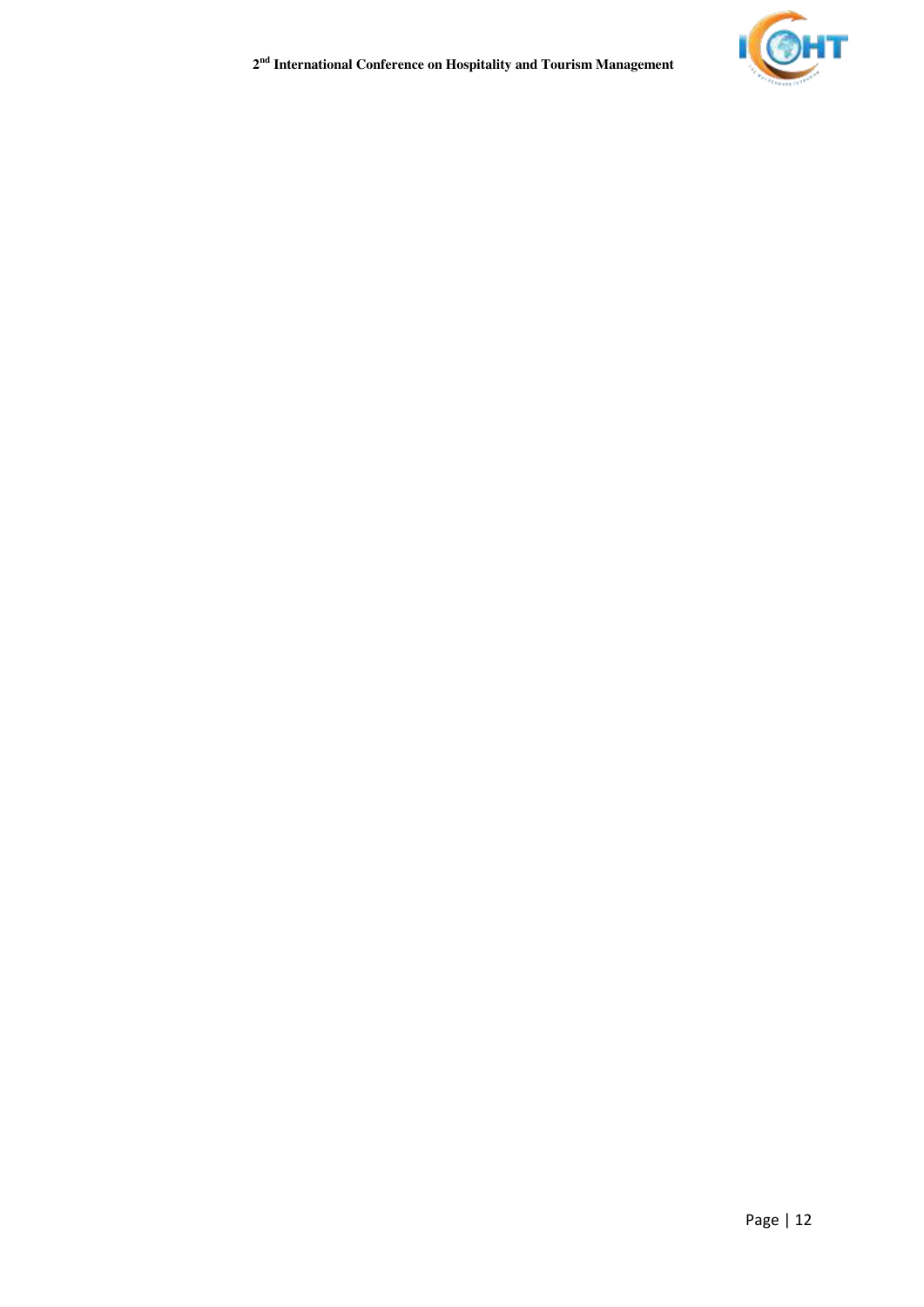

**Technical Session 02** 

**08th October 2014**

**09.00 a.m.-10.00 a.m.** 

**Bougainvillea,** 

**Galadari Hotel,** 

**Colombo** 

# **TOURISM POLICY, PLANNING AND GOVERNANCE**

# **Session Chair:**

**Prof. UEK Dr hab. Jadwiga Berbeka** 

| 01 | Discovering the accommodation preference of Sri<br>Lanka inbound tourists: Coastal region | Malmi L. Wickramaratne &<br>V.G.G.G. Karunasena                                                    |
|----|-------------------------------------------------------------------------------------------|----------------------------------------------------------------------------------------------------|
| 02 | Reinforcing social cohesion in a post-war destination<br>via tourism                      | Zilmiyah Kamble & Frederic<br><b>Bouchon</b>                                                       |
| 03 | Forecasting tourist arrivals in Sri Lanka                                                 | W.H. Kodituwakku,<br>C. Hettiarachchi,<br>D.M. Wijesundara,<br>$G.K.A.$ Dias &<br>D.D. Karunaratne |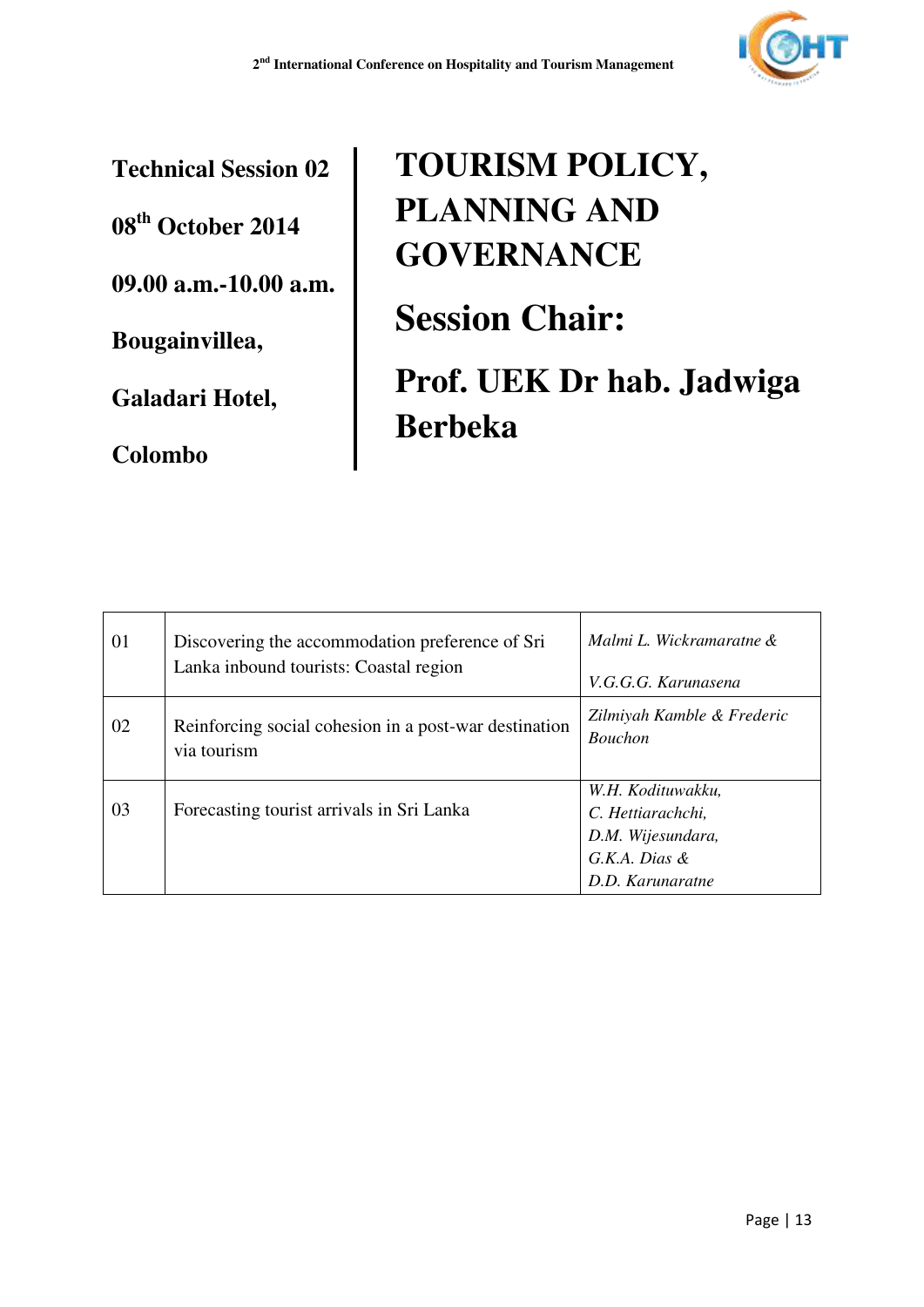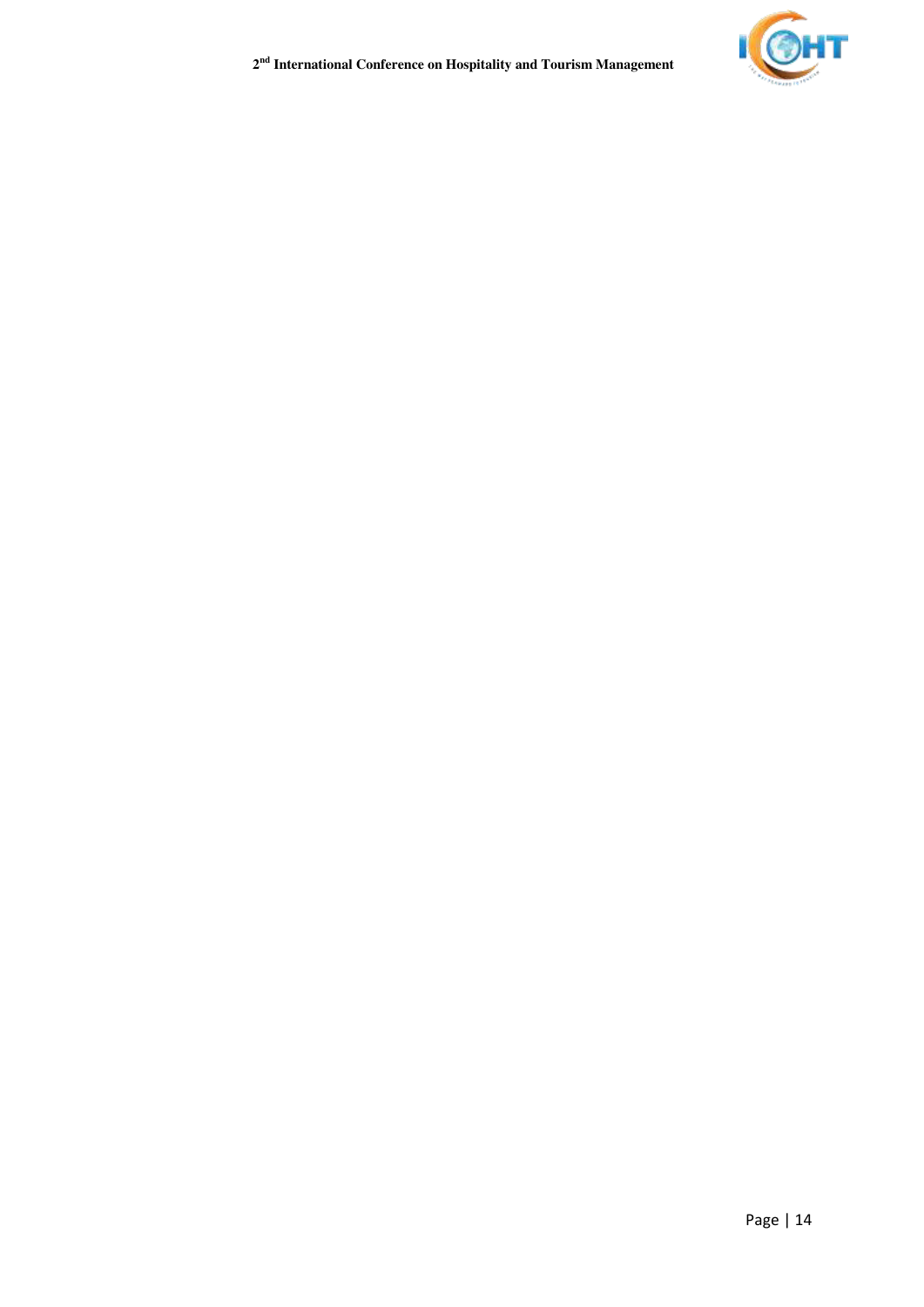

### **[05]**

### **DISCOVERING THE ACCOMODATION PREFERNCE OF SRI LANKA INBOUND TOURISTS: COASTAL REGION**

Malmi L. Wickramaratne<sup>1</sup>, V.G.G.G. Karunasena<sup>2</sup>

*Department of Industrial Management, University of Kelaniya, Sri Lanka1, 2*

### *ABSTRACT*

*After the long term civil war, the Sri Lankan tourism industry is in a boom. Tourist arrivals are rapidly increasing and Sri Lanka"s biggest tourist market is Indians. Mean while the investments on star rated hotels are rising to give an utmost importance to provide accommodation facility for tourists. But according to the Sri Lanka Tourist Development Authority (SLTDA) occupancy rates of star rated hotels are fluctuating over the last four years. At present Indians represent the largest portion of tourists entering Sri Lanka. However, these tourists are thrifty when it comes to spending, on the contrary SLTDA expects an increase in high spenders as tourists. Many high end investments have been undertaken by the government with this belief, which is not coincide with present tourist preferences. The research intends to discover accommodation preference of Indian tourists in coastal*  region of Sri Lanka. Two surveys would be conducted parallel, to identify Indian tourists' *accommodation preferences. Initially tourists" complaints about accommodation over last five years, in the post war period would be analyzed by referring to most popular travel websites. Then telephone interviews would be conducted with SLTDA registered tour guides, who can speak Hindi and English languages, to identify customer hidden needs. Second survey is to approach a sample of 100 Indian tourists directly and through travel agents who serve Indian market to identify tourists" perspective towards accommodation selection. Next interviews would be conducted with the SLTDA registered accommodation providers in the southern coastal region to identify their perspective towards tourists" accommodation preference. Researchers expects to identify tourists" expectation gap and the relationship between expectation gaps and unmet needs of Indian tourists.* 

*Key words: Tourism, Accommodation, customer needs, Sri Lanka*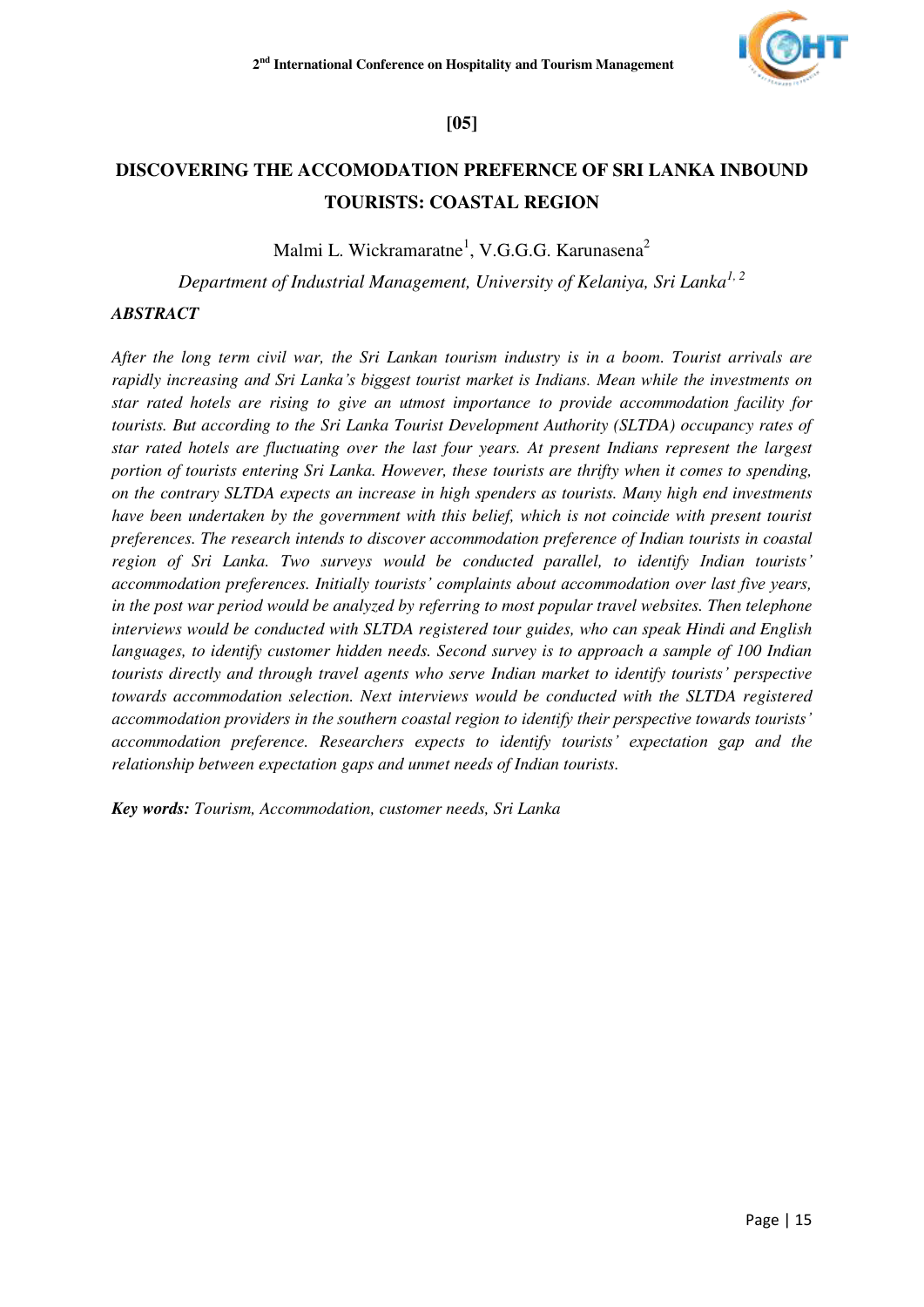

**[06]** 

### **REINFORCING SOCIAL COHESION IN A POST-WAR DESTINATION VIA TOURISM**

Zilmiyah Kamble<sup>1</sup> and Frederic Bouchon<sup>2</sup>

*Taylor"s University, Malaysia1, 2*

### *ABSTRACT*

*Multicultural societies within nation-states framework have encountered sectarian divides, ethnic conflicts, civil wars and often face the complex challenge of upholding and strengthening social cohesion. The notion of social cohesion is complex, multidimensional and needs to be fostered and maintained through good governance and community involvement. Social cohesion in a post-war or post conflict country is very fragile depending on the extent of the period of war and destruction. In order to encourage social cohesion in post-war country, there is a need for a catalyst that can kick start the process of social cohesion. Post war countries use tourism in a reconstruction stage, as tourism is also a contemporary form of acculturation and specifically specialised forms of tourism has been recommended by many researchers as well. However, tourism impacts may be positive or negative. Hence the possibility of tourism to act as a catalyst in a post-war context still needs to be verified. The aim of this conceptual paper is to analyse the relevance of tourism as a catalyst for social cohesion in the context of a post-war scenario. It provides an understanding of the notion of social cohesion; questions the prospect of tourism to act as a catalyst in a post war scenario and talks about the assessing of social cohesion via tourism. The methodology uses content analysis based on literature and policies in relation with tourism and social cohesion. Findings support the validity of tourism as a catalyst and propose a framework for assessing social cohesion via tourism.* 

*Keywords: social cohesion, multiculturalism, tourism, post-war, governance, community involvement, social exclusion, representations*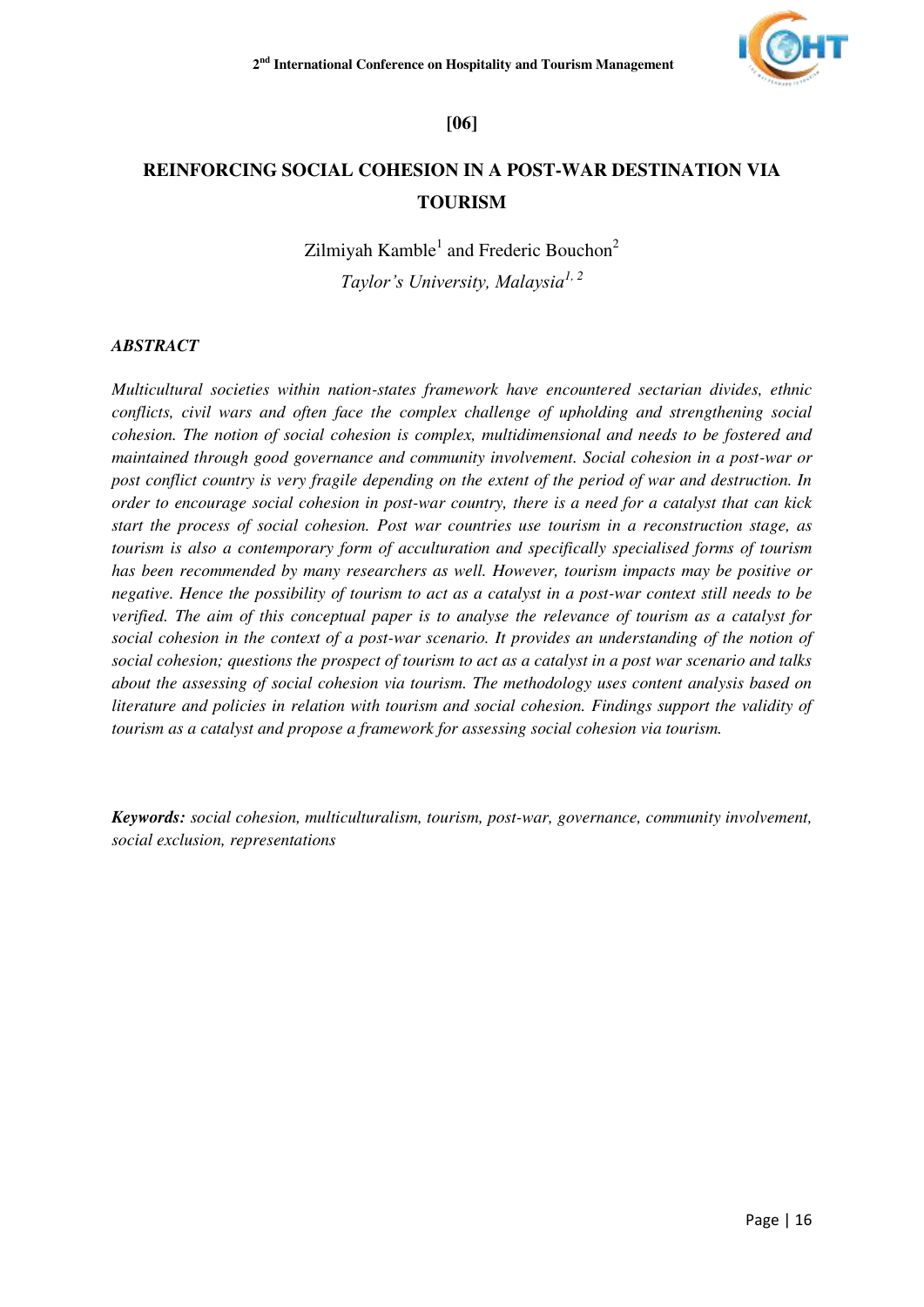

### **[07]**

### **FORECASTING TOURIST ARRIVALS IN SRI LANKA**

W.H. Kodituwakku<sup>1</sup>, C. Hettiarachchi<sup>2</sup>, D.M. Wijesundara<sup>3</sup>, G.K.A. Dias<sup>4</sup> and D.D.

Karunaratne<sup>5</sup>

*University of Colombo School of Computing1, 2,3,4,5*

*Sri Lanka* 

### *ABSTRACT*

*This study aims to forecast tourist arrivals to Sri Lanka by using quantitative methods which qualify past information about a phenomenon by applying mathematical rules which take advantage of the underlying patterns and relationships in the data. To achieve this, monthly tourist arrival data from December, 2009 to July, 2014 are used to build models and evaluate the forecasting performance. The reason for selecting this duration is the stable and secure political situation aroused in the country after the civil war which ended in 2009 has boost up the tourist arrivals and the attraction as a safe tourism destination. The results show that ARIMA model delivers the most accurate predictions of arrivals over three time horizons namely monthly, quarterly and annually. This was tested against the seasonal ARIMA and Holt Winters exponential smoothing model. In addition, authors also suggest the use of neural network approach for forecasting. Neural networks are capable of representing knowledge based on massive parallel processing and pattern recognition based on past experience and is expected to be superior to statistical methods in forecasting. Stakeholders of the tourism industry will be influenced by the tourism forecasts and accurate forecasts of tourism arrivals are important to ensure the availability of tourist services when demanded. Therefore a web-based system is developed to make forecast publicly available. Apart providing from tourist arrival forecasts this system will also work as a platform for sharing experts" opinions about future flow of the tourist arrivals to further support decision making process of users.* 

*Keywords: forecasting, tourist arrivals, Sri Lanka, forecasting support system*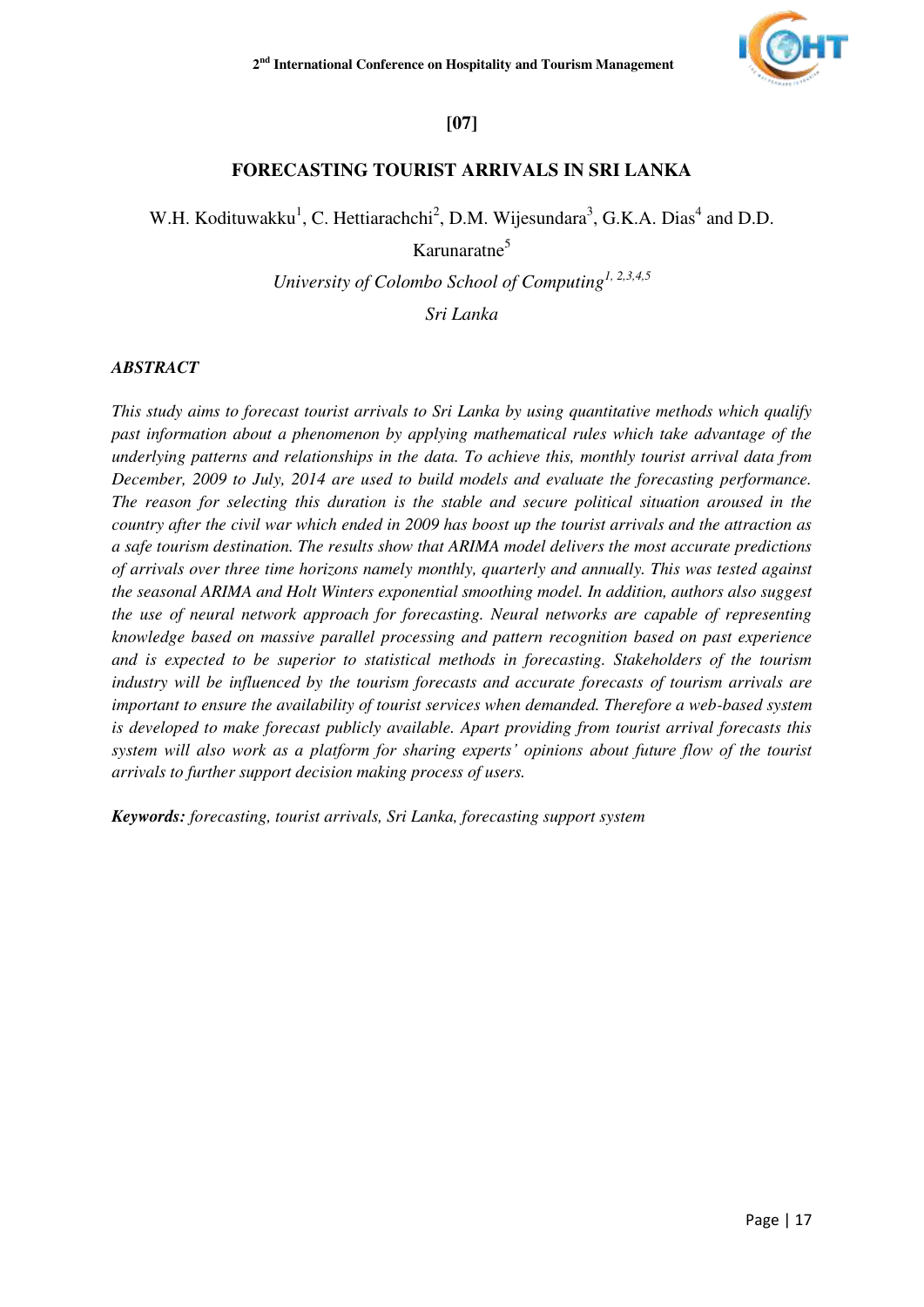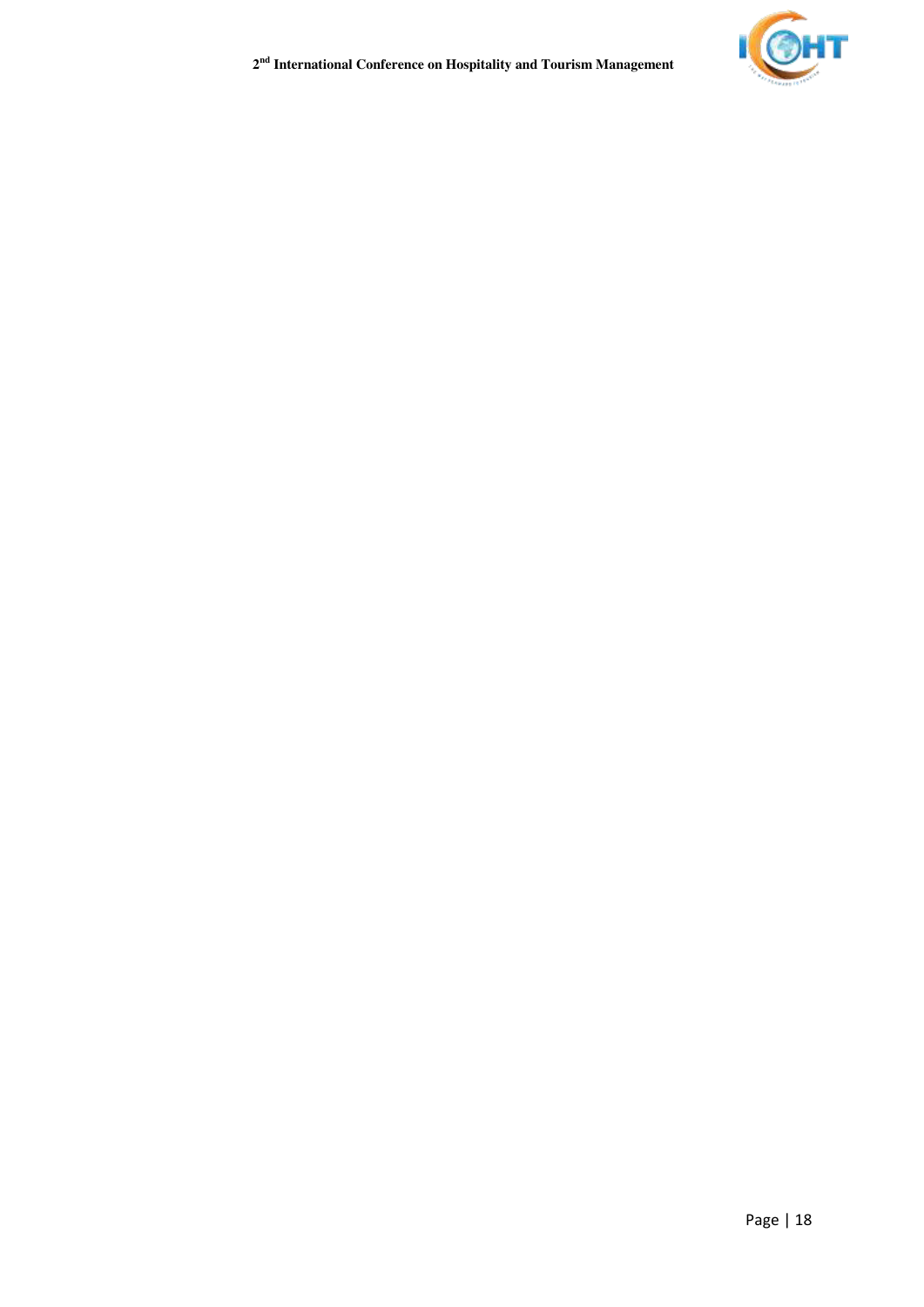

**Technical Session 03** 

**08th October 2014**

**09.00 a.m.-10.00 a.m.** 

**Tulip,** 

**Galadari Hotel,** 

**Colombo** 

# **COMMUNITY ENGAGEMENT Session Chair:**

**Dr. D.A.C. Suranga Silva** 

| 01 | The impact of seasonality of tourist arrivals upon the<br>quality of life of self-employed people in handicraft<br>industry | HK Amarasinghe,<br>SPP Amarathunge,<br><b>MBBC</b> Perera & WDS<br>Madhubhashani |
|----|-----------------------------------------------------------------------------------------------------------------------------|----------------------------------------------------------------------------------|
| 02 | Tourism for all                                                                                                             | Mohamed Nafiz & Jamseed<br>Rasheed                                               |
| 03 | An evaluation of the quality of homestay<br>accommodation in Sri Lanka- the case of Ella area                               | Chandi Karunarathne & Ruwan<br>Ranasinghe                                        |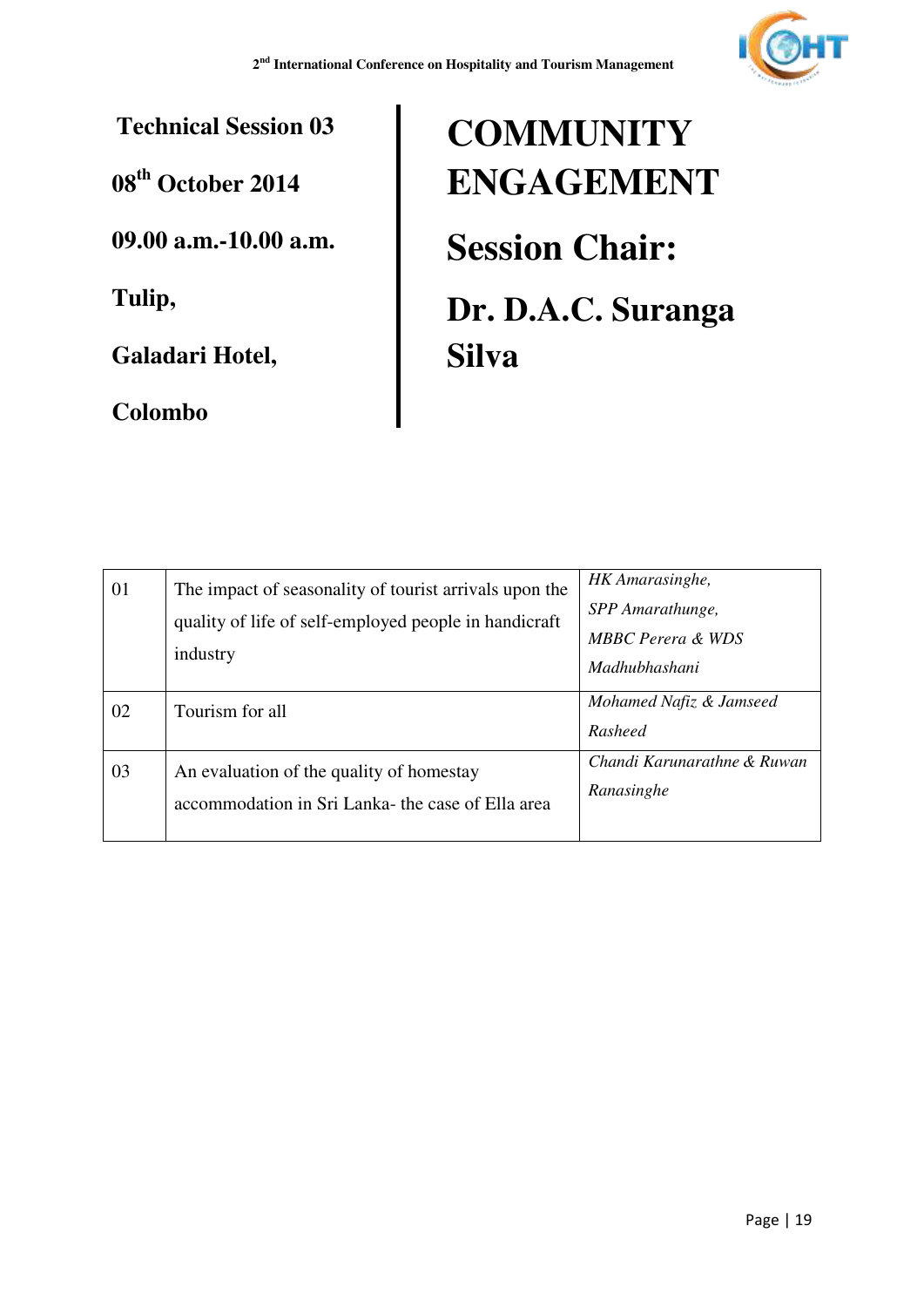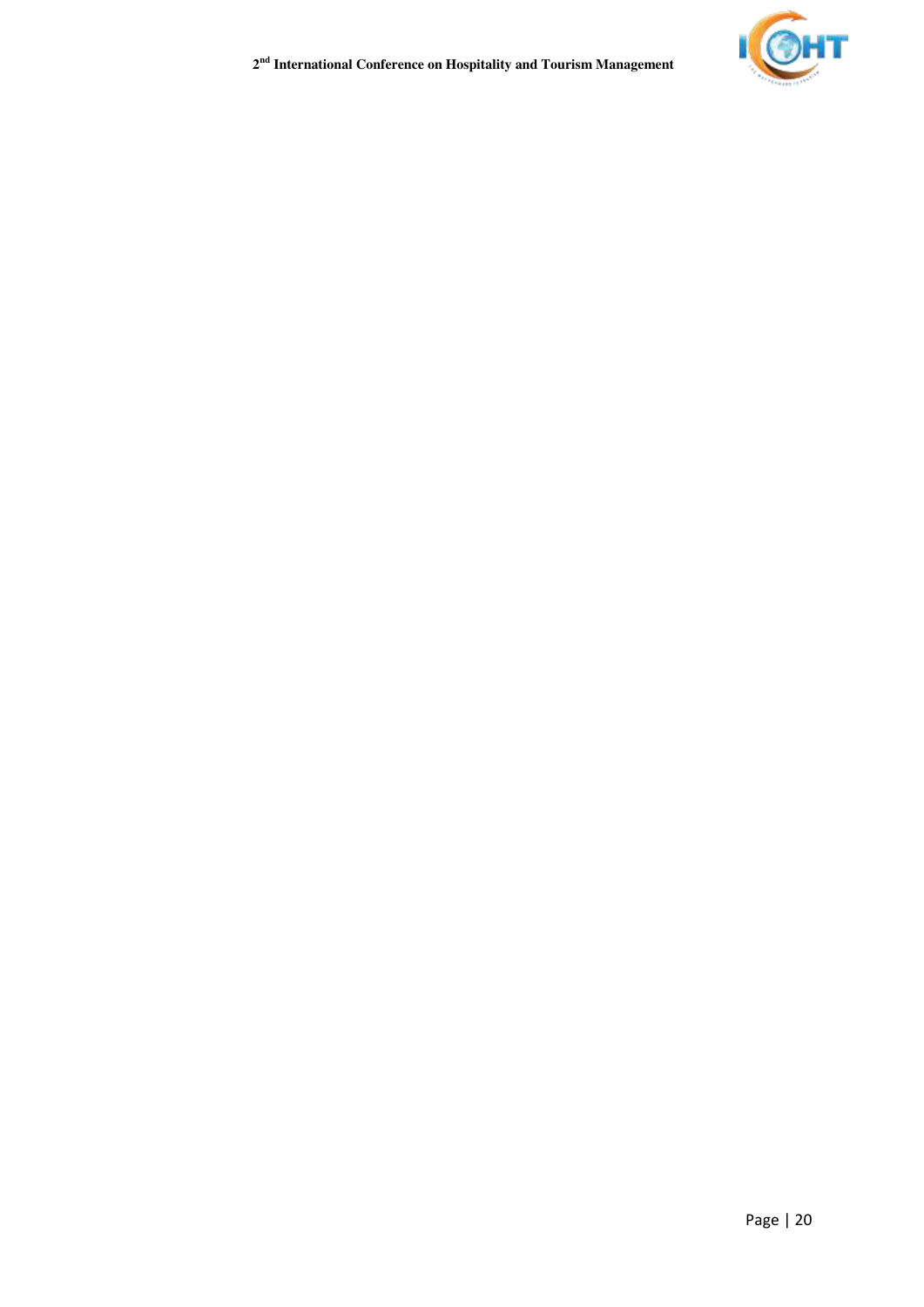

## **[08]**

### **THE IMPACT OF SEASONALITY OF TOURIST ARRIVALS UPON THE QUALITY OF LIFE OF SELF-EMPLOYED PEOPLE IN HANDICRAFT INDUSTRY**

HK Amarasinghe<sup>1</sup>, Prof. SPP Amarathunge<sup>2</sup>, MBBC Perera<sup>3</sup> and WDS Madhubhashani<sup>4</sup> *Department of Business Economics, University of Sri Jayewardenepura, Sri Lanka1, 2, 3, 4*

### *ABSTRACT*

*The tourism industry is witnessing a significant growth in Sri Lanka, yet the seasonality impact of tourism results in fluctuations of quality of life of people who are engaged in informal sector. This study examines how seasonality of tourist arrivals affects the quality of life (QOL) of self-employers in handicraft industry. The proposed model illustrates that quality of life in general, which derives from the satisfaction with particular life dimensions, namely: material well-being, community well-being, emotional well-being, and health and safety well-being. The model suggests that self-employers" perception of seasonality affects their overall quality of life through the satisfaction of particular life dimensions. The research is mainly based on primary data collected through a field survey followed by a pilot study. The sample consisted of 5*4 *self-employers of handicraft industry, selected on convenience sampling approach in coastal area of Hikkaduwa. Pre-determined structured questionnaire was used to collect data. The validity and reliability were measured using factor analysis and Cronbach"s Alpha. Data was analyzed through Paired sample t-test. The study proposes the main hypothesis: self-employers" perceptions of seasonality affect their QOL in general. The results revealed that the self-employers" perception of seasonality of tourist arrivals do affect their satisfaction with particular life dimensions significantly, which influenced their overall quality of life. Further, dimensions of "material well-being" were satisfactory during the peak period of tourists" arrivals and vice-versa during the off season of tourists" arrivals. Other life dimensions such as "community, emotional, health and safety well-being" were constant and unsatisfactory irrespective of seasonality of tourist arrivals to the area.* 

*Keywords: Quality of Life, Self-employees in Handicraft Industry and Tourism Industry*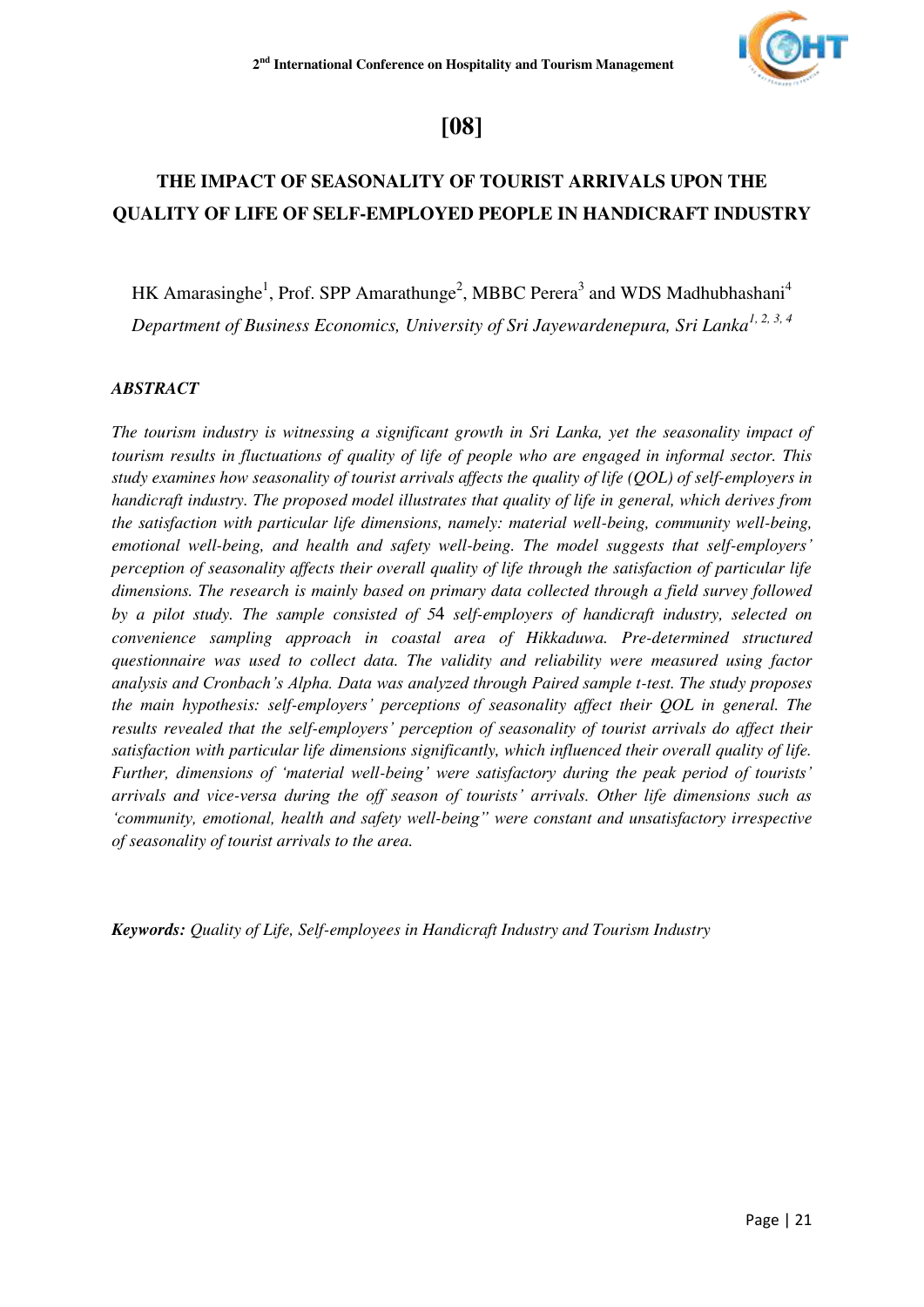

### **[09]**

### **TOURISM FOR ALL**

Mohamed Nafiz<sup>1</sup> and Jamseed Rasheed<sup>2</sup> *Maldives National University1, 2*

### *ABSTRACT*

*The inception of tourism in the Maldives began with "one island, one resort" concept, which has been well known for its prestige"s tourism. The pioneers of tourism in the Maldives have succeeded by achieving its ventures in Tourism industry. Furthermore, Maldivians are unable to foresee befits from tourism and thought tourism could benefit only the few stakeholders. The existing local owners control tourism activities and the international chains with the power of financial layout made it more difficult for locals to harvest the tourism benefit. Hence the growing frustrations and concerns were and are being raised by the locals. To address the issue the democratic election have created a platform for new entrance of local entrepreneurial to the industry by advocating the venture of guest houses in local habitat islands introducing the concept of "Tourism for all". The introduction of tourism in the local islands made it possible for locals to enjoy the benefits of tourism industry through guest house business within the vicinity of their own islands. However considering the degree of local involvement in guest house business, the distraction of tourist activities in local conflicts in guest houses leads to a new question "What is the ultimate model for tourism for all". The main scope of this paper is to explore avenues for "Tourism for all". The method focuses on quantitative analysis targeting the general stake holders with the use of SPSS. The outcome of the study would pin down the best inclusive tourism model. The outcomes of the study could contribute to general public, as a published document as a reference, a guide line.* 

*Keywords: entrepreneurs, Model, local, tourism*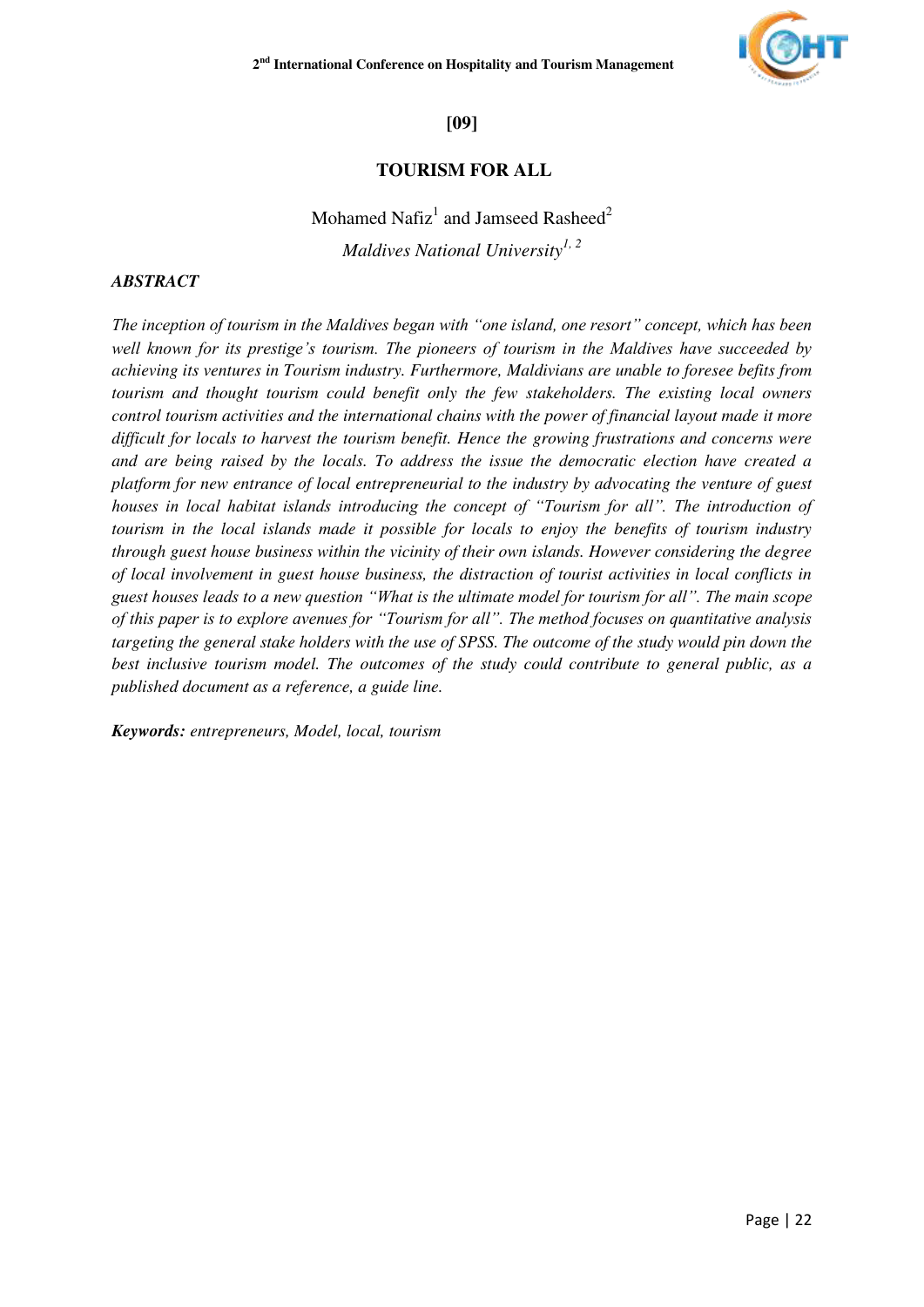

### **[10]**

### **AN EVALUATION OF THE QUALITY OF HOMESTAY ACCOMMODATION IN SRI LANKA- THE CASE OF ELLA AREA**

Chandi Karunarathne<sup>1</sup> and Ruwan Ranasinghe<sup>2</sup>

*Department of Management Science, Uva Wellassa University of Sri Lanka1, 2* 

### *ABSTRACT*

*Homestay is one of the best solutions for the increasing demand in accommodation for the fast growing tourism industry in Sri Lanka. It contributes to increase the accommodation capacity and assures community involvement in tourism as well as rural development. Moreover, the function, operational structure, and the natures of Homestays are divergent to those of hotels; therefore, the employed contradictories of the evaluation criteria of homestays which are acute to apply in the Sri Lankan context. Insights gained from this study would be helpful to plan a commercially successful Homestay product. This research explores the existing Homestay product in Ella touristic area from the tourists" perspective comparing with their expectations and perceived level of satisfaction and demographic profile. It also investigates attributes which are significant in Homestay product. Further, an evaluation criterion was expected to be developed in the local context which could be useful in minimizing product market mismatches of Homestay. Data were collected from 70 international Homestay tourists to Ella- Sri Lanka during January and February 2013. Descriptive analysis, independent sample t-test and ANOVA were employed based on respective objective. The results revealed that basic demographic characteristics do not determine the expectations and satisfaction. Majority of the respondents were females; young and well educated having a middle and lower range of income. Further they highly valued authentic local experience rather than luxurious facilities. In conclusion, there is a quality homestay product in Ella which addresses the expectations of tourists as per the findings of this study* 

*Key words: Homestay, tourists, expectation, perceived, quality, Ella*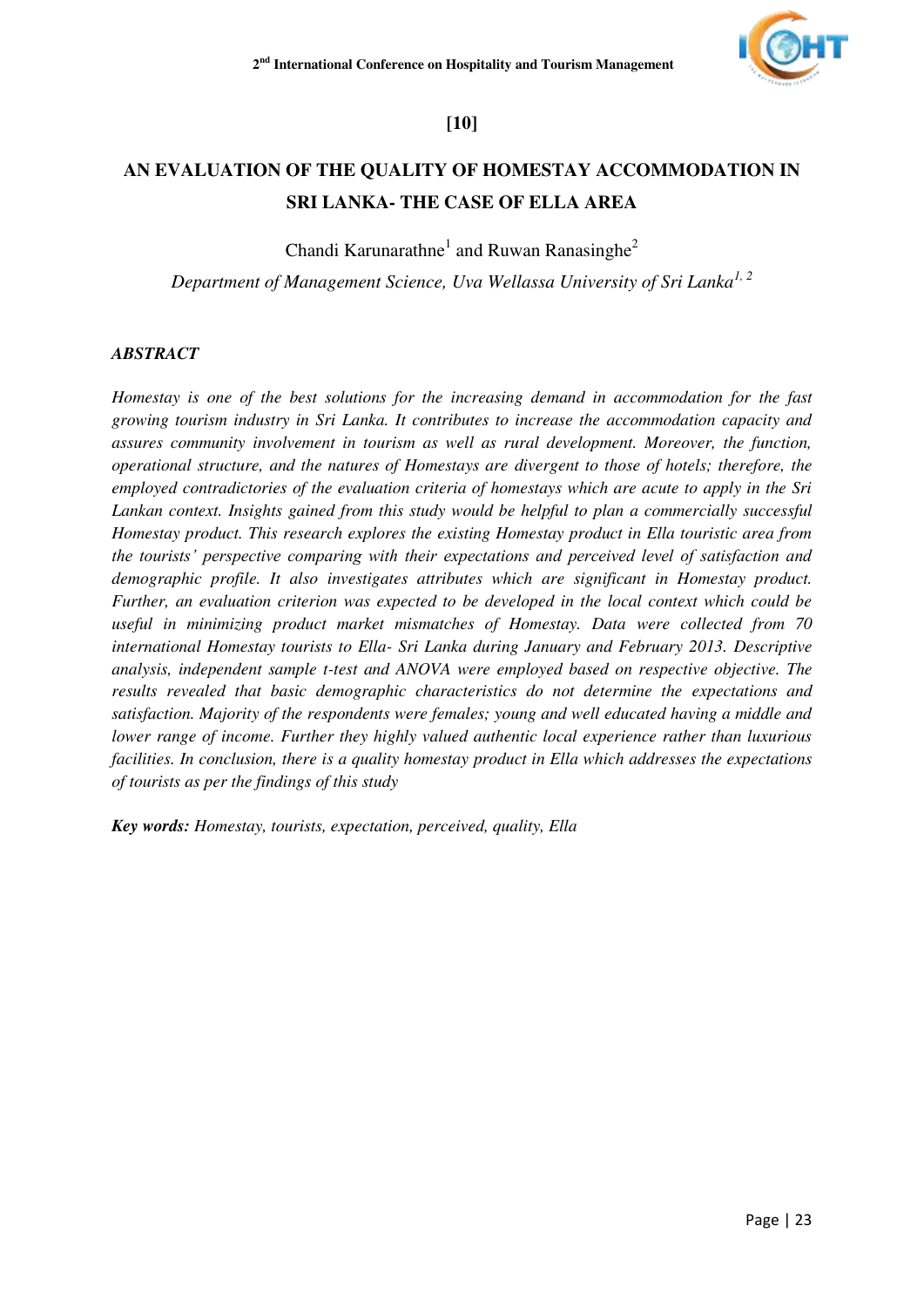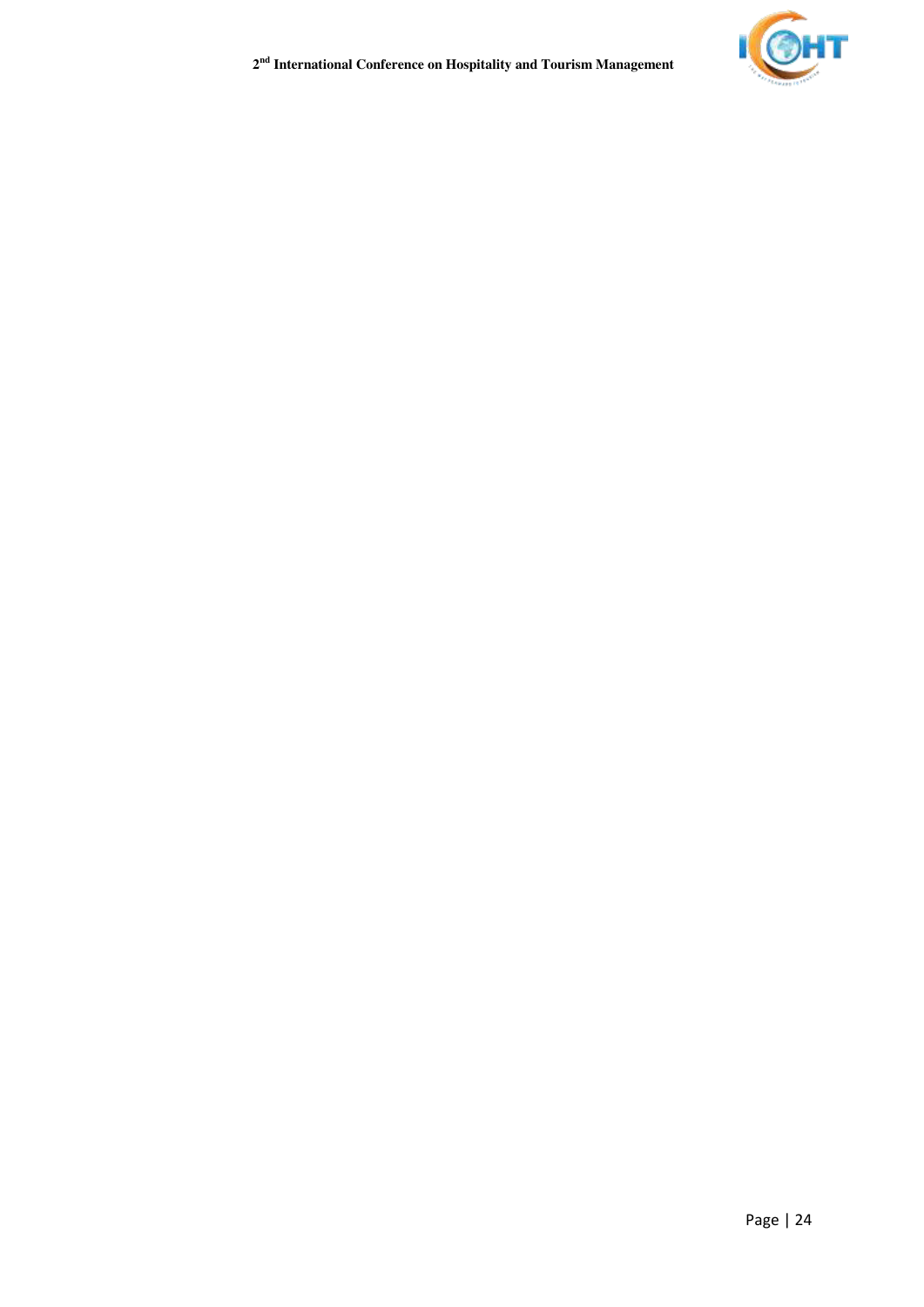

**Technical Session 04** 

**08th October 2014**

**10.30 a.m.-12.30 p.m.** 

**Bouganvillea,** 

**Galadari Hotel,** 

**Colombo** 

# **SHORTAGE OF QUALITY HOSPITALITY EMPLOYEES Session Chair: Dr. David Ermen**

| 01 | English for sustainable development in tourism $\&$<br>hospitality industry                                                        | Asst. Prof. Sharmishtha Singh                               |
|----|------------------------------------------------------------------------------------------------------------------------------------|-------------------------------------------------------------|
| 02 | Employee Career Development in the Hotel Industry<br>- A review of 5-star hotels                                                   | Charuwan Phongpanichanan &<br>Dr. Sushila Devi S Rajaratnam |
| 03 | Perceptions of Maldivian female employees towards<br>upward mobility within Maldivian resorts                                      | Rahushath Ibrahim & Aishath<br><b>Shany Habeeb</b>          |
| 04 | Women Participation in the Tourism Industry of the<br>Maldives                                                                     | Mariyam Shifa & Ali Hafeez                                  |
| 05 | Quality of work life and human resource<br>management in tourism and hospitality industry –<br>with special reference to Karnataka | Asst. Prof. Parameshwari. G                                 |
| 06 | Emotional labor in commercial hospitality:<br>Motivations and behavioural characteristics                                          | Hanshika Herath & Sarath<br><b>Munasinghe</b>               |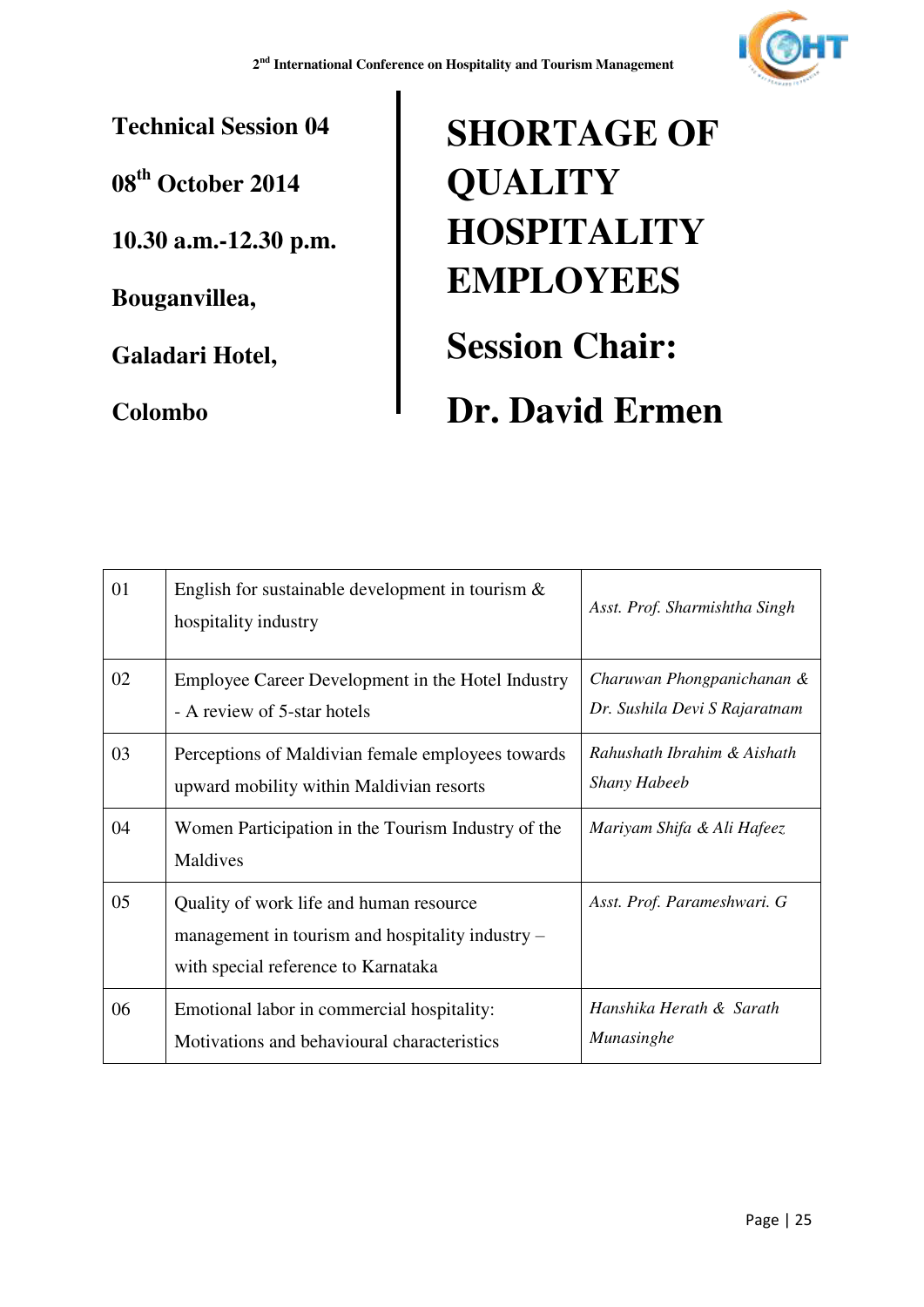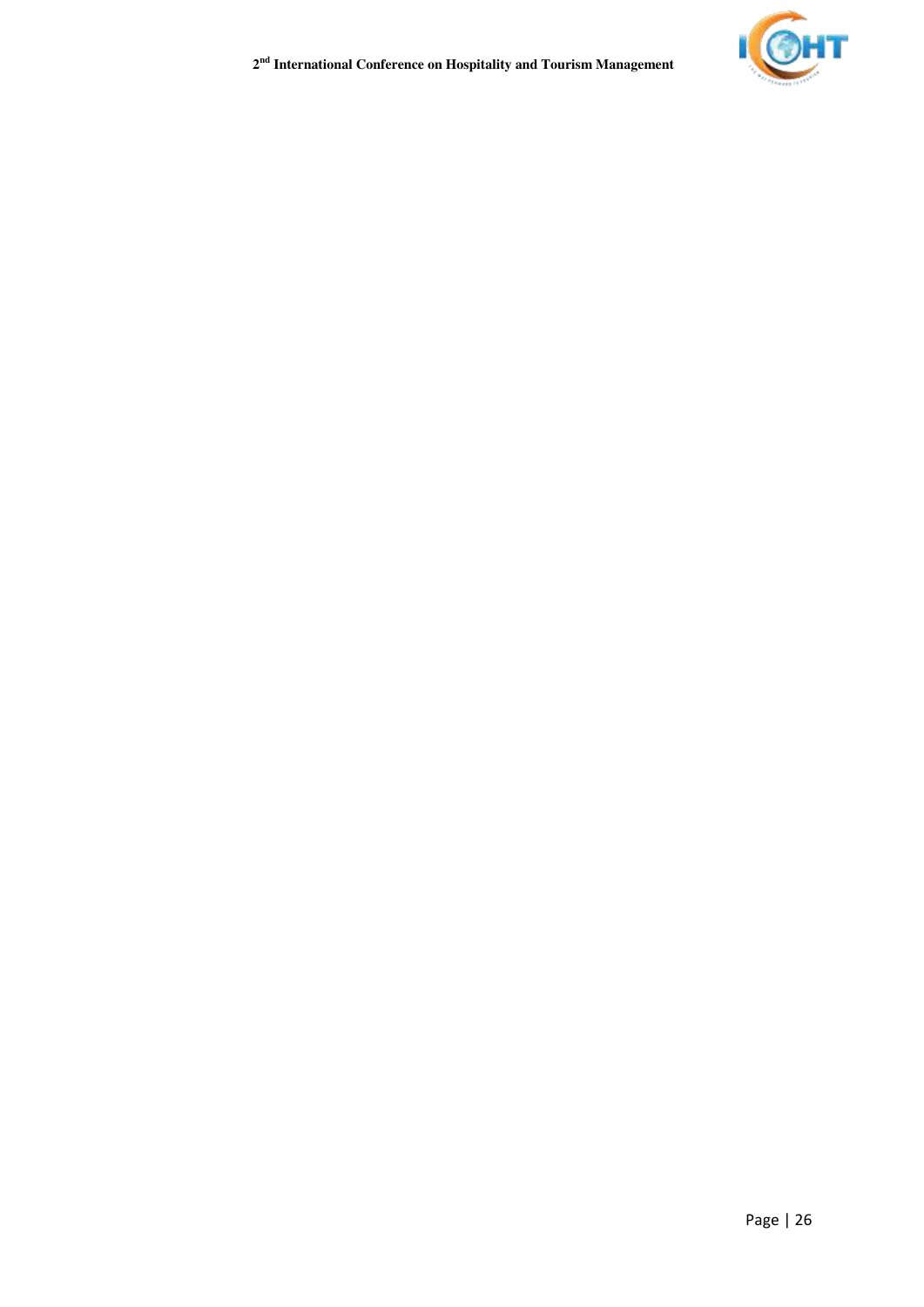

#### **[11]**

## **ENGLISH FOR SUSTAINABLE DEVELOPMENT IN TOURISM & HOSPITALITY INDUSTRY**

Sharmishtha Singh

*Amity University* 

*Lucknow,India* 

#### *ABSTRACT*

*Tourism has become a popular global leisure activity as well as a major source of income. The hospitality and tourism industry is accelerating at very fast pace. Any minor and major economical, environmental and social change affects this industry. Globalization is essentially a process by which an ever tightening network of ties that cut across national political boundaries connects communities in a single, interdependent whole, a shrinking world where local differences are steadily eroded and subsumed within a massive global social order (Mowforth & Munt,1998). This article provides the importance of Language & Communication in the field of Tourism & Hospitality. No doubt our world has certainly become much smaller in the last several centuries as well as also getting bigger and more unpredictable. Cultural and geographical contexts still play a large part in shaping different societies and their methods of interaction with others. "There are no foreign lands. It is the traveller only who is foreigner"- Robert Louis Stevenson. Hence for students of tourism and hospitality industry, the need of an hour is to be proficient in the use of the global language and to be efficient in serving the needs of guests and tourists with the help of the international language.* 

*Keywords: Globalization, language, communication skills, training, sustainability*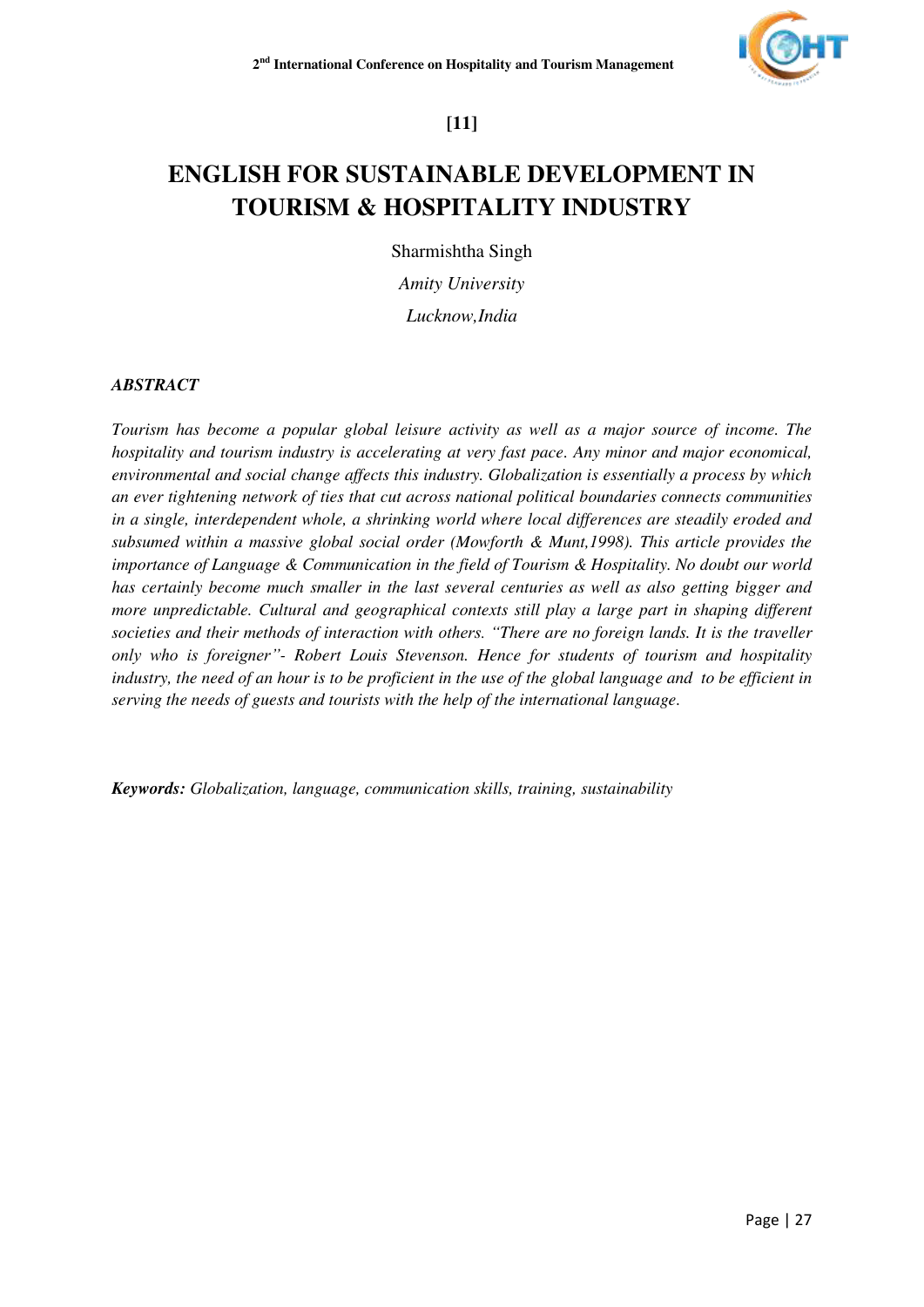

#### **[12]**

## **EMPLOYEE CAREER DEVELOPMENT IN THE HOTEL INDUSTRY - A REVIEW OF 5-STAR HOTELS**

Charuwan Phongpanichanan<sup>1</sup> and Dr. Sushila Devi S Rajaratnam<sup>2</sup>

*Taylor"s University1, 2, Malaysia* 

#### *ABSTRACT*

*Within the last decade, the tourism and hospitality industry is one of the fastest growing industries around the globe. As the market competition grows, labor intensive nature of this industry been extensively focused by international hotel chains. Therefore, the organization would want to be prepared for the retention of key personnel in such changing environment, and concurrently develop potential successors for critical job functions. In achieving this, career development plan will be used for candidate selection and retaining valued employees. Many leading international hotel groups have designed and developed career development programs to provide employees with an opportunity to grow within the organization as well as to enable staff to have a clear picture of their future career. It has been recognized that well developed international hotel chains such as Hilton, IHG and Starwood Hotels & Resorts provide attractive employment growth opportunities. However, each organization"s attributes such as size, business structure, culture and management practices will have different implications for employee career development programs. The aim of this paper is to review the career development plans of 5-star hotels to ensure staff development and opportunity continue to grow.* 

*Keywords: Career development plan, 5-stars hotel, employee retention, training and development, human resource development*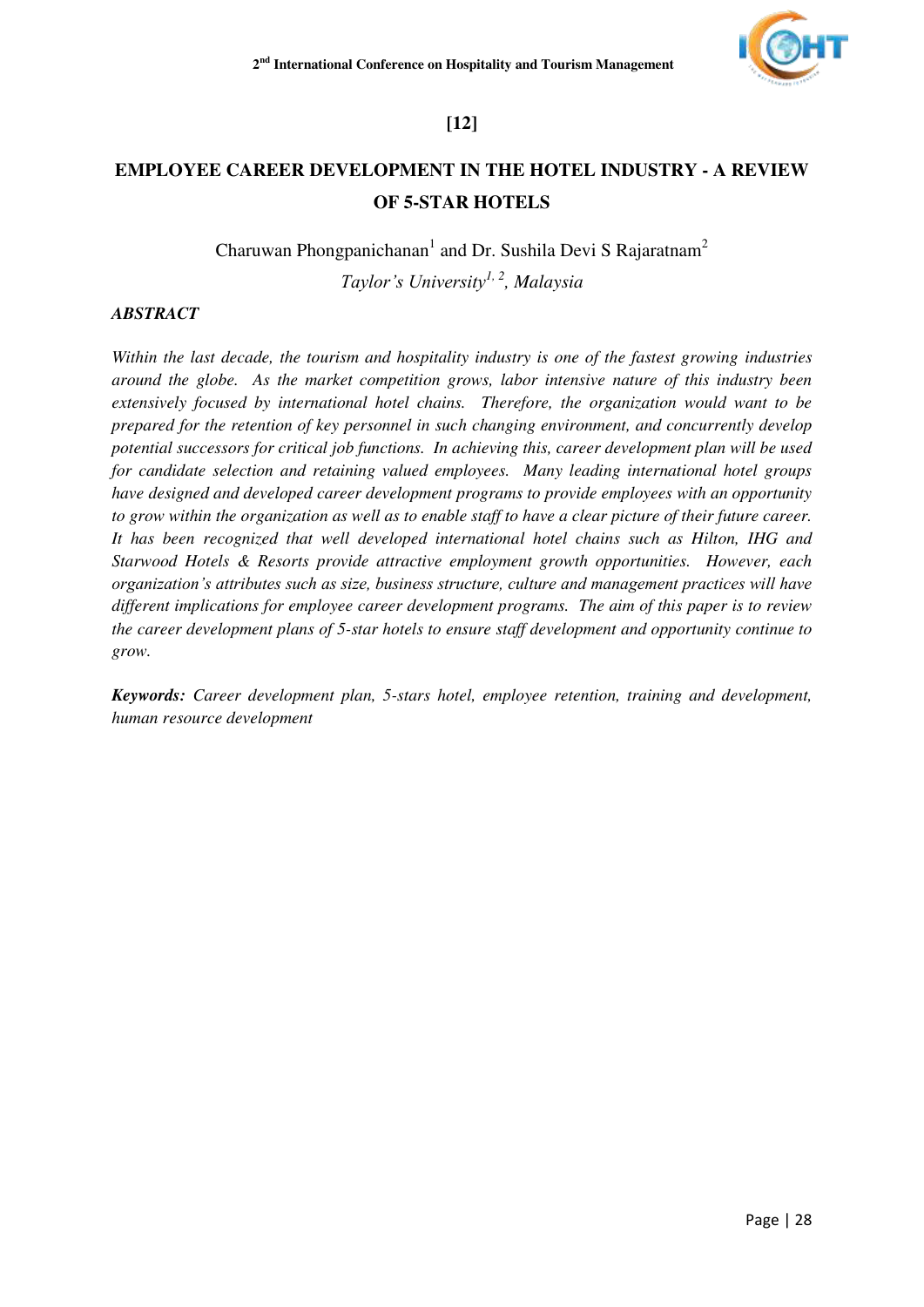

#### **[13]**

## **PERCEPTIONS OF MALDIVIAN FEMALE EMPLOYEES TOWARDS UPWARD MOBILITY WITHIN MALDIVIAN RESORTS**

Rahushath Ibrahim<sup>1</sup> and Aishath Shany Habeeb<sup>2</sup>

*Faculty of Hospitality and Tourism Studies, Maldives National University1, 2* 

#### *ABSTRACT*

*In spite of the quantity of women working in the tourism industry of the Maldives, it could be seen that only a handful of them are working in the Maldivian resorts and they are struggling to reach the top of the industry. The study focuses on the efforts made by the females and the barriers that they had to confront in order to be where they are and gives recommendations for the young females aspiring to join the Maldivian Resorts. In order to answer the research questions a qualitative research was conducted among the local females working in the Maldivian resorts. After the in-depth interviews with these women, it was found that there were various challenges and barriers which were hindering their career within the Maldivian resorts, such as, discrimination, glass ceiling and family and work conflicts. Hence, the local tourism authorities and the government could take various measures such as organizing awareness programs to minimize these issues within the local resorts in order to motivate and help the local females to choose the Maldivian resorts as their career path.* 

*Keywords: Women, Tourism Industry, Resorts*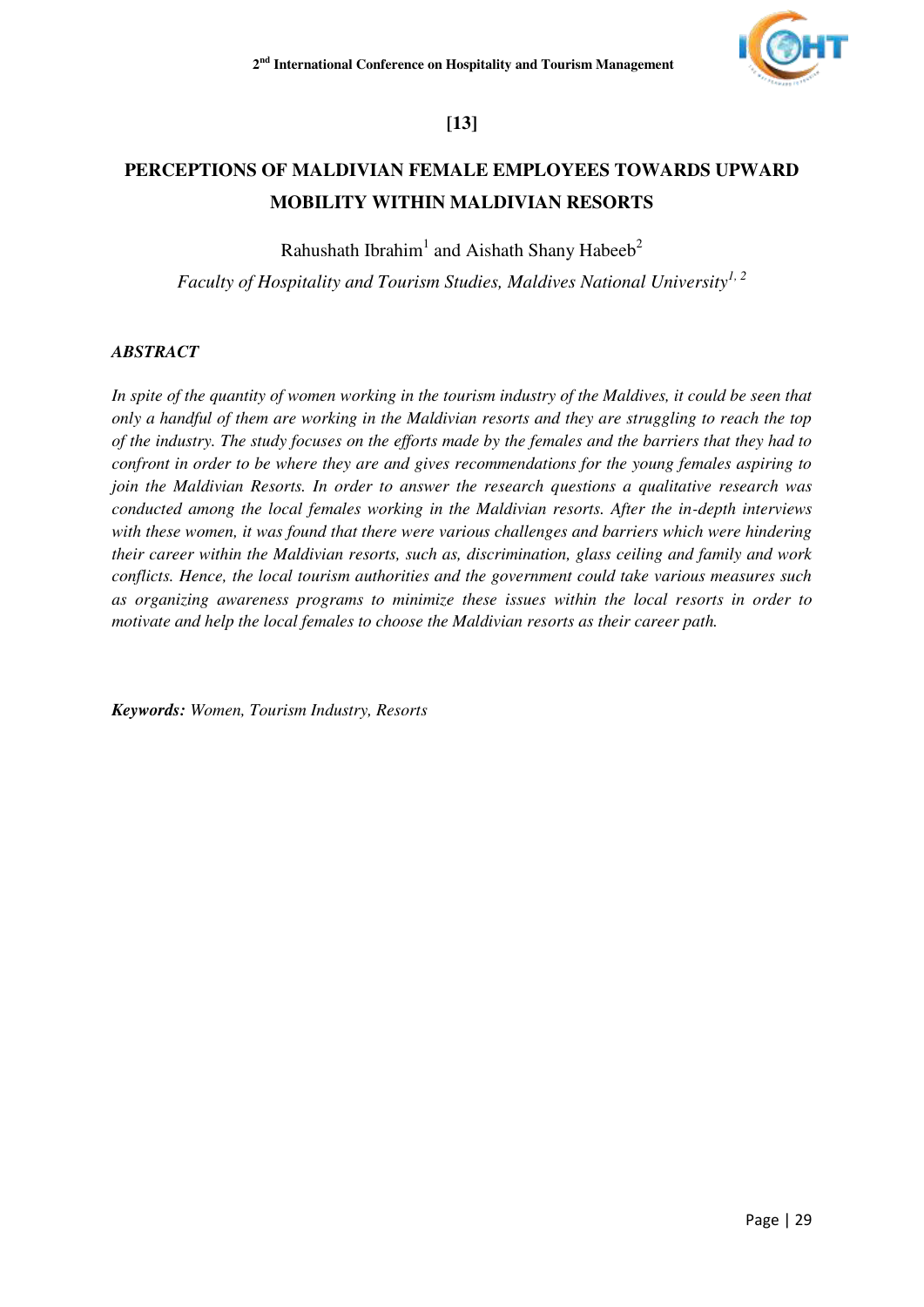

#### **[14]**

#### **WOMEN PARTICIPATION IN THE TOURISM INDUSTRY OF THE MALDIVES**

Mariyam Shifa $^1$  and Ali Hafeez $^2$ *Faculty of Hospitality and Tourism Studies The Maldives National University1, 2* 

#### *ABSTRACT*

*In the Maldives women participation in the labor force has doubled over the last 20 years. Ahmed Tholal, Vice President of the Human Rights Commission of the Maldives states that "When you talk about gender equality what you have to realize is that being equal does not mean that men and women are the same but, rather that the roles, responsibilities and the opportunities that society attribute to men and women should be the same." The methodology for their research consists of existing secondary data and primary data collected through mix method consisting questionnaires and interviews. The data has been collected from respective government authorities and from the tourism industry of the Maldives. The study for this paper indicates that the women represent only 7% of the industry and only 2% are Maldivian women. It was also clear that the opportunities have not always been clear to women for employment in the tourism industry. The 2nd Tourism Master Plan of the Maldives expensively analyzed gender issues, especially around employment, but also around social attitudes, government policies on women's participation in tourism and Maldives Association of Tourism Industry"s activities to promote women's employment in tourism. The results of this study indicates that major constraints were parental concern for the good reputation of young females, mobility and transport in the country, early marriage, child rearing roles of females, women acting as the head of households, qualifications, education and training opportunities for women, migration leading to insecurities, work and living conditions in the resorts, awareness about career paths, perceptions and misperceptions.* 

*Keywords: Maldives, tourism, employment, females*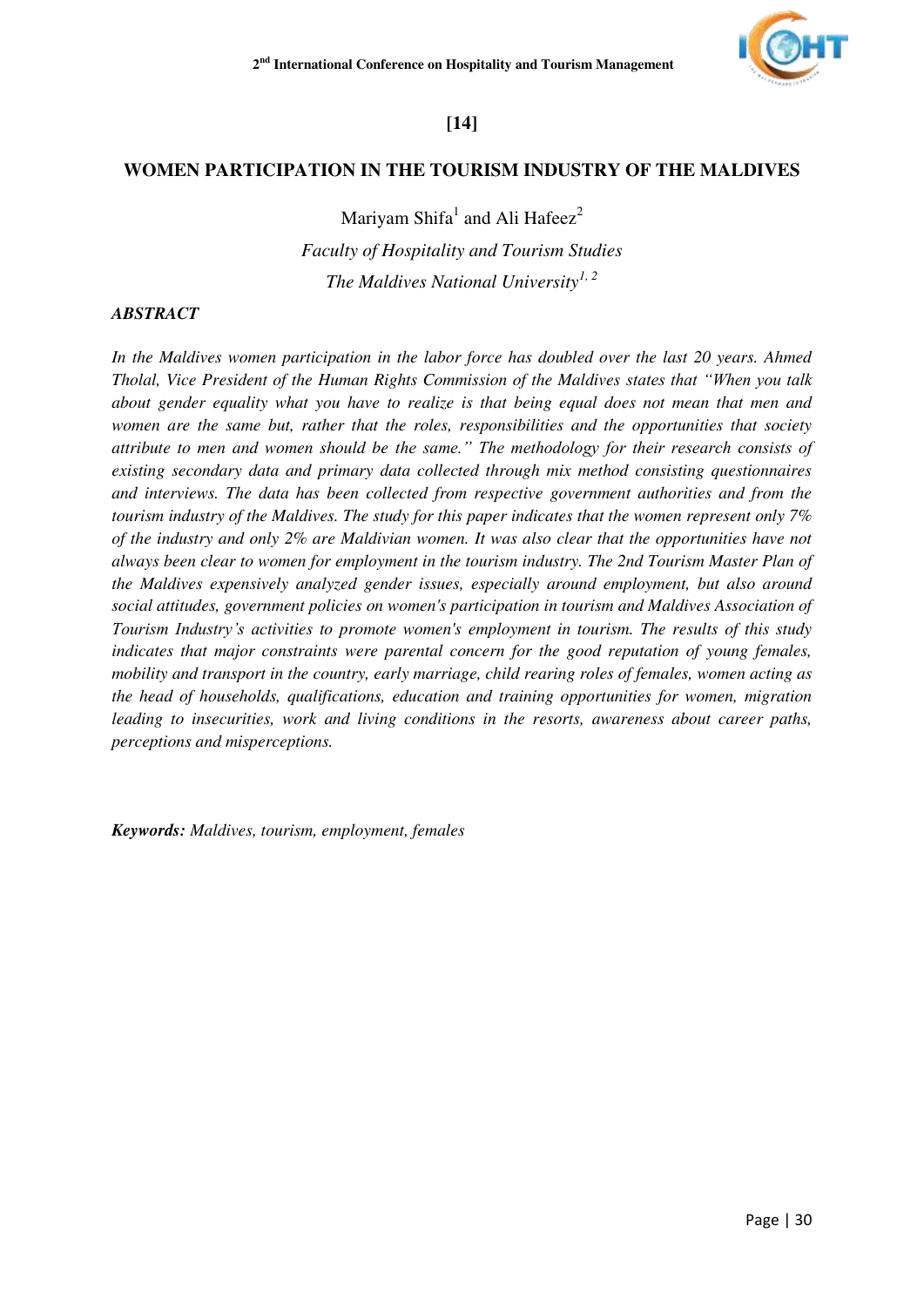

#### **[15]**

## **QUALITY OF WORK LIFE AND HUMAN RESOURCE MANAGEMENT IN TOURISM AND HOSPITALITY INDUSTRY – WITH SPECIAL REFERENCE TO KARNATAKA**

Parameshwari. G

*Department of Commerce, PES College of Science, Arts and Commerce, Mandya, Karnataka* 

*India* 

#### *ABSTRACT*

*The importance of tourism and hospitality employment in both developed and developing countries is attested to by the World Travel and Tourism Council (WTTC). Tourism is now major area of concern to academics, government, industry and public at large. Organizations and managers in the tourism and hospitality industry face real challenges in recruiting, developing and maintaining a committed, competent, well-managed and well-motivated workforce which is focused on offering a high-quality "product" to the increasingly demanding and discerning customer. This paper stems from a longstanding interest in how tourism and hospitality organizations and managers seek to manage their employees and seeks to address some of the key human resource issues that to be tackled in order that organizations can maintain such an environment. This research paper encourages students and practitioners to think about how to improve the working lives of the many who rely on tourism and hospitality for their employment. The present study is both descriptive and analytical in approach. It is descriptive while dealing with the role of human resource management in tourism industry, and it is analytical while dealing with impact of quality of work life of employees on the tourism industry. This study is based on primary as well as secondary data sources. Primary data will be collected through survey method using pre tested questionnaire. The information will be gathered from employees of tourism industry. The secondary data will be collected from the sources like Ministery of Tourism Government of India, Ministry of tourism Government of Karnataka, World Tourism Organization (WTO), United Nations World Tourism Organization (UNWTO), Internet and other official documents.* 

*Keywords: Quality of Work Life, Human Resource Management, World Travel and Tourism Council, World Tourism Organization.*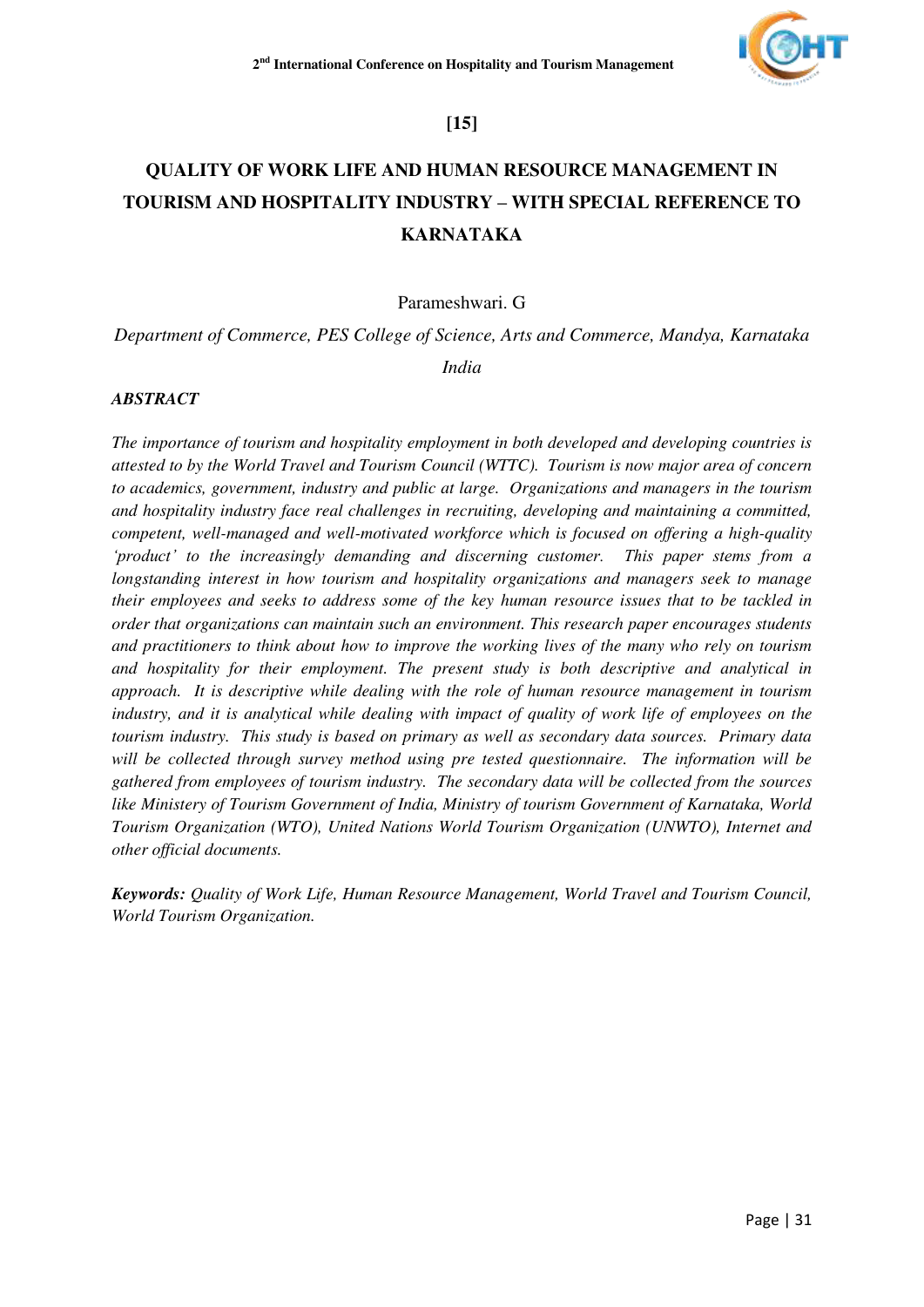

#### **[16]**

## **EMOTIONAL LABOR IN COMMERCIAL HOSPITALITY: MOTIVATIONS AND BEHAVIOURAL CHARACTERISTICS**

Hanshika Herath<sup>1</sup> and Sarath Munasinghe<sup>2</sup>

*Department of Public Administration, Faculty of Management, Uva Wellassa University<sup>1</sup> , Badulla, Sri Lanka.* 

*Department of Tourism Management, Faculty of Management Studies, Sabaragamuwa University of Sri Lanka<sup>2</sup> , Belihuloya, Sri Lanka.* 

#### *ABSTRACT*

*In the face of rapid increase of tourist arrivals, Sri Lanka Tourism is expecting a huge development in accommodation sector. This is quite obvious when one observes the fact that the current room capacity of the country is around 20,000 and Sri Lanka Tourism expects to increase it up to 40,000 in two years to cater for 2.5 million expected tourists in 2016. However, this development should not be limited to the physical facility development, the aspect of human resource development must be given greater attention. In that, it is argued here that emotional labor in commercial domain of hospitality is worthy paying attention to. Accordingly, this paper presents the motivations, predictors, behavioral characteristics and positive and negative organizational outcomes of emotional labor in the context of resort hotels in such a background that the research works on the subject in this field are inadequate. The study was done in four selected resort hotels in Sri Lanka. Customer-contact employees were studied through in-depth interviews and a qualitative approach was followed throughout the study. Important findings were concluded in relation to customer contact employees in hotels and their motivations and behavioral characteristics in resort hotels. Implications of the findings have been discussed in relation to the development of human resources in Sri Lanka Tourism.* 

*Key Words: Human resource management in hotels, Resort hotels, Emotional labor, Task motivations, Behavioral characteristics, Commercial hospitality,*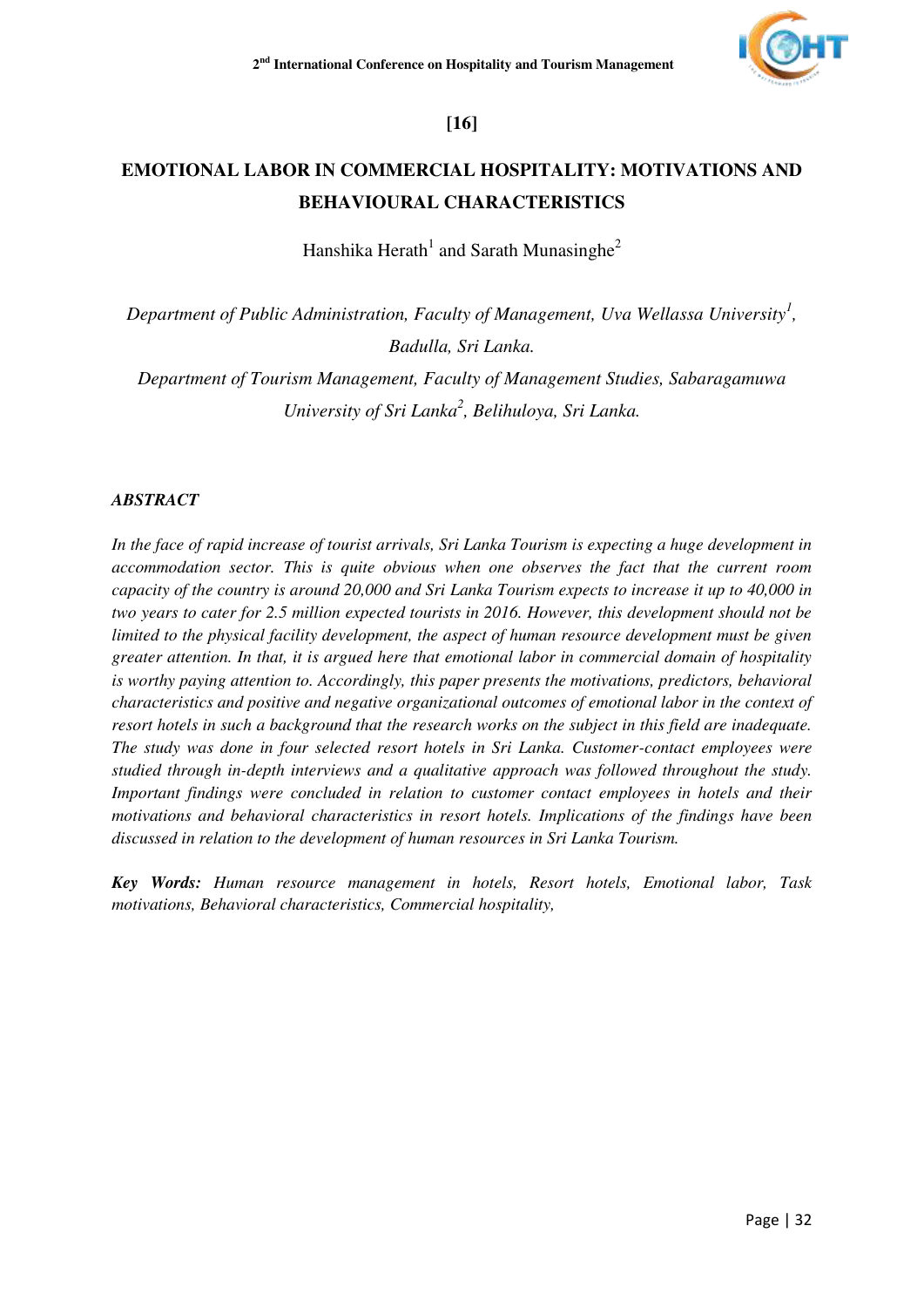

**Technical Session 05** 

**08th October 2014**

**10.30 a.m.-12.30 p.m.** 

**Tulip,** 

**Galadari Hotel,** 

**Colombo** 

## **CULTURE AND HERITAGE TOURISM Session Chair: Dr. D.A.C. Suranga Silva**

| 01 | The impact of sports tourism on $UAE - A$ case                                                                                                 | Subramanian Karan & Asst.<br>Prof. Prabhu, Narayan B. M. |
|----|------------------------------------------------------------------------------------------------------------------------------------------------|----------------------------------------------------------|
|    | study of Indian Premier League (IPL)                                                                                                           |                                                          |
| 02 | Ecotourism management: A strategy for<br>conservation and sustainability of heritage<br>resources in selected areas of Maharashtra.            | Dr. Lata S. Patil                                        |
| 03 | Grounded research on the protection awareness<br>development of teenagers in mount Taishan world<br>heritage, based on personal roles theory   | Wang Wenhui, Han Jing, Liang<br>Ping & Zhang Yin         |
| 04 | Buddhist aspect of hospitality and its importance<br>for a peaceful world                                                                      | Ven. Karagaswewe Wajira                                  |
| 05 | Authenticity and commodification of cultural<br>events for the Maldivian tourism industry                                                      | Zakiyya Moosa                                            |
| 06 | The Buddhist instruction for promoting the<br>heartiest welcomed tourist services: With reference<br>to the âgantukavatta of the vinaya-pitaka | Ven. Galle Dhamminda                                     |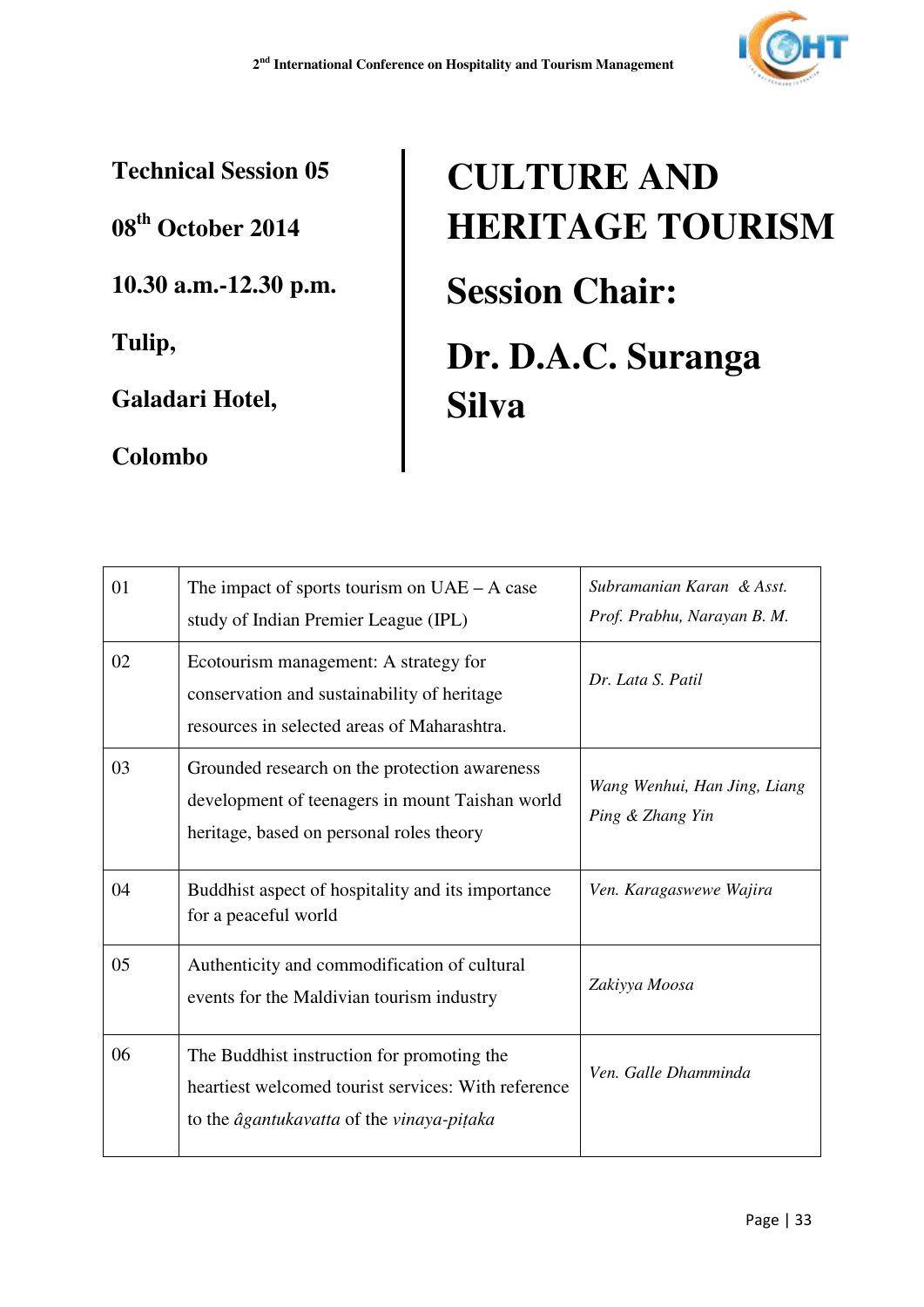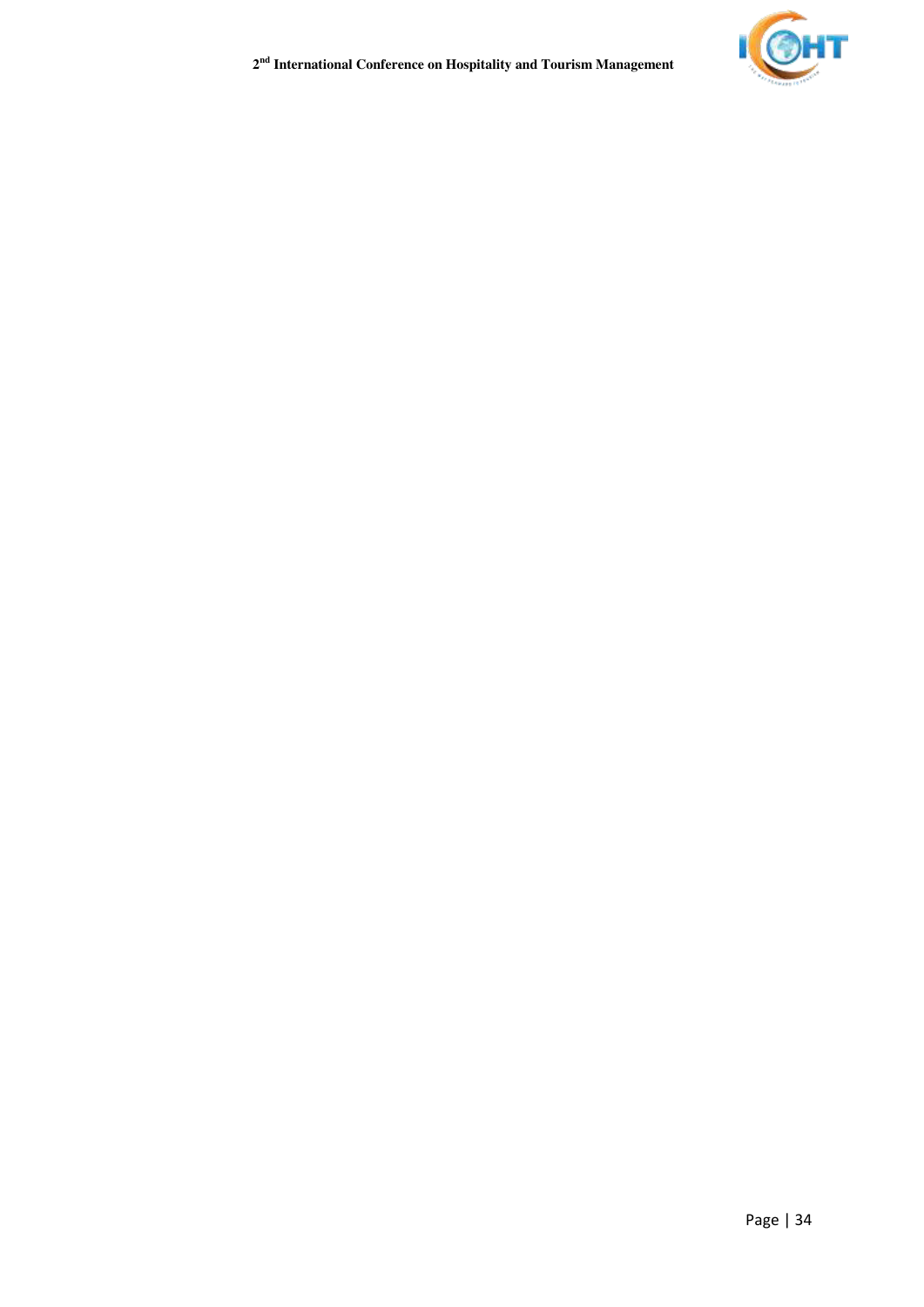

#### **[17]**

## **THE IMPACT OF SPORTS TOURISM ON UAE – A CASE STUDY OF INDIAN PREMIER LEAGUE (IPL)**

Prabhu, Narayan B. M.<sup>1</sup>, Subramanian Karan<sup>2</sup>

*Sales & Marketing, Welcomgroup Graduate School of Hotel Administration, Manipal University, Manipal, Karnataka, India<sup>1</sup>*

*Department of Allied Hospitality Studies, Manipal University, Manipal, Karnataka, India<sup>2</sup>*

#### *ABSTRACT*

*Sport tourism is becoming one of the fastest growing market segments in the tourism industry and is receiving increased attention for its social, environmental, and economic impacts upon tourist destinations. Sports events have become an instrument for host countries to the brand the destination. UAE which has been named as top fastest growing tourist hot spot with growth rate of 10.4% in 2013 by UNWTO, is combining sport and tourism to boost its economy and improve brand image. In this paper efforts are taken to explore impacts of one of the fastest growing sporting event, Indian Premier League (IPL) on different tourist destinations of UAE and strategies adopted by these destinations, to handle this sporting event.* 

*Keywords: sports tourism, IPL, UAE*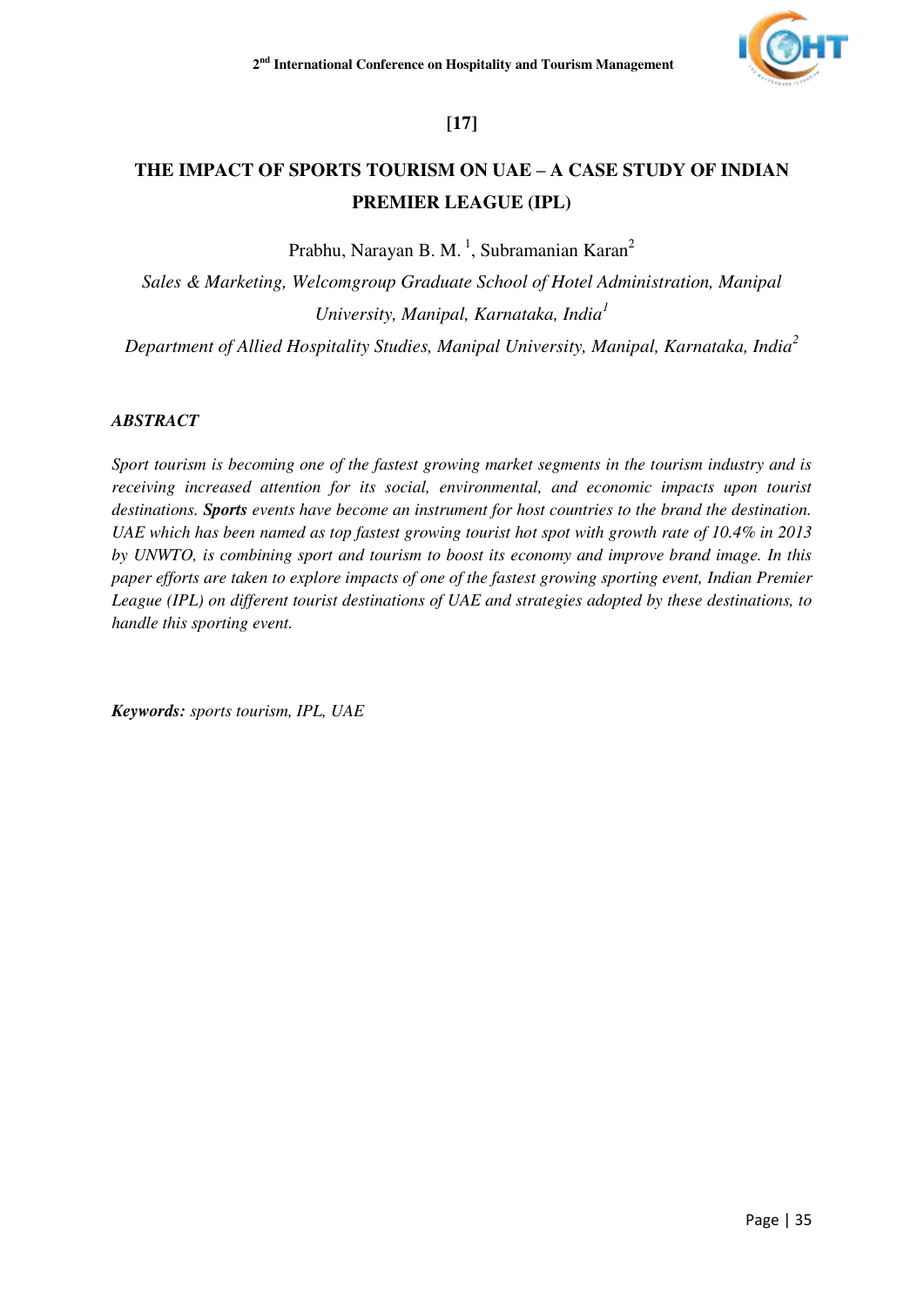

#### **[18]**

## **ECOTOURISM MANAGEMENT: A STRATEGY FOR CONSERVATION AND SUSTAINABILITY OF HERITAGE RESOURCES IN SELECTED AREAS OF MAHARASHTRA.**

#### Dr. Lata S. Patil

*Principal, Empee Institute of Hotel Management and Catering Technology, D-103, Aruna Complex. Anna Nagar (East), Chennai* 

#### *ABSTRACT*

*Ecotourism is a new concept across the world over. It is a fast growing sector and is the third largest generator of foreign exchange in India. It refers to the state"s cultural, as well as natural heritage, and places great importance on to the active involvement of host communities in all aspects of the tourism management and development. In this background, Maharasthra has tremendous potential for ecotourism which is endowed with a rich cultural heritage and natural biodiversity. The State is full of ancient monuments, rare wildlife, exquisitely carved temples, Buddhist sites, forts, palaces, water falls, caves, rock paintings and hill plateaus.* 

*A detailed questionnaire(total sample size 310) comprising of 65 items was designed and developed with view to obtain the information on Socio–economic characteristics of the respondents, information on awareness and importance of ecotourism, sustainability and conservation of heritage resources, tourists experience, environmental impact and advantages of carrying capacity.* 

*Over 85% of the respondents in each category perceived ecotourism as beneficial with employment opportunities both direct and indirect to the vast spectrum from highly trained managers to unskilled worker were discussed in detail. The survey also indicated that a harmonious combination of natural and cultural and historic heritage components in eco-tours adds value to them and makes them more attractive. In this context Maharashtra may occupy a worthy niche in the international tourism market, providing sustainable development of both protected areas and under-exploited regions. Therefore, the Ecotourism can be a positive force in sustaining the natural, historical, and cultural environment when visitors are properly educated.* 

*Key words: ecotourism, sustainability, conservation, heritage site, carrying capacity. tourists satisfaction.*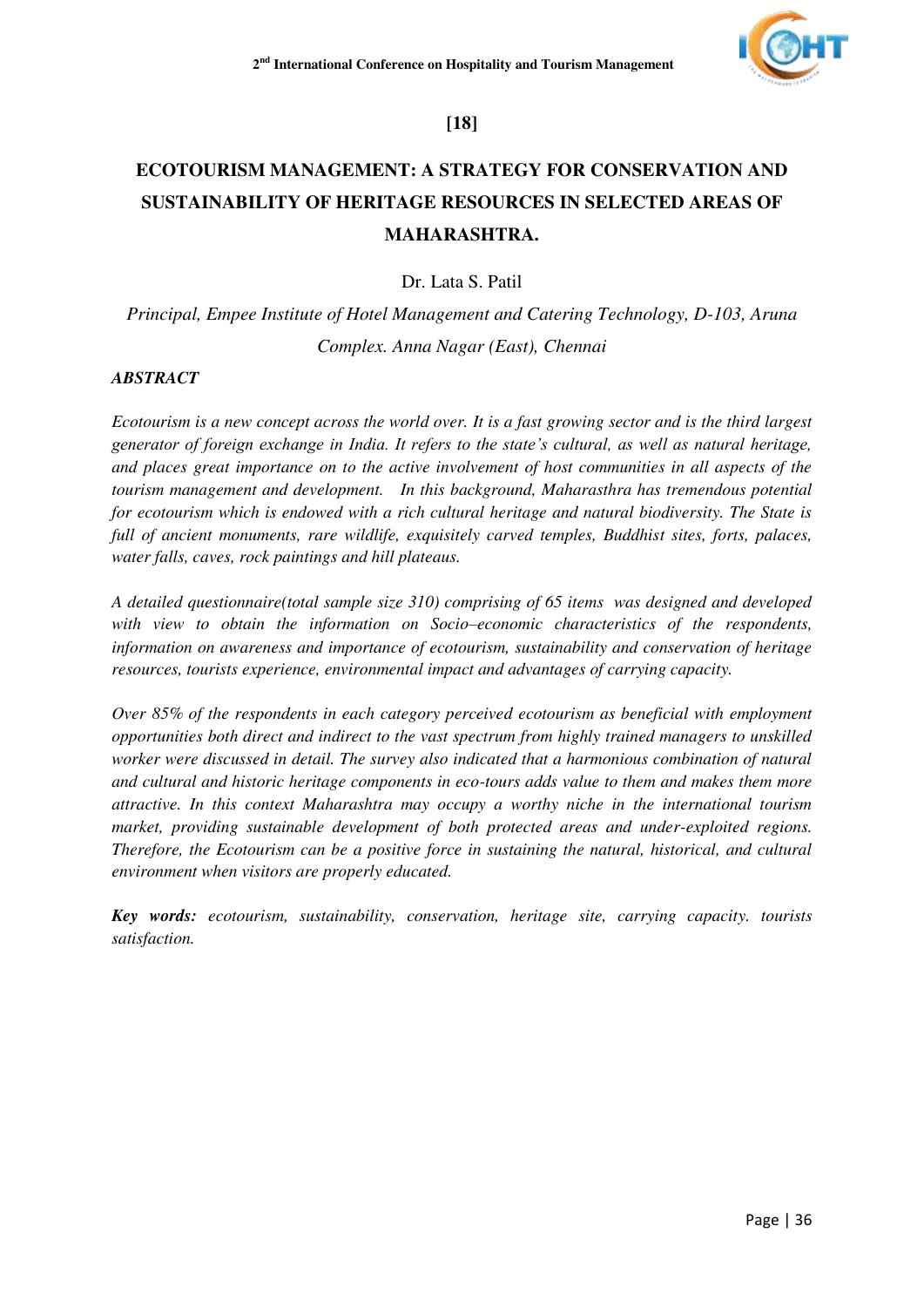

#### **[19]**

## **GROUNDED RESEARCH ON THE PROTECTION AWARENESS DEVELOPMENT OF TEENAGERS IN MOUNT TAISHAN WORLD HERITAGE, BASED ON PERSONAL ROLES THEORY**

Wang Wenhui<sup>1</sup>, Han Jing<sup>2</sup>, Liang Ping<sup>3</sup>, Zhang Yin<sup>4</sup> *Beijing Forestry University, China1, 2, 3, 4*

#### *ABSTRACT*

*Teenagers are new force for future world heritage protection. Nurturing their world heritage protection awareness is an important way to achieve sustainable development of heritage sites. This article take China Mount Taishan Mixed World Heritage as an example. Through semi-structured depth interview, world heritage protection awareness status of 16 local teenagers was investigated. Based on grounded theory, NVivo 8 was used to qualitatively analyze the interview results. The analysis shows that teenagers" role consciousness of "World Heritage Guardian" emerges in three dimension: the cognition, the emotion, and the action. In accordance with breadth and depth of different dimensions, the role formation experiences role awakening, role identifying, and role strengthening stage by stage. Interviewees" visiting experience, as well as the impact from different groups (school, family, government, visitors, etc.) influence their role formation differently to some extent. During the process, heritage site should play a leading role and other groups should be inspired to support strongly. The introduction of educational programs and activities, which are with the theme of world heritage protection and corresponding to the role development stage, is an effective way to promote world heritage protection awareness nurturing and Mount Taishan heritage site"s sustainable development.*

*Keywords: Protection Awareness, Personal Role, Teenagers, Mount Taishan*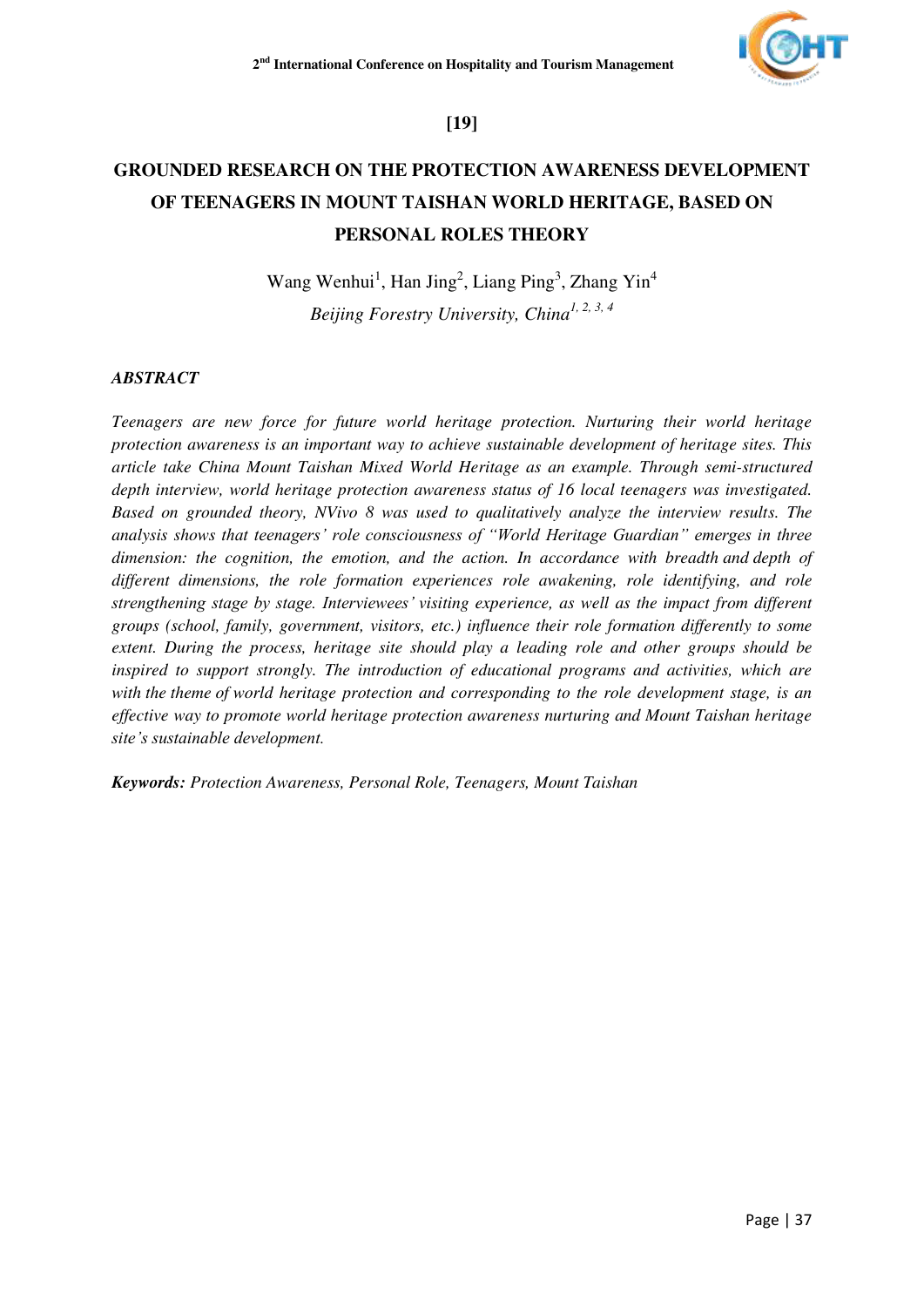

#### **[20]**

## **BUDDHIST ASPECT OF HOSPITALITY AND ITS IMPORTANCE FOR A PEACEFUL WORLD**

Ven. Karagaswewe Wajira

*Department of Pali and Buddhist Studies, University of Peradeniya, Sri Lanka* 

#### *ABSTRACT*

*This paper is to reveal the Buddhist aspect of hospitality and its relevance for making a peaceful world. Hospitality generally refers to the hospitality in industry and any other service that deals with tourists at present. Nevertheless, hospitality is a traditional custom encouraged by all the cultures. Religion plays an important role in molding the cultural aspects. Sri Lankan culture includes a number of customs of hospitality, which date to more than 2000 years, which were handed down, from generation to generation. Mostly it has been influenced by Buddhist teachings. Therefore, Buddhism is very rich with the customs and practices of hospitality. The Pali terms 'Sakkāra' and 'Ātitheyya' are referred for hospitality in Buddhist literature. The Buddha, founder of Buddhism himself has shown excellent qualities regarding hospitality. For him, hospitality should be shown to all, whatever their caste, religious affiliation or status. The Buddha was "welcoming, friendly, polite and genial" towards everyone who came to see him. Some persons came to the Buddha in order to argue with him, but the Buddha treated them with doctrinal talks. As mentioned in the UpƗli Sutta, a Jain person named UpƗli came to argue and the Buddha preached the Dhamma. Finally, UpƗli became a Buddhist, but the Buddha asked him to continue his hospitality to Jain monks who might come to his door. This is indeed a special quality of hospitality. The Buddha not only showed hospitality to others, but also he introduced a set of duties as 'Āvāsa Vatta' that should be performed by resident monks for stranger monks. All of these customs shown in the Buddhism are very important to build up peaceful relations among all and sundry, as they are much beyond economic purposes and religious, cultural boundaries.* 

*Keywords: Hospitality, Buddhist aspect, Custom, Peaceful world, friendly, polite, economic purpose, boundaries*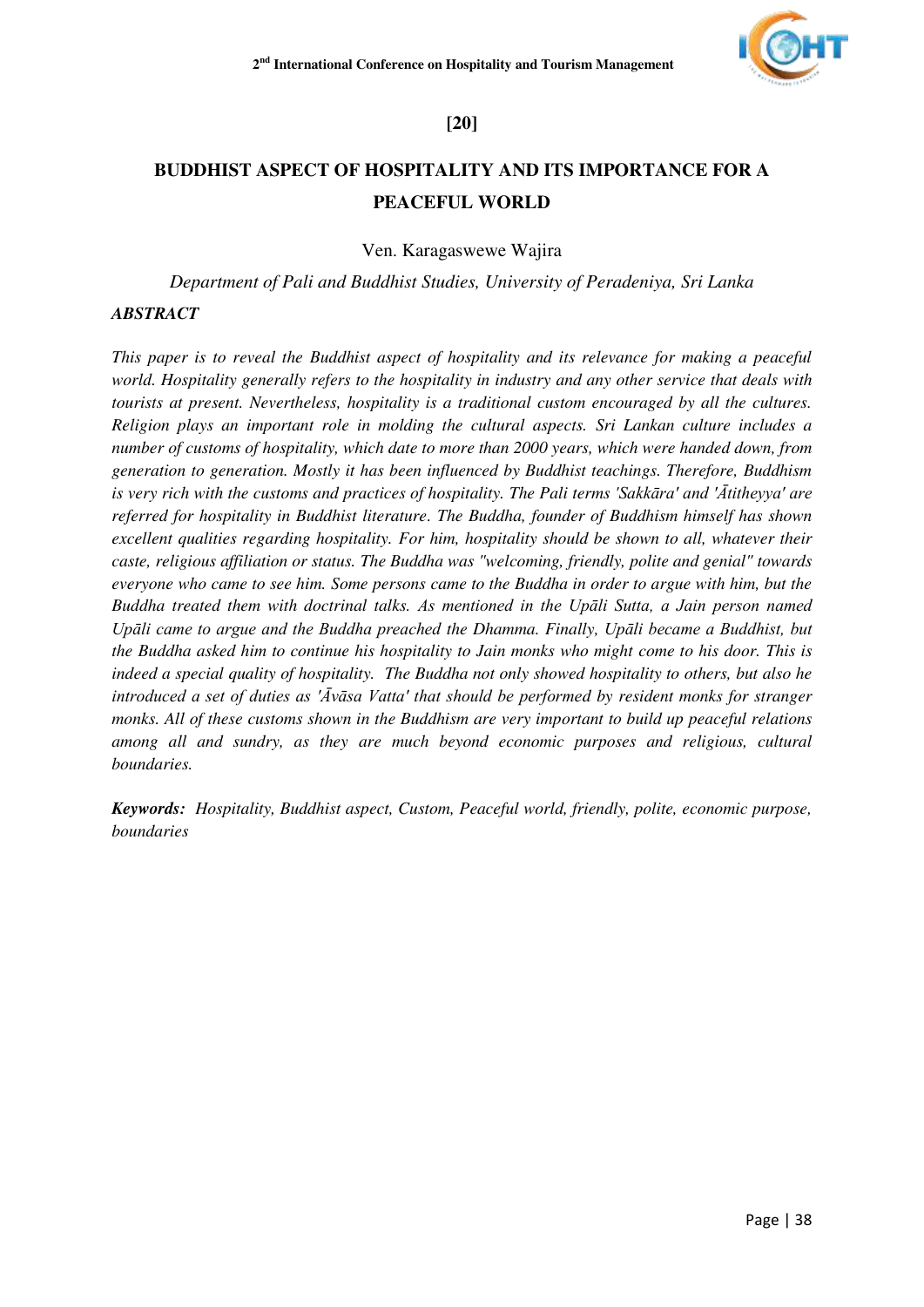

#### **[21]**

## **AUTHENTICITY AND COMMODIFICATION OF CULTURAL EVENTS FOR THE MALDIVIAN TOURISM INDUSTRY**

Zakiyya Moosa

*Jamaluddin School, Maldives* 

#### *ABSTRACT*

*Authenticity and commodification of cultural events for the tourists has been practiced for a long time. These practices have had both positive and negative effects on the host community and its cultural heritage. Since tourism deals with experiences sold to tourists, the experiences has had to be authentic and commodified into consumable products and or services. Therefore, this paper aims to look at the authenticity and commodification of cultural events presented for the benefit of tourists throughout the tourist resorts in the Maldives and the notion of regulations and its implications on authenticity of cultural products offered to the tourists. Authenticity played a wide role in tourist experiences and repeat business for the destination. Commodification on the other hand is a byproduct of making the events authentic in order for it to be presented to the tourists since these events cannot be presented in its original form or length. Hence, the events are "staged" for the benefit of the tourists because cross cultural encounters drive authenticity of the tourism experience and create more business to the destination. Depending on the person viewing the concepts their understanding is deferent. Locals have a sense of pride and joy though sees tourism as a product that can be manipulated for political agendas. Tourists look for a destination which provides genuine experiences and when choosing a destination authenticity is important to them.*

*Keywords: authenticity, commodification, staged, travel, tourism, enclave, dependence, advantages, disadvantages, Maldives*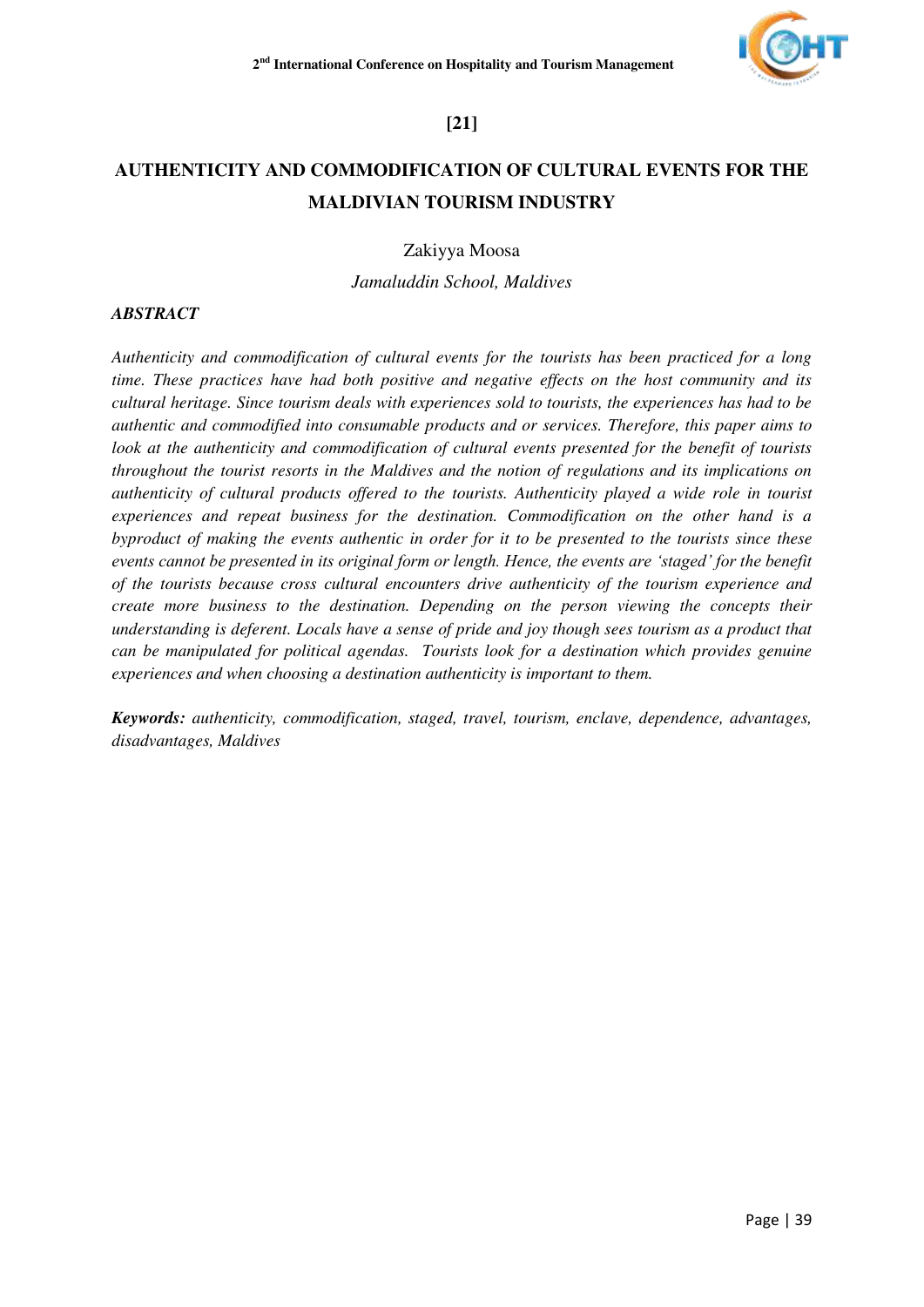

#### **[22]**

## **THE BUDDHIST INSTRUCTION FOR PROMOTING THE HEARTIEST WELCOMED TOURIST SERVICES: WITH REFERENCE TO THE**  *ÂGANTUKAVATTA* **OF THE** *VINAYA-PIṬAKA*

Ven. Galle Dhamminda *Dept. of Pali and Buddhist Studies University of Peradeniya Sri Lanka* 

#### *ABSTRACT*

*Buddhism, on the other hand, as a way of living friendly in the society emphasizes the heartiest social contacts in the society. Social contacts, politeness, friendliness and courteous service are some of positive qualities in the field of Tourism. From the Vattakkhandhaka of the Vinaya-piṭaka we can find a lot of instruction to be observed by the incoming monk (âgantuko bhikkhu) and resident monk (âvƗsiko bhikkhu) together. These observances have been laid down on behalf of a proper social contact among the Saṅgha community. In this section, firstly we find the observances that should be practised by the incoming monks who entered the monastery without asking for lodgings. At the very beginning they had to face many difficulties afterwards they had broken several manners as well. For the next time the resident monks were admonished by the Buddha. In this regard this part of the text teaches us valuable instructions to be practised by the resident monks for the benefit of incoming monk thus:* 

- *He should appoint a seat*
- *He should bring forward water for the feet*
- *Having gone to meet him he should receive his bowl and robe*
- *He should offer him drinking water*
- *He should be greeted and lodging appointed with the words*

*The methodology of the paper is mainly based on the Vattakkhandhaka of the Vinaya-piṭaka and the secondary sources as necessary. All these references prove such a respectful hospitality of the residents. On the hand, this reference can be used as a guide in promoting Tourism in the country also.* 

*Keywords: âgantukavatta, Tourism, Hospitality, Host, Buddhism, Resident, Greet, Instruction*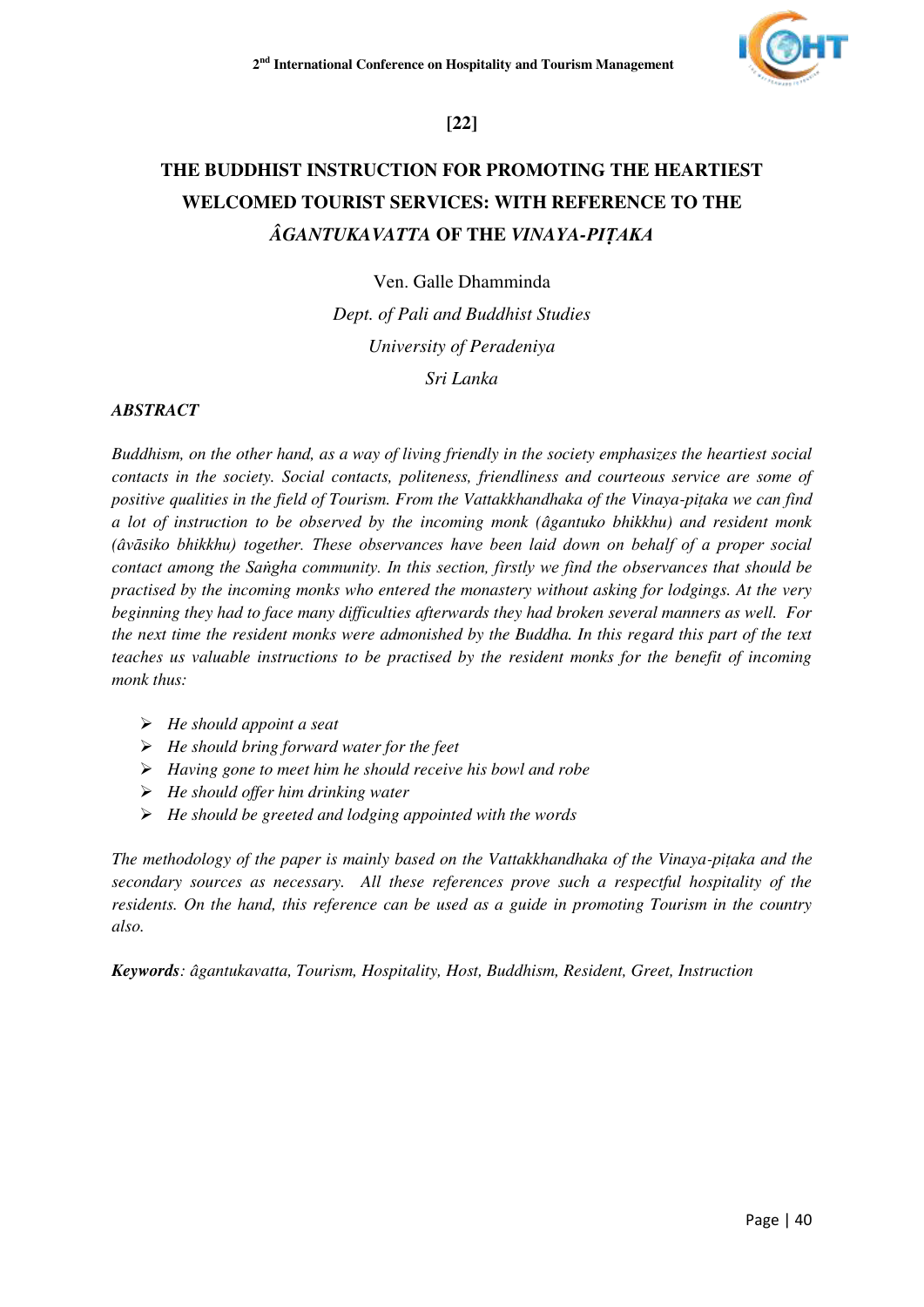

**Technical Session 06** 

**08th October 2014**

**01.30 p.m.-03.10 p.m.** 

**Bougainvillea,** 

**Galadari Hotel,** 

**Colombo** 

## **DESTINATION MARKETING Session Chair: Dr. Chandi Jayawardena**

| 01 | The impact of regional marketing projects on the<br>development of regions with respect to different<br>stakeholder perspectives | Kim-Kathrin Kunze                                      |
|----|----------------------------------------------------------------------------------------------------------------------------------|--------------------------------------------------------|
| 02 | Architecture as a branding tool in marketing<br>tourism: With special reference to resorts in<br>Southern Province, Sri Lanka    | A.M Prabodha Rathnapala                                |
| 03 | Exploring the origin of Chinese tourist spots<br>names: Aesthetic features, issues and cultural<br>recreation                    | Prof. Shaomei Yan & Prof.<br>Xijuan Gu                 |
| 04 | Determinants of repeat visitation to beach resorts<br>in Sri Lanka                                                               | Sarath Munasinghe &<br>Hanshika Herath                 |
| 05 | How is the city of Colombo presented to the<br>world? A discourse analysis study of Colombo<br>branding in travel guide websites | Mohammad Mehdi<br>Kalantarzadeh & Aylar<br>Noroozifard |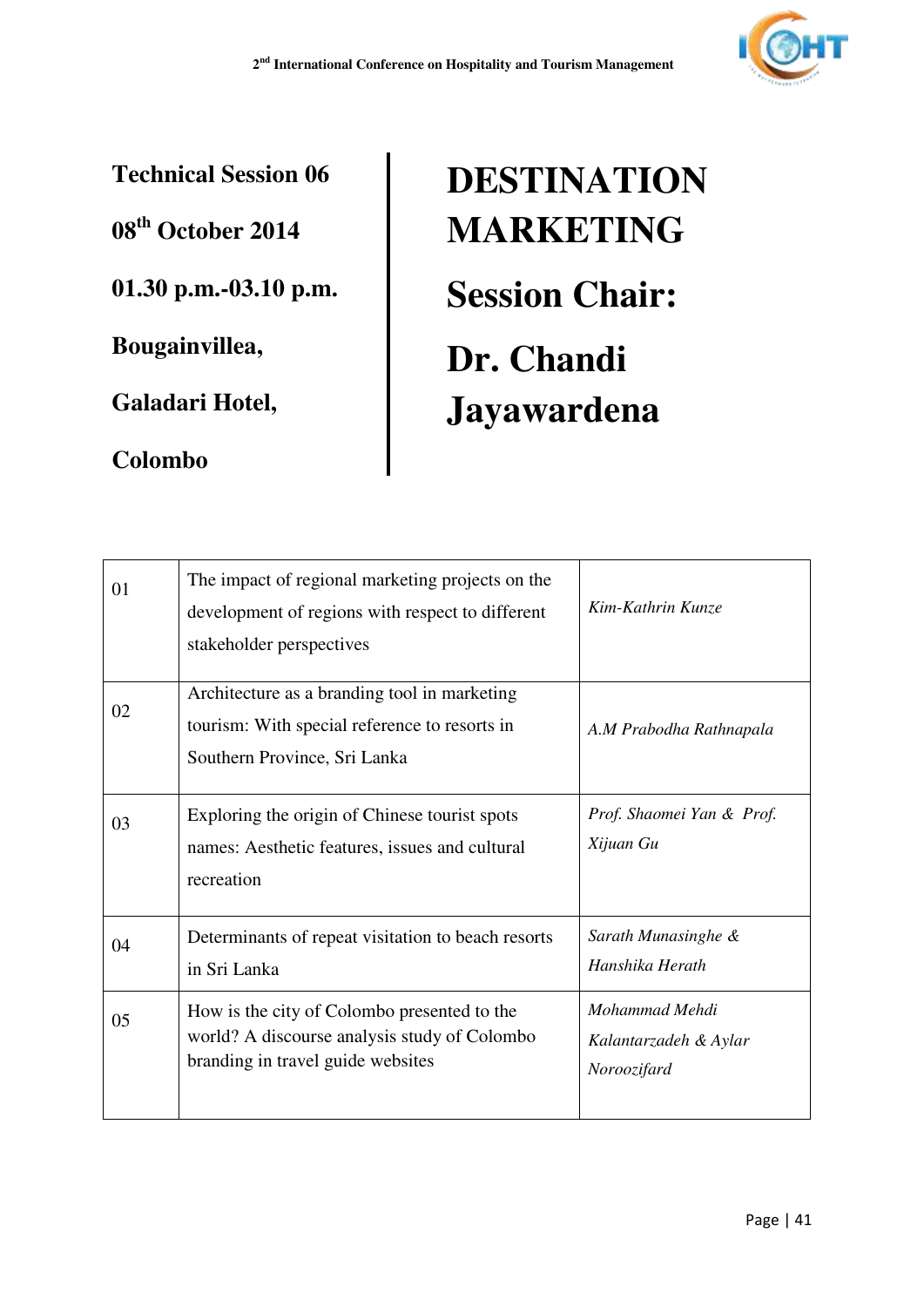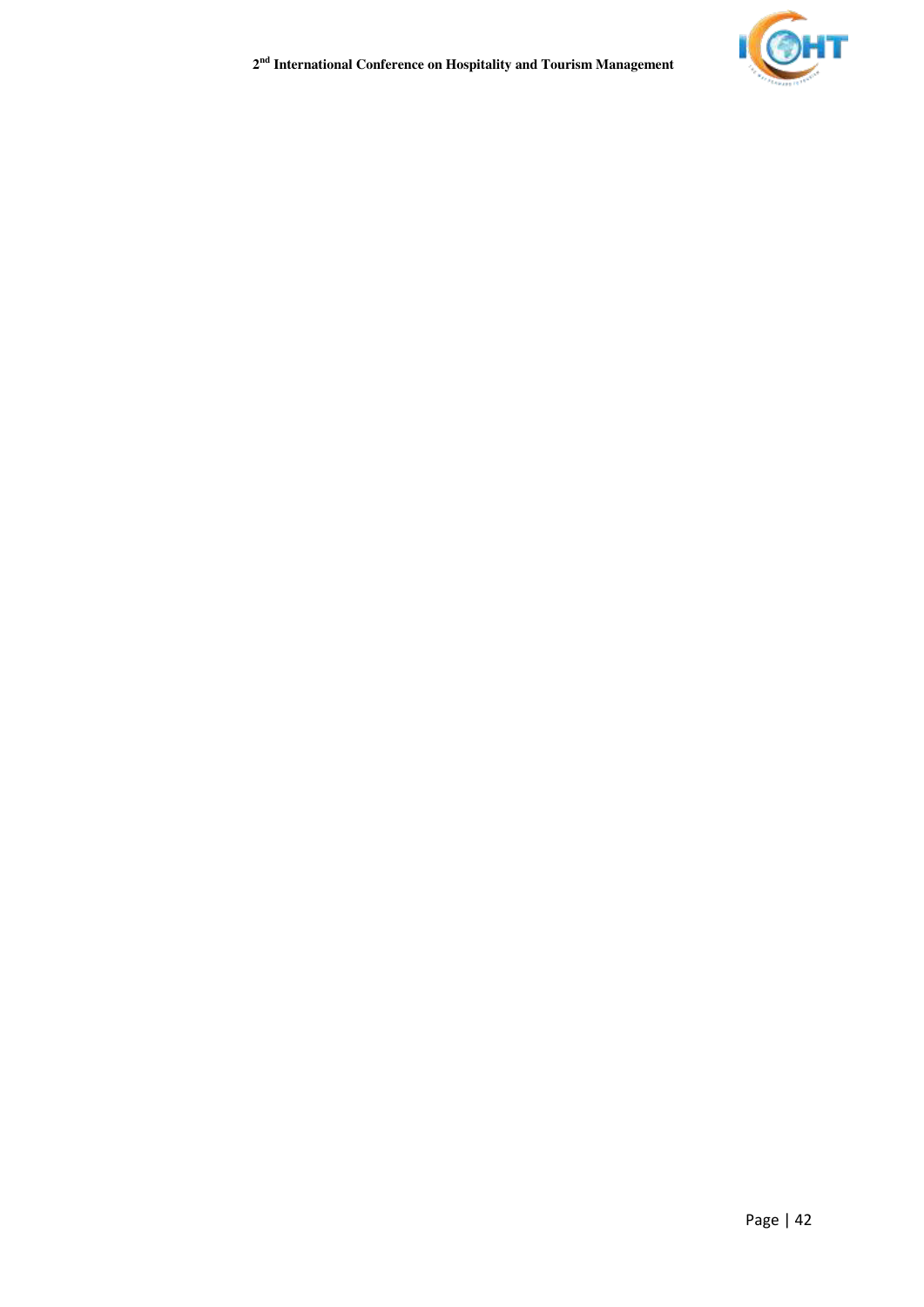

**[23]** 

## **THE IMPACT OF REGIONAL MARKETING PROJECTS ON THE DEVELOPMENT OF REGIONS WITH RESPECT TO DIFFERENT STAKEHOLDER PERSPECTIVES**

Kim-Kathrin Kunze

*Department of Marketing, University of Siegen, Germany* 

#### *ABSTRACT*

*In the increasing competition for economically attractive stakeholders, regions have to implement strategies to gain and adhere those interest groups. Empirical studies concerning the migration motivations show that it is not only labor market but also the "soft" locational factors of the social environment, nature and landscape that are of high importance: A majority of the population is willing to move or rather stay at a special place because of such soft locational factors. This study examines the impact of regional marketing projects on the development of regions from the perspectives of inhabitants and tourists as well as general attributes to measure a region"s attractiveness from the perspective of high potentials. We argue that regional marketing projects that fit to the region and its unique selling propositions contribute to positioning and building location brand value. We show that projects have a socio-economic effect on the attitude towards regions and contribute to building location brand value. An analysis of group differences shows that the project influence on the region and region attractiveness are perceived in significantly different manner depending on the knowledge level of the stakeholder group. Consequently, one should increase the awareness of marketing activities and regions and focus on soft location factors while establishing and positioning a region brand.* 

*Keywords: Attractiveness, Image, Regional Marketing Project, Stakeholders, Locational Factors, Tourism*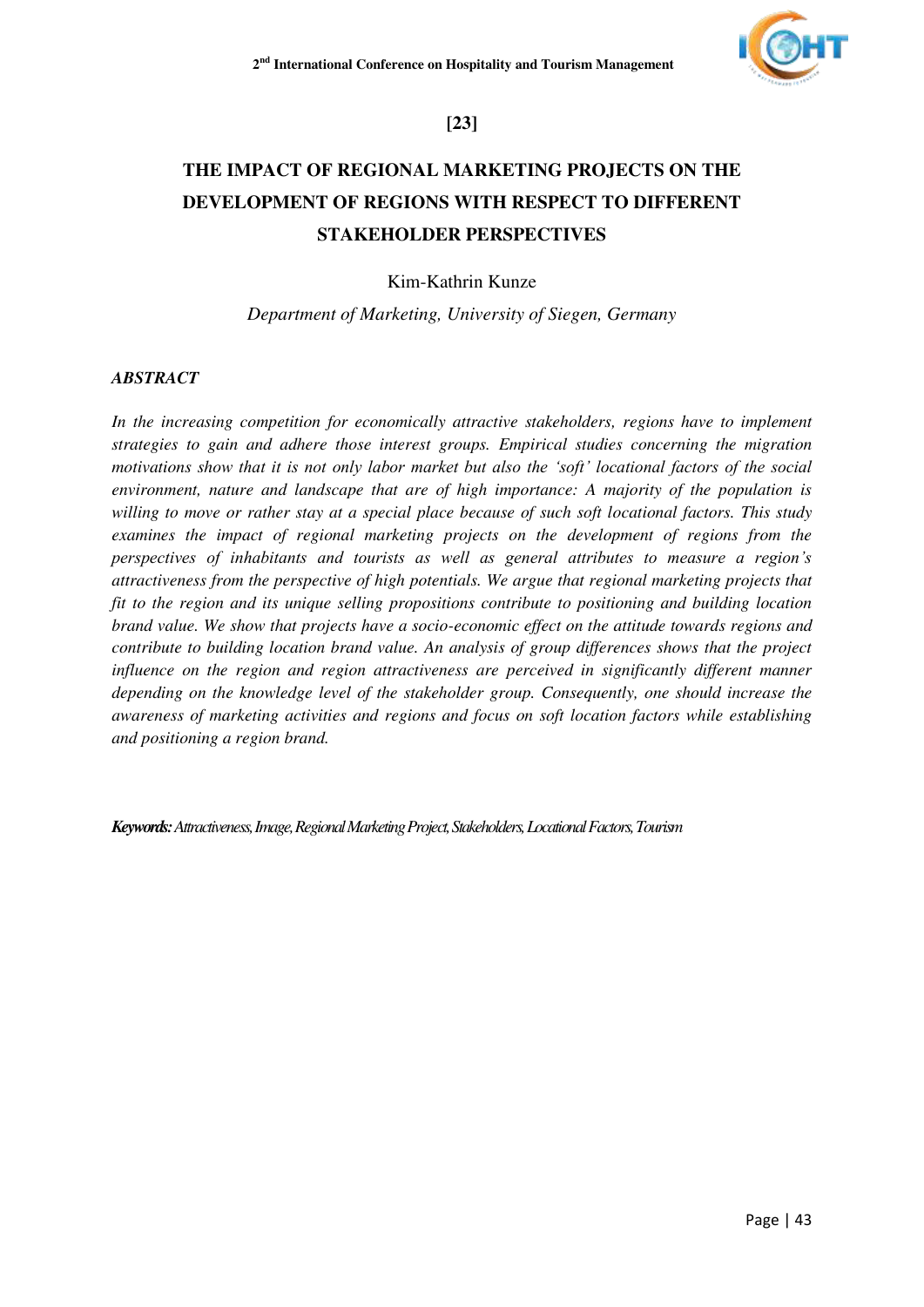

#### **[24]**

## **ARCHITECTURE AS A BRANDING TOOL IN MARKETING TOURISM: WITH SPECIAL REFERENCE TO RESORTS IN SOUTHERN PROVINCE, SRI LANKA**

#### A.M Prabodha Rathnapala

*University of Moratuwa, Sri Lanka.* 

#### *ABSTRACT*

*Tourism became an important part of the national economy in the late 1960"s. Demand heightened with the end of terrorist war in 2010. Major investment in tourist infrastructure is made in Sri Lanka today, on a range of new resort buildings. Within few years many of the resorts that seem to cater to mass tourism seem to be interested in creating an architectural imagery that looks impressive in the brochures than in reality. Marketing has become an essential tool used for grabbing the first impression and for sustaining the tourism industry. In the sense of marketing, hoteliers use different branding strategies to expand the scope. Eventually architecture becomes a commodity of touristic show while becoming a branding strategy. In past, majority thinks, that most important thing is standardization of accommodation match with other similar destinations around the globe. This has a direct effect on architecture where attempts are made to copy directly the features that are found in resorts elsewhere. Instead of interpreting local features, they are seen as superficial elements to be copied. Accordingly many of our recent resorts do not cater to a lifestyle that is generated by our own culture and life. With time guests perception changes and they seek for more authentic and diverse new kinds of experience. Thus understanding the trends in Architecture that is valued and appreciated by tourists is an important issue to be considered in creating Resort Architecture. It was created but with less specific understanding of the tourist"s perception of what Architectural quality and attributes is attractive. This survey based research will discuss how the architecture can be intellectually used as the main branding tool in the tourism industry while enhancing its attraction.* 

*Key words: Tourism, marketing, branding, architecture, user satisfaction*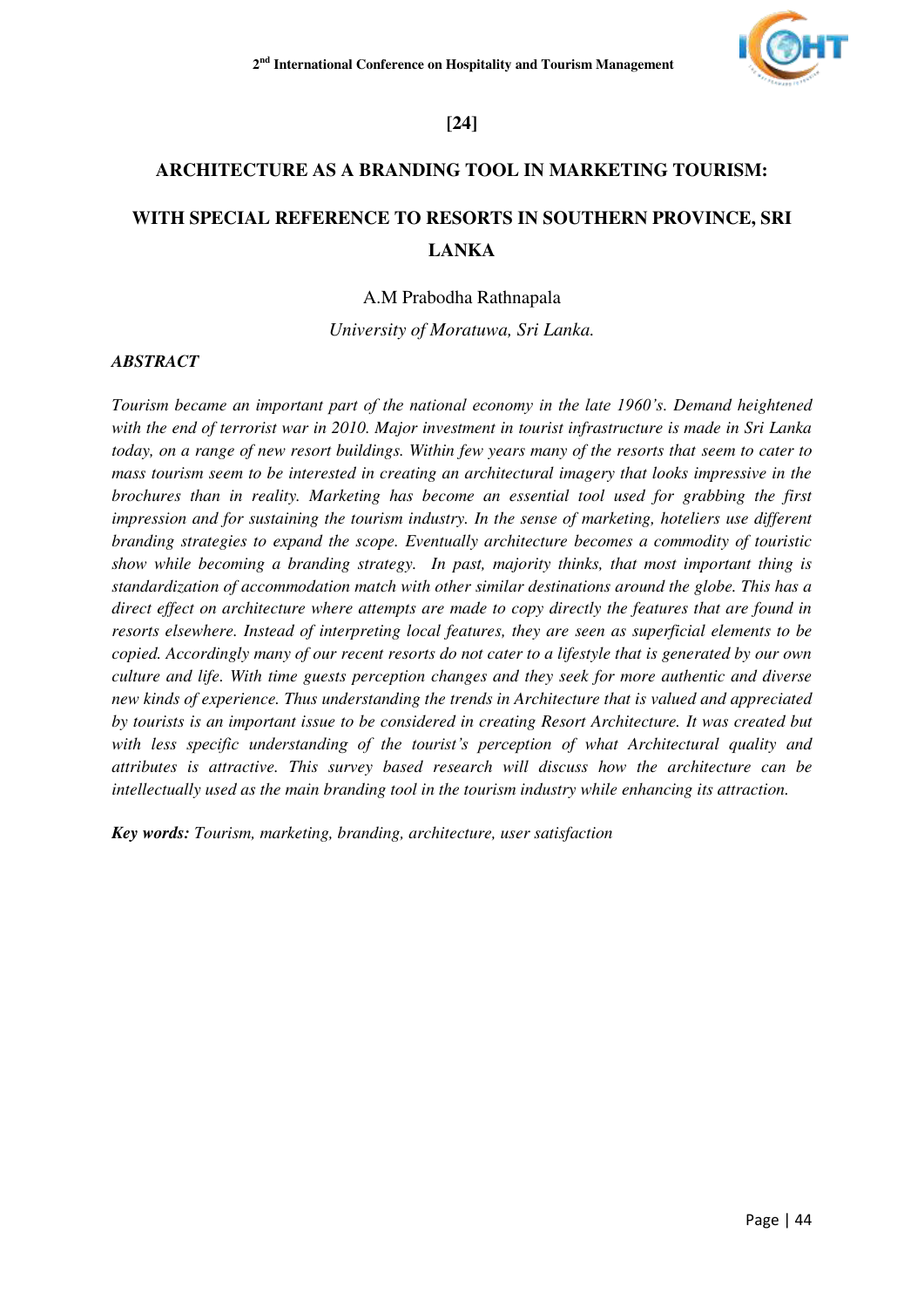

#### **[25]**

## **EXPLORING THE ORIGIN OF CHINESE TOURIST SPOTS NAMES: AESTHETIC FEATURES, ISSUES AND CULTURAL RECREATION**

Shaomei Yan<sup>1</sup> and Xijuan Gu<sup>2</sup> *Yunnan Open University1, 2, China* 

#### *ABSTRACT*

*It is obviously that we have splendid scenic spots with rich and colorful names in China. With a whole glance at the original way of naming these tourism attractions, we are easy to find that naming are generally based on visual images , while shooting these tourist spots characteristics directly by our cognitive awareness on the external world. If we could name an attraction by grasping its scenic beauties and highlights, it will be helpful to shape our brand, enhance brand visibility and attract more customs. That is why the aesthetic features of Chinese tourist spots names are vivid, colorful and melodious. Yet we also can find some issues with these tourist names. Such as simple, repeated and lacking of cultural connotations. So it is necessary that we exploit the cultural connotation, discuss and rename these Chinese spots to give these attractions greater public appeal.* 

*Key words: aesthetic features, issues, cultural connotations, rename, public appeal*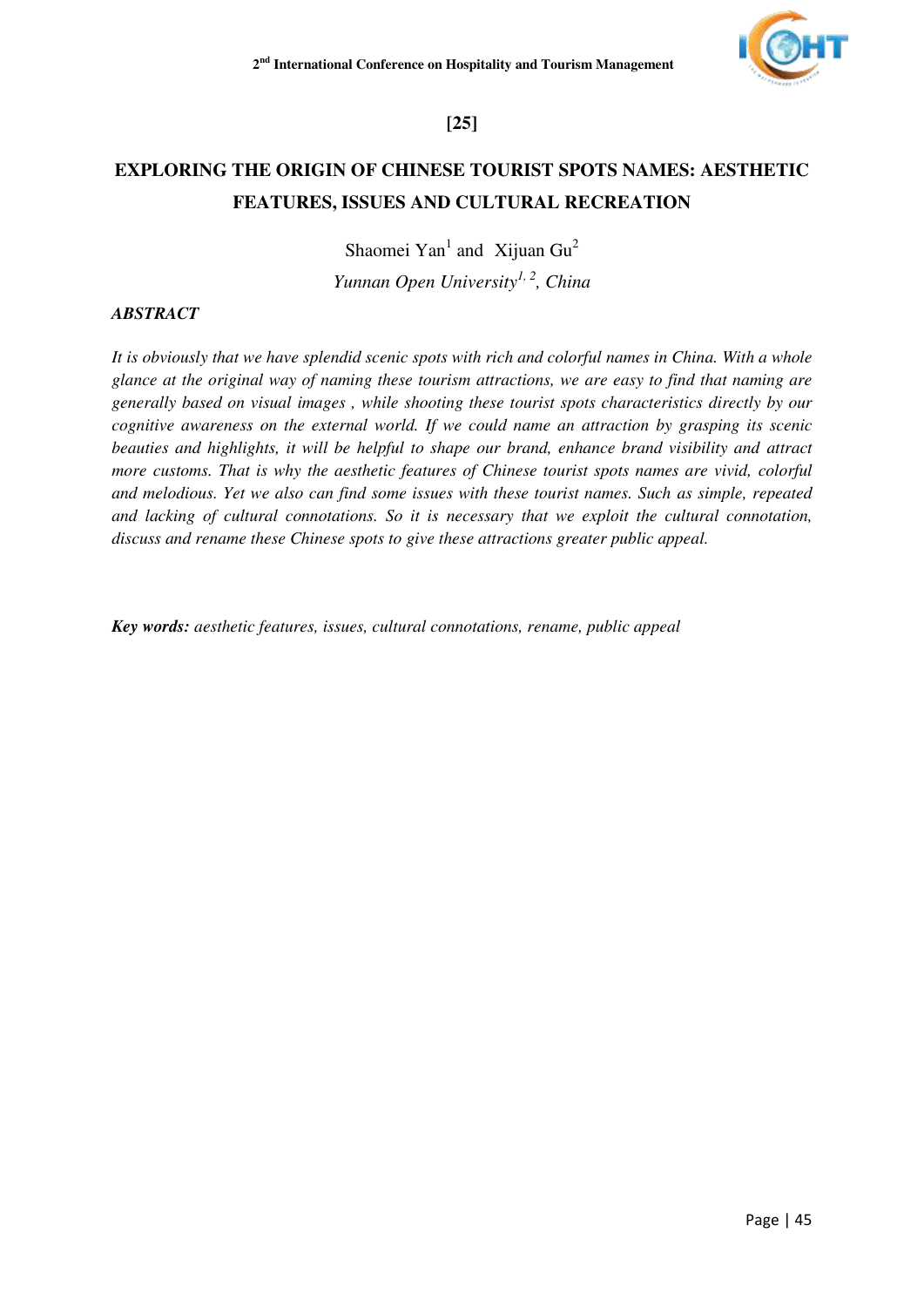

#### **[26]**

### **DETERMINENTS OF REPEAT VISITATION TO BEACH RESORTS IN SRI LANKA**

Sarath Munasinghe<sup>1</sup> and Hanshika Herath<sup>2</sup>

*Deparment of Tourism Management, Faculty of Management Studies, Sabaragamuwa University of Sri Lanka<sup>1</sup> , Belihuloya, Sri Lanka* 

*Department of Public Administration, Faculty of Management, Uva Wellassa University<sup>2</sup> , Badulla, Sri Lanka.* 

#### *ABSTRACT*

*Relationship marketing is becoming increasing significant for businesses now. In that, customer retention and increasing repeat visitation are major concerns of today"s hoteliers owing to many benefits it brings about to the businesses. This paper scrutinises the experience of repeat visitors to Sri Lankan beach resorts and explores the elements of their hospitality experience at resort hotels. Having followed the qualitative approach, this study recognised three dimensions of guest experience; material comfort, physical comfort and emotional energy. The study further evaluates relative importance of these dimensions in the experience and generate hypothesis in relation to the importance of such dimensions and determinants of repeat visitation of the foreign tourists. The study was conducted in three selected resort hotels where there is a high repeat visitation. In-depth interviews were the main data collection tool and the steps of coding, synthesising and conceptualising were followed to reach conclusions. The findings make a novel contributes to the knowledge as it captures the relative importance of elements of guest experience to the repeat visit decisions. Implications have been drawn from the findings for the purpose of enhancing enduring relationships with guests and increasing repeat visitation.* 

*Key words: Customer retention, Relationship marketing, Repeat visitation, Emotional energy, Determinants of repeat visitation.*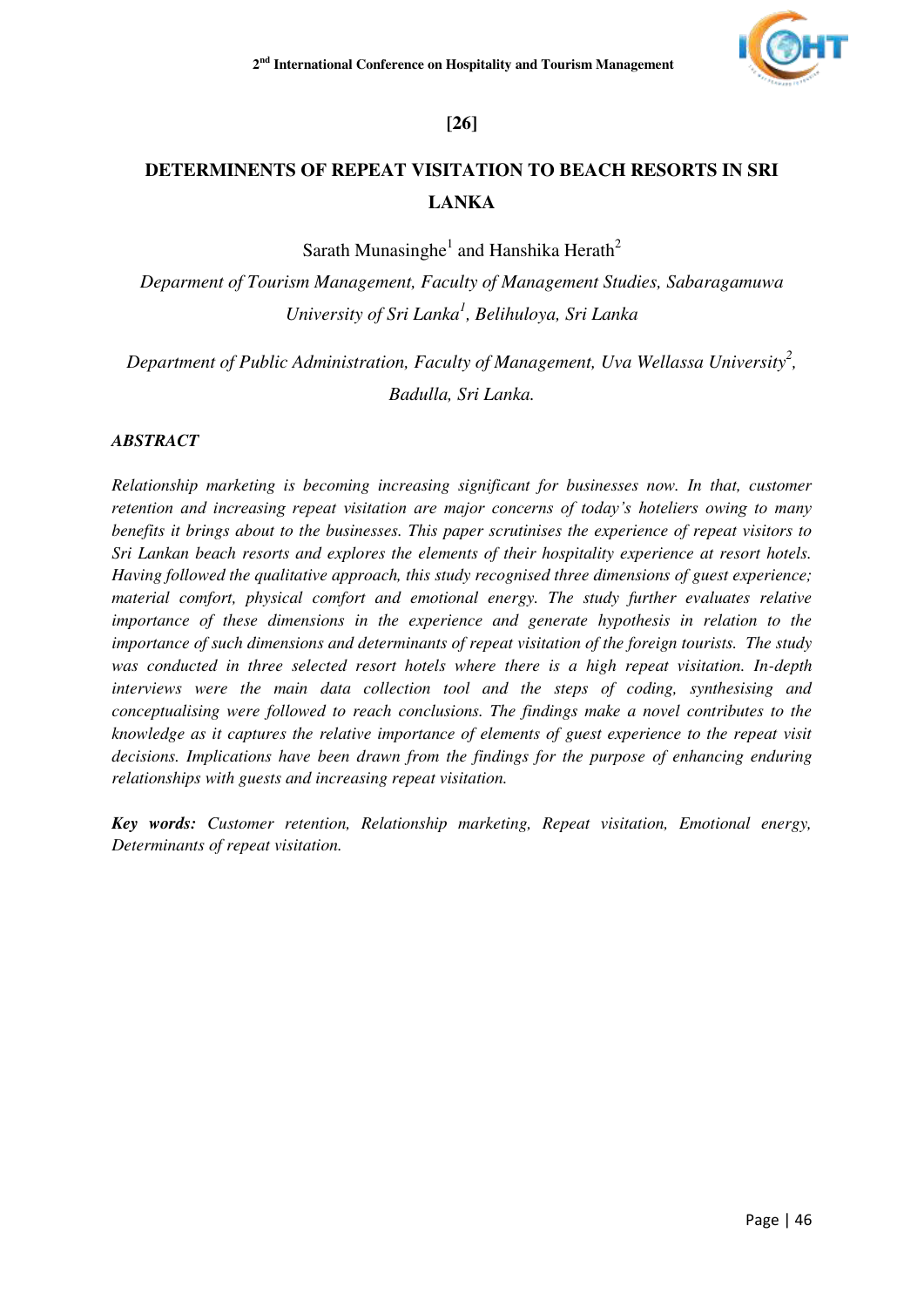

#### **[27]**

## **HOW IS THE CITY OF COLOMBO PRESENTED TO THE WORLD?**

#### **A DISCOURSE ANALYSIS STUDY OF COLOMBO BRANDING**

#### **IN TRAVEL GUIDE WEBSITES**

Mohammad Mehdi Kalantarzadeh $^{\rm l}$  and Aylar Noroozifard $^{\rm 2}$ *Islamic Azad University of Sepidan<sup>1</sup> , Iran R&D Department, Asagostaran Engineering<sup>2</sup> , Iran* 

#### *ABSTRACT*

*In the global era, people get to know different places through a variety of tools from travel guide books, to news to word of mouth. The way world people see a place, certainly, affects its branding. The advent of technology has given this process more speed and has made it more feasible. Websites, for instance, are the one of the first tools for getting travel information one might visit. This study aims at finding how the world sees the city of Colombo. Data will be gathered through travel guide websites. Both data presented in the website and people comments will be analyzed via Discourse Analysis methods. They include both qualitative and quantitative modes of analysis. It is expected that the findings provide insight into the way Colombo is introduced to the people of the world, hence partly its branding. The results will clarify which mentioned points contributed positively or negatively on branding of Colombo. Such information is useful to citizens, travel guide website owners, city managers and policy makers, investors and city designers.* 

*Keywords: city branding, discourse analysis, website, internet*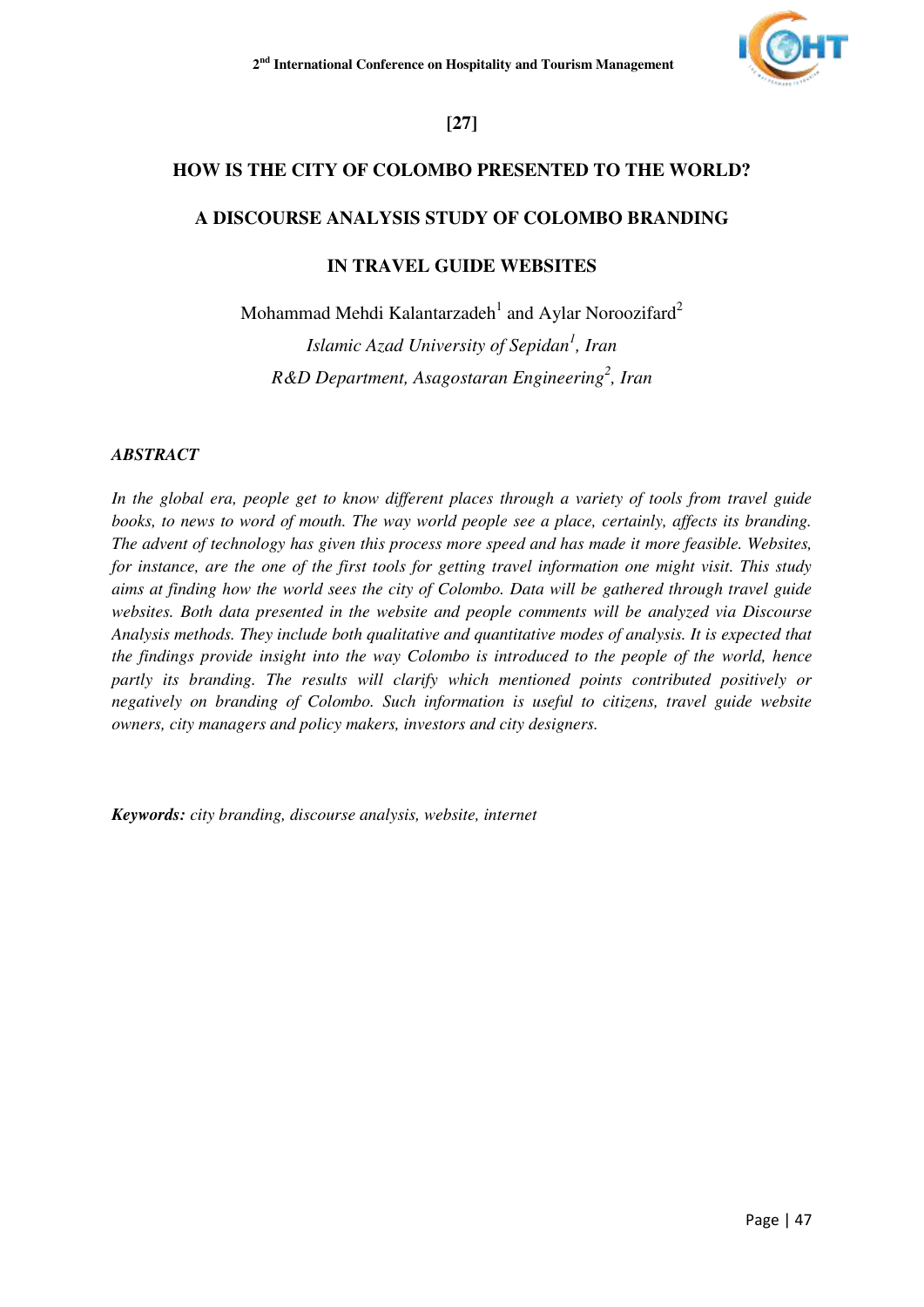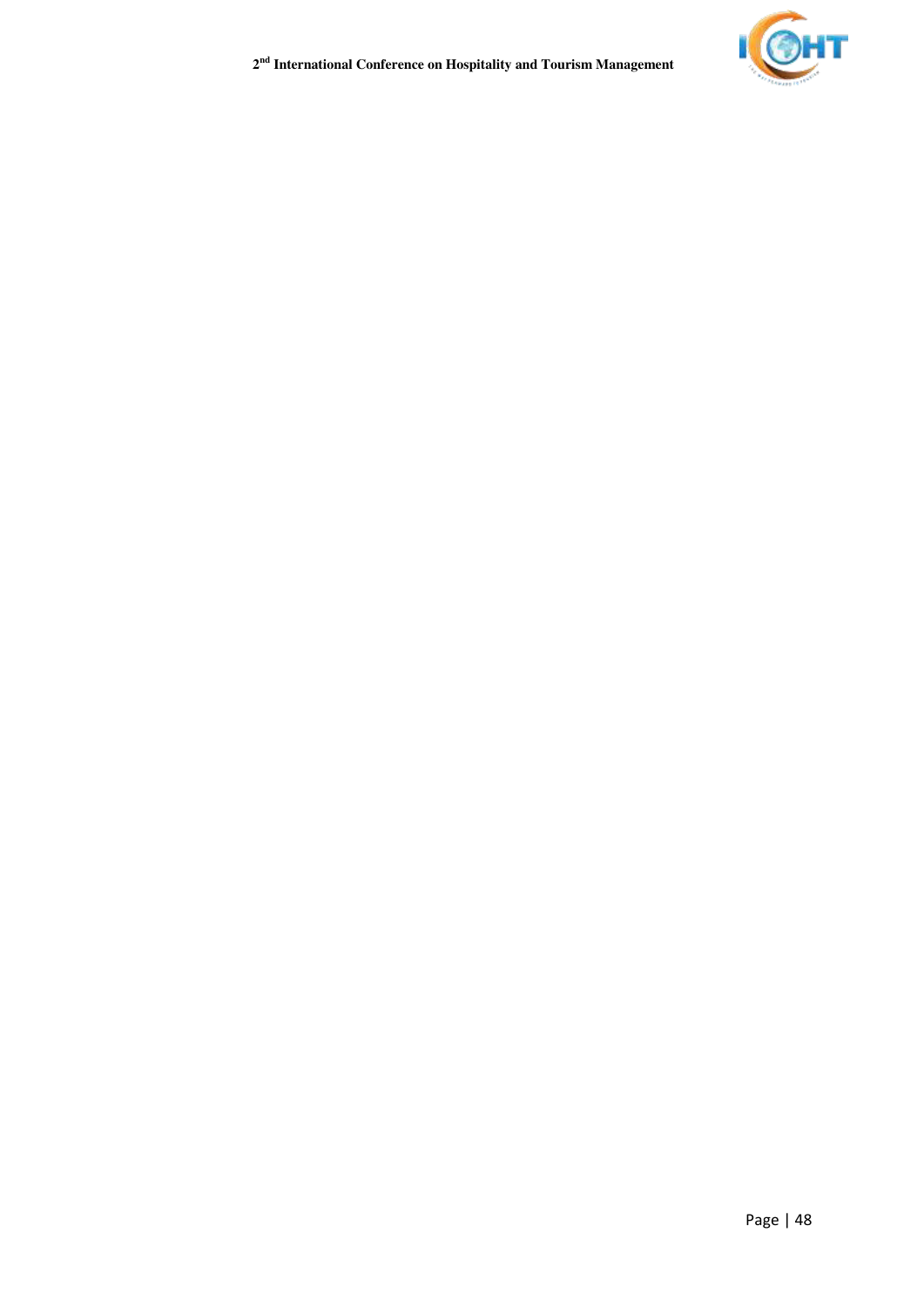

**Technical Session 07** 

**08th October 2014**

**03.15 p.m.-03.55 p.m.** 

**Bougainvillea,** 

**Galadari Hotel,** 

**Colombo** 

## **SUSTAINABLE DEVELOPMENT (ii) Session Chair: Prof. Sarath Kotagama**

| 01 | An analysis of eco-tourism practices of Sri Lankan<br>hotel managers   | Rangana Sri Shalika Wadippuli<br>Arachchi, Mohd Shukri Ab.<br>Yajid & Ali Khatibi |
|----|------------------------------------------------------------------------|-----------------------------------------------------------------------------------|
| 02 | Introducing the theme park concept to the Maldives<br>tourism industry | Musliha Ahmed & Zeenath<br>Solih                                                  |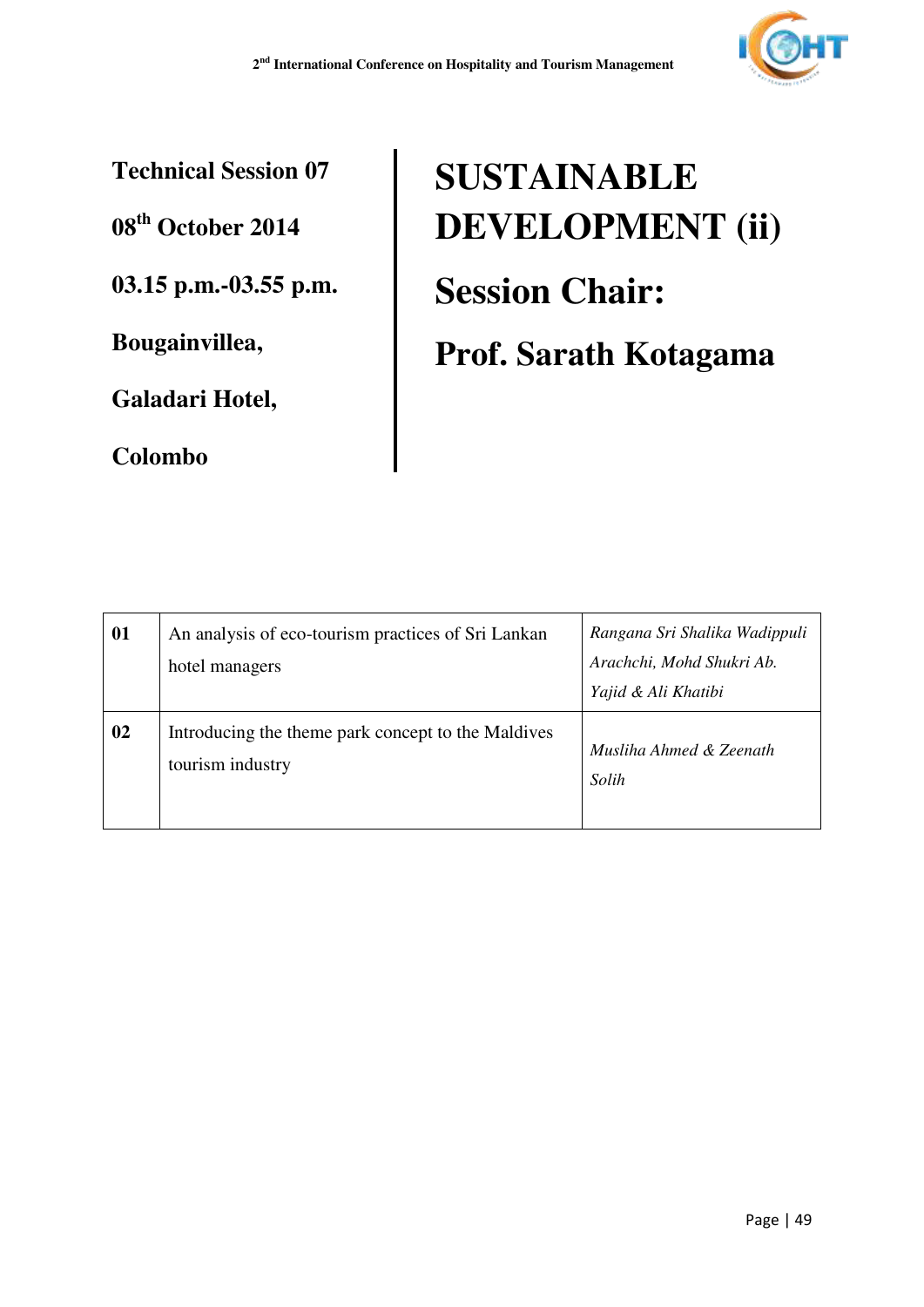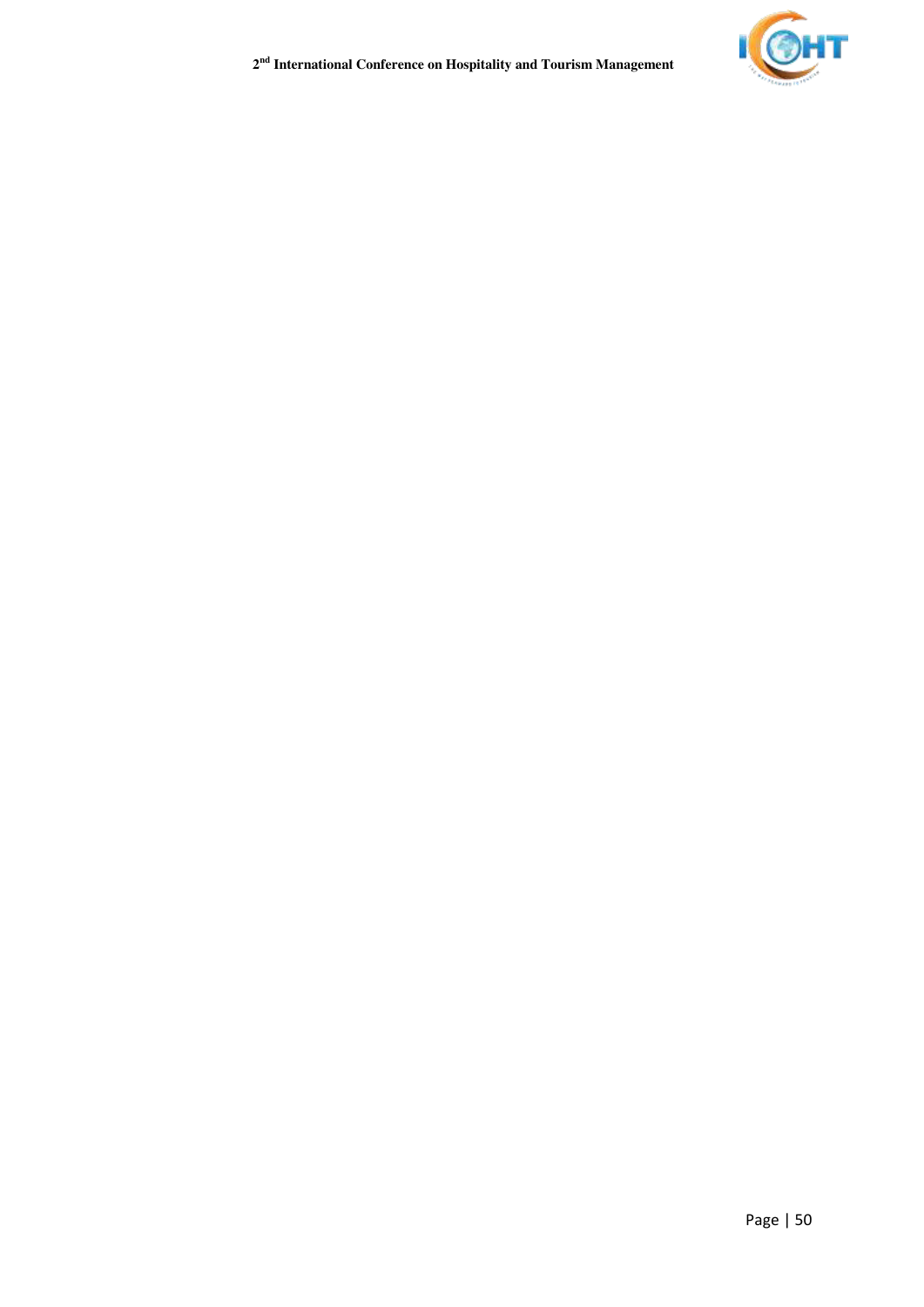

#### **[28]**

## **AN ANALYSIS OF ECO-TOURISM PRACTICES OF SRI LANKAN HOTEL MANAGERS**

Rangana Sri Shalika Wadippuli Arachchi<sup>1</sup>, Mohd Shukri Ab. Yajid<sup>2</sup> and Ali

 $Khatibi<sup>3</sup>$ 

*Sabaragamuwa University of Sri Lanka<sup>1</sup> , Management Science University, Shah Alam-Malaysia2, 3*

#### *ABSTRACT*

*Tourism is presently one of the most crucial contributors to the economy in Sri Lanka. Attitude of tourists have gradually changed from one that emphasized beach tourism to one that demands more, natural, cultural and social interactions. As a result, the concept of Ecotourism emerged with the collaboration of cultural, rural, nature tourism, and its related activities as a niche market (Silva, 2004). Midterm strategic plan for Sri Lanka tourism (2002-2004) states that Sri Lanka had 1% of eco tourists. It is in a very low level comparing to other destinations (Sri Lanka Tourism and Development Authority, 2001). Based on these literature and preliminary findings, researcher identified there is an issue of practicing the concept of genuine eco-tourism in Sri Lanka compared to the international standards. Qualitative case study was done with the intention of providing a thick description to the concept of eco-tourism. Sri Lankan eco resort managers construct the meaning of eco-tourism in various ways. They are more towards nature based tourism, wild life tourism and environment conservation tourism. They were unable to target eco-tourism market and attract eco tourist. Because the managerial practice of the eco concept differs from international practices, they could not meet the expectations of eco tourists. Comparing to the international standard components, Sri Lankan hotel managers consider only few aspect as an essential components of an eco-resort. It has created a gap between the eco tourists" needs and the services of eco resort hoteliers.* 

*Key words: Eco tourism, Eco resort, International Standards*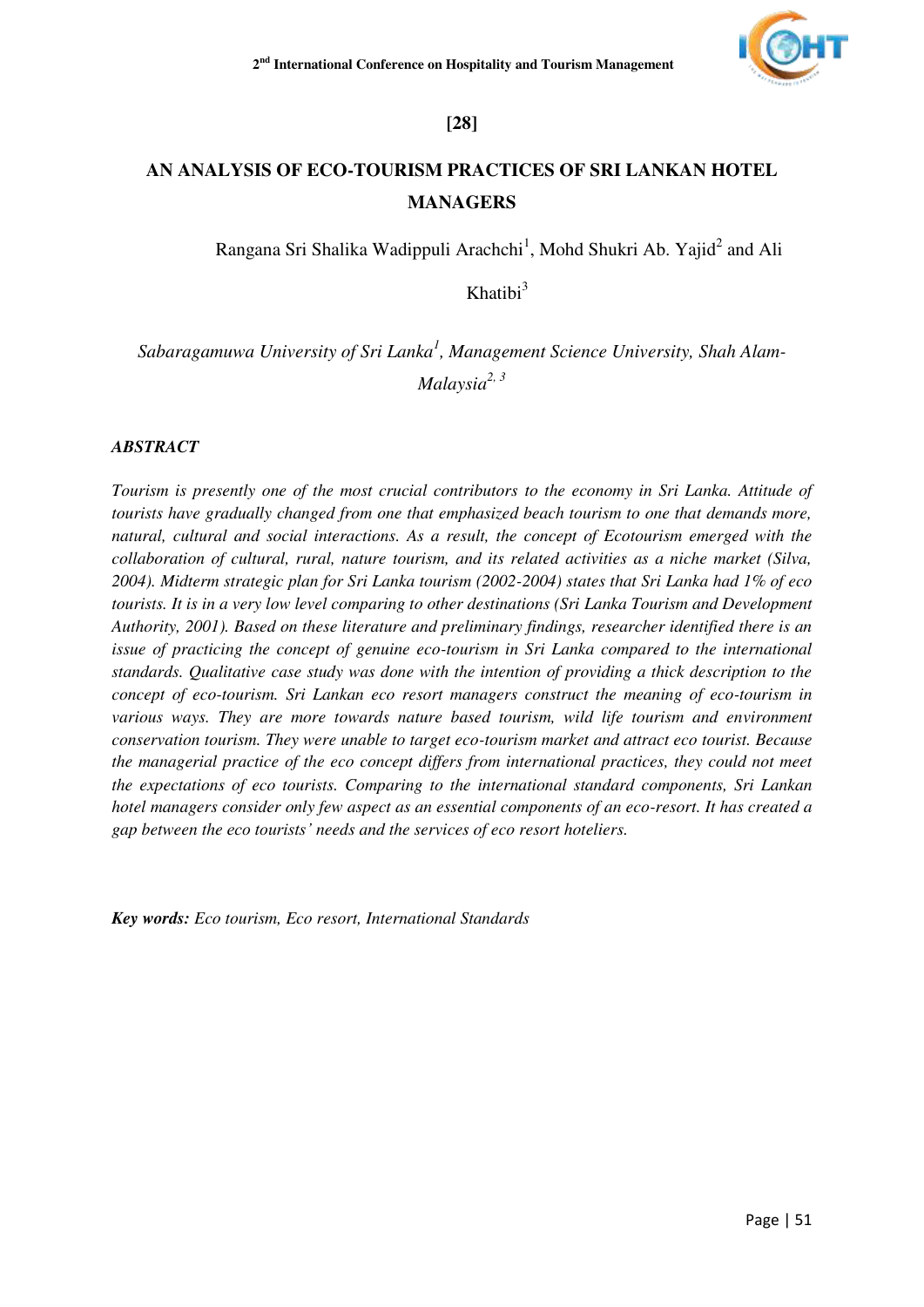

#### **[29]**

## **INTRODUCING THE THEME PARK CONCEPT TO THE MALDIVES TOURISM INDUSTRY**

Musliha Ahmed<sup>1</sup> and Zeenath Solih<sup>2</sup>

*Faculty of Hospitality and Tourism Studies, The Maldives National University1, 2, Maldives* 

#### *ABSTRACT*

*Whilst we are celebrating 40 years of success in Tourism in the Maldives, we still have untapped areas of huge potential in the industry. One such area is the Theme Park Industry. The research presented here will show the points of view of industry professionals through focus group interviews, of locals who responded to an online survey as well as of tourists who were residing in Maldives through questionnaires regarding the introduction of the Theme Park concept in the Maldives. The study further inquired on the positive and negative impacts that may arise from the introduction of Theme Parks and how such projects would improve local tourism. Furthermore, questions were also asked on the idea of developing a Theme Park with a cultural concept focusing on the Maldives culture. This research would benefit both the not yet established Theme Park Industry and the very well established National Tourism Industry in the Maldives. The study was done in 2013.* 

*Keywords: tourism, theme park, impacts, culture*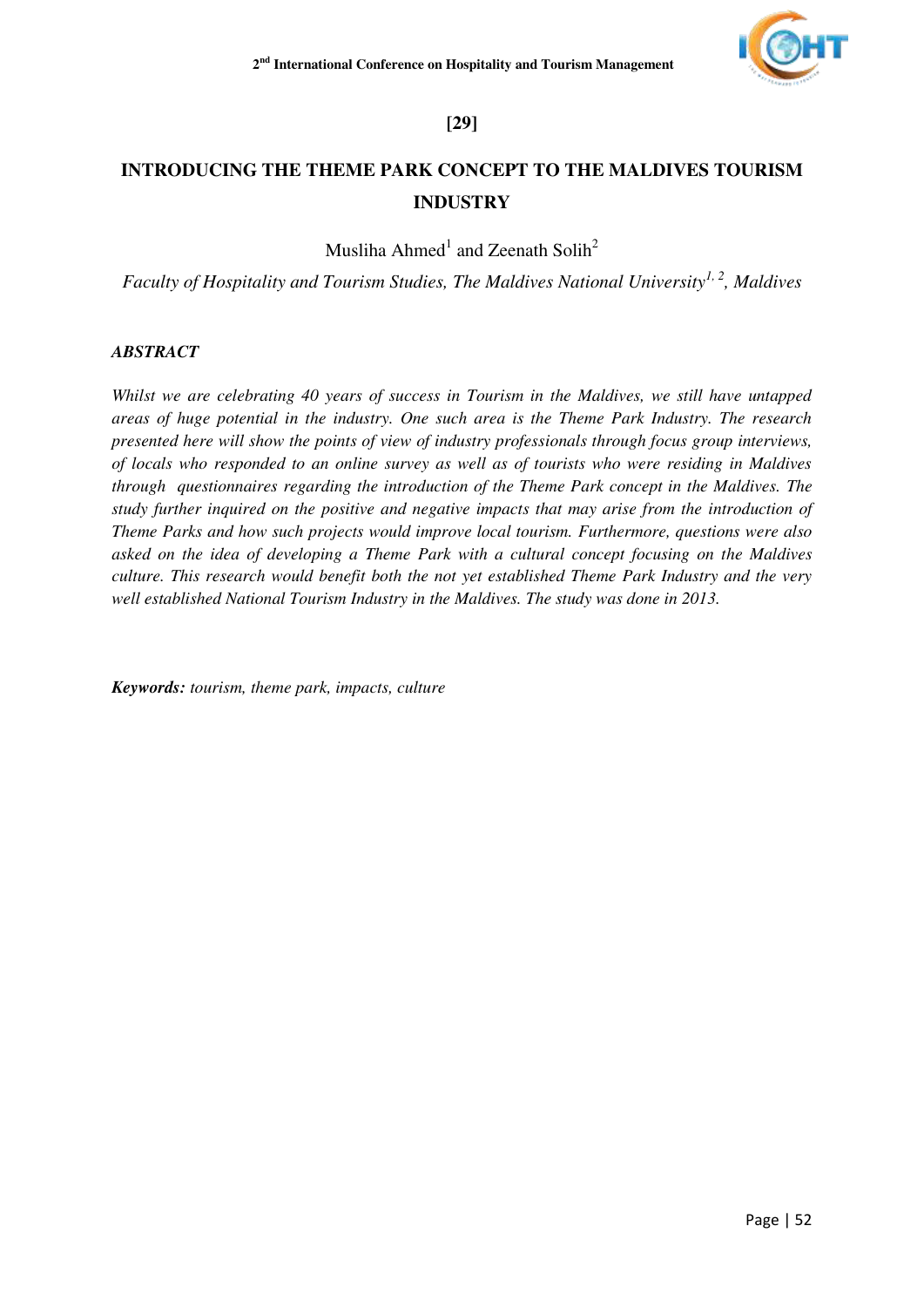

**Technical Session 08** 

**08th October 2014**

**01.30 pm - 03.10 am** 

**Anthurium,** 

**Galadari Hotel,** 

**Colombo** 

## **INFORMATION COMMUNICATION TECHNOLOGY Session Chair: Dr. Nalin Abeysekera**

| 01 | Internet as a tool for city branding                                                                                                                                                                    | Mohammad Mehdi<br>Kalantarzadeh & Aylar<br>Noroozifard                           |
|----|---------------------------------------------------------------------------------------------------------------------------------------------------------------------------------------------------------|----------------------------------------------------------------------------------|
| 02 | Tourist monitor-Supporting value creation in<br>tourism                                                                                                                                                 | Assoc. Prof. Jan Velvin, Dr.<br>Olaf Hallan Graven & Lachlan<br><b>MacKinnon</b> |
| 03 | Influence of social media marketing on the brand<br>image of organizations in the hospitality industry of<br>Sri Lanka                                                                                  | Graham Romello Perera &<br>Irosha Perera                                         |
| 04 | Market orientation and customer perceived value in<br>the internet-mediated environment: Is information-<br>based value creation a missing link? Empirical<br>evidence from hotel industry in Sri Lanka | Thilini Chathurika Gamage &<br>Dr. Fazeela Jameel Ahsan                          |
| 05 | How to use the social media to promote the Sri<br>Lanka tourism: Content analysis of face book                                                                                                          | Shyama Jinasena                                                                  |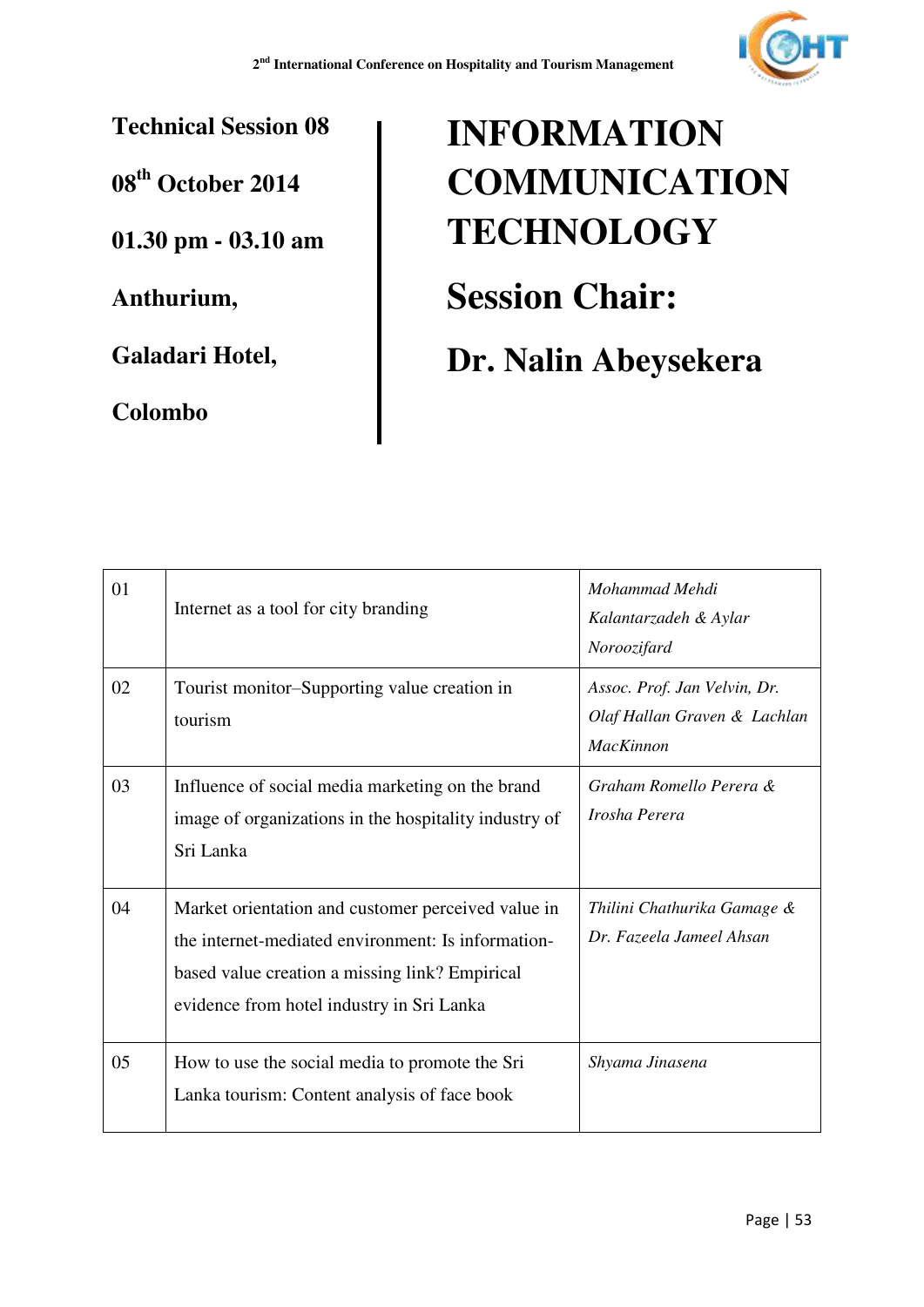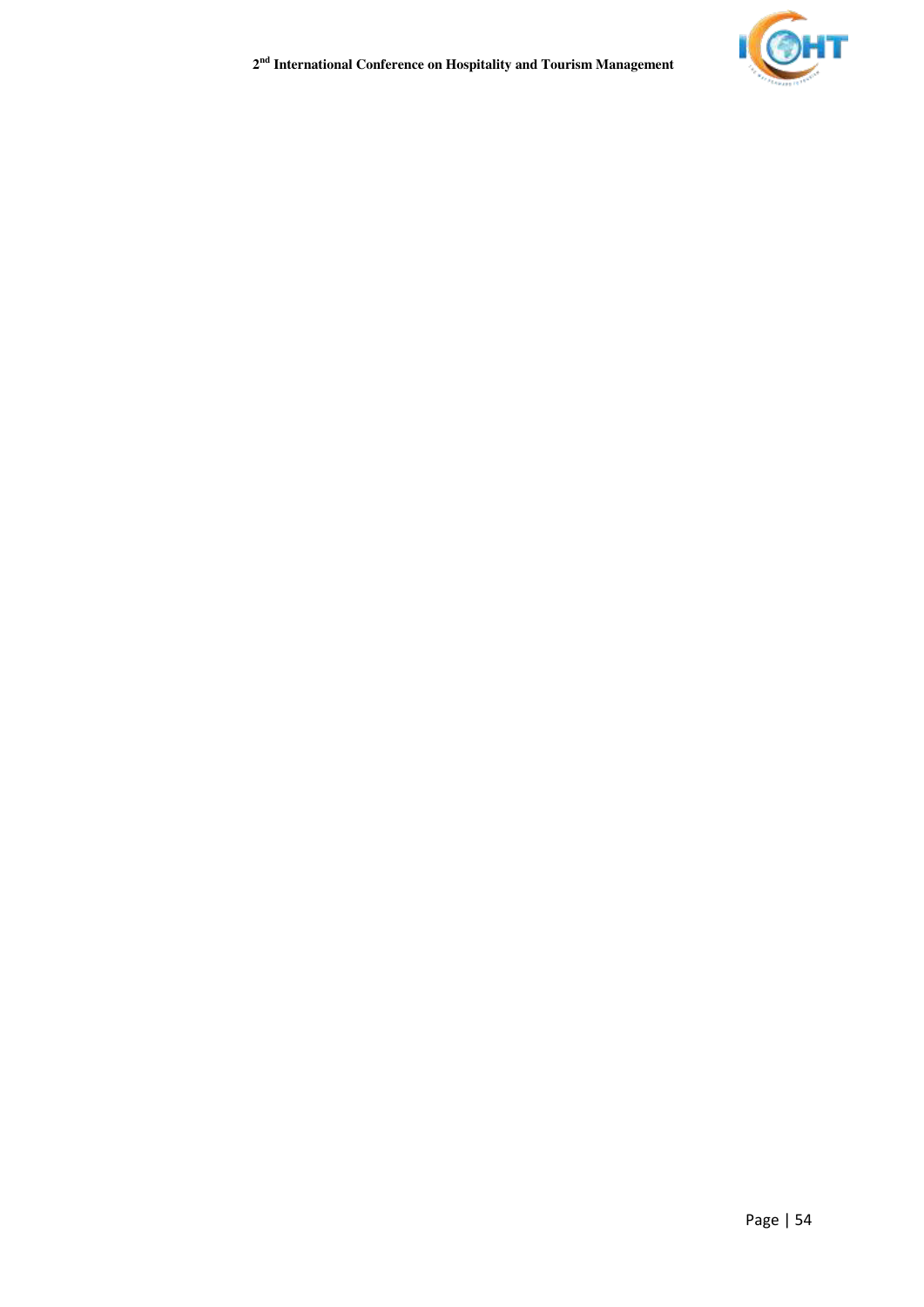

#### **[30]**

#### **INTERNET AS A TOOL FOR CITY BRANDING**

Mohammad Mehdi Kalantarzadeh $^{\rm l}$  and Aylar Noroozifard $^{\rm 2}$ *Islamic Azad University of Sepidan<sup>1</sup> , Iran R&D Department, Asagostaran Engineering<sup>2</sup> , Iran* 

#### *ABSTRACT*

*Globalization is the aim behind any place branding policy and strategy. With the advent of technology, internet and the World Wide Web has influenced a lot of aspects of our lives. Marketing, branding and Tourism are no exception.* 

*Recently there have been great efforts to win the competition of city and destination branding. This competitiveness of the subject, made the stakeholders look for and apply for the newest and the most effective tools to serve their purpose. Internet, as one of such tools, has had growing application in the field of destination branding.* 

*In this study, we investigate the importance of branding strategy and the application of internet in destination marketing and its relation to destination branding procedures.* 

*Data will be gathered through questionnaires and interviews. The results will be analyzed both qualitatively and quantitatively using computerized statistical programs as well as researcher coding. Findings will be useful for a variety of stakeholders including researchers, city branding policy makers and investors.* 

*Keywords: city branding, destination marketing, website, internet, city branding tool*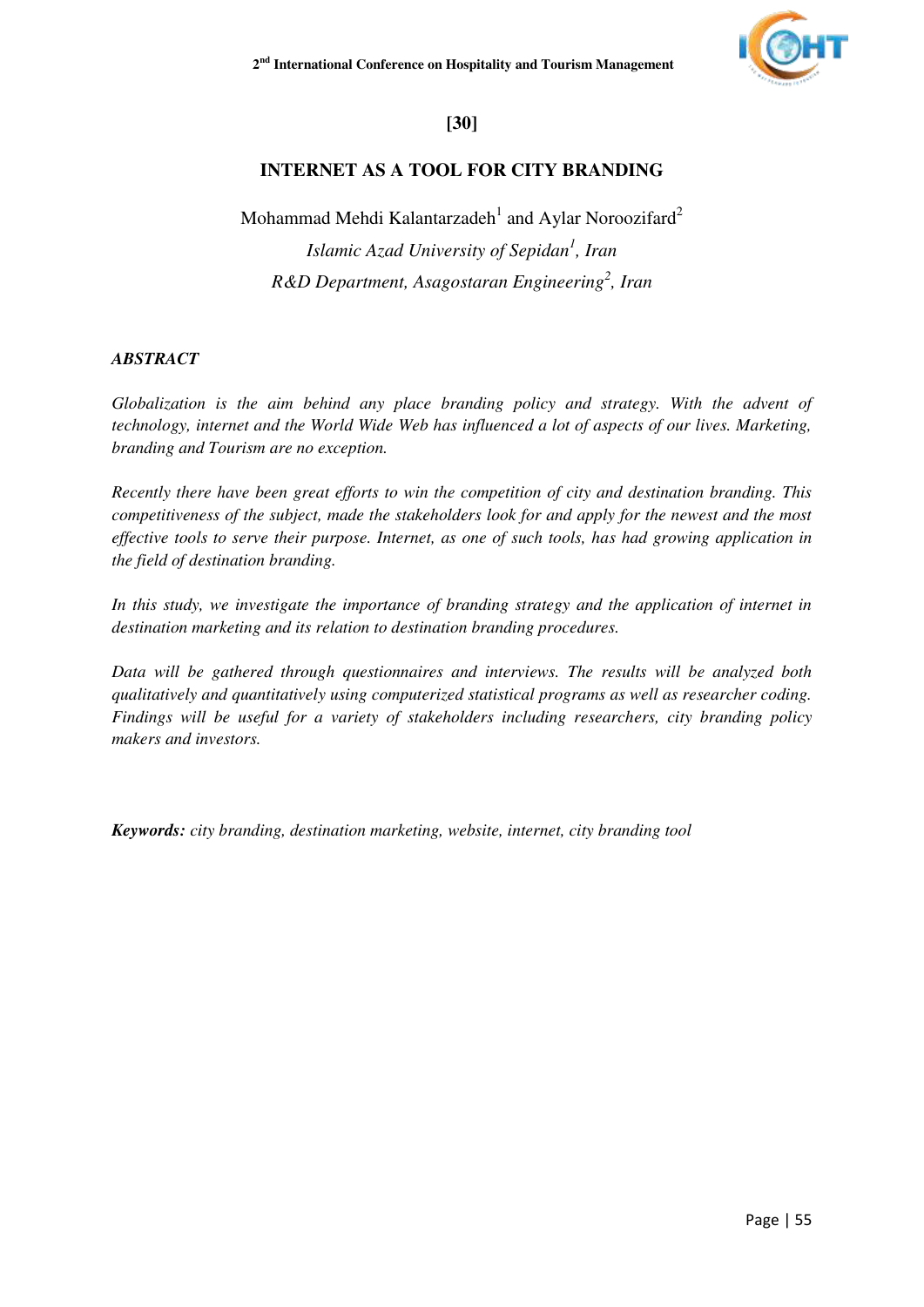

#### **[31]**

#### **TOURIST MONITOR–SUPPORTING VALUE CREATION IN TOURISM**

Jan Velvin<sup>1</sup>, Olaf Hallan Graven<sup>2</sup> and Lachlan MacKinnon<sup>3</sup> *Buskerud and Vestfold University College1, 2, 3*

#### *ABSTRACT*

*The principles of value creation in tourism is fundamentally founded in the provision of timely, accurate, and detailed information on the range of parameters necessary to define services. To that end, many existing systems capture and represent such information in a variety of formats and proprietary models. Unfortunately, such systems are difficult to interoperate and do not provide homogeneous data that can be used and shared between service providers to provide a consistent development framework. This paper describes the requirements analysis, design, and development of a web based software framework, called Tourist monitor, providing a dashboard style interface and backend data management system, offering a homogeneous data service to support a wide range tourism service providers with Norway. This development has been part of a wider project also called Tourism Monitor, which has tested and evaluated a range of tourism indicators, such as guest indicators, destination indicators, and business indicators. These indicators provide a baseline dataset against which we can evaluate current performance in any tourism sector, and also utilise historical tourism data to provide trend analysis and highlight areas of strength/weakness. The main focus of this work is to support value creation in rural Norway, particularly through the development of tourism services, utilising the dashboard system to identify opportunities and risks. The paper presents both the analysis and development of the dashboard system, and some initial evaluations results from tourism service providers in Norway.* 

*Keywords: Monitoring, web-based system, indicators, management system, value creation*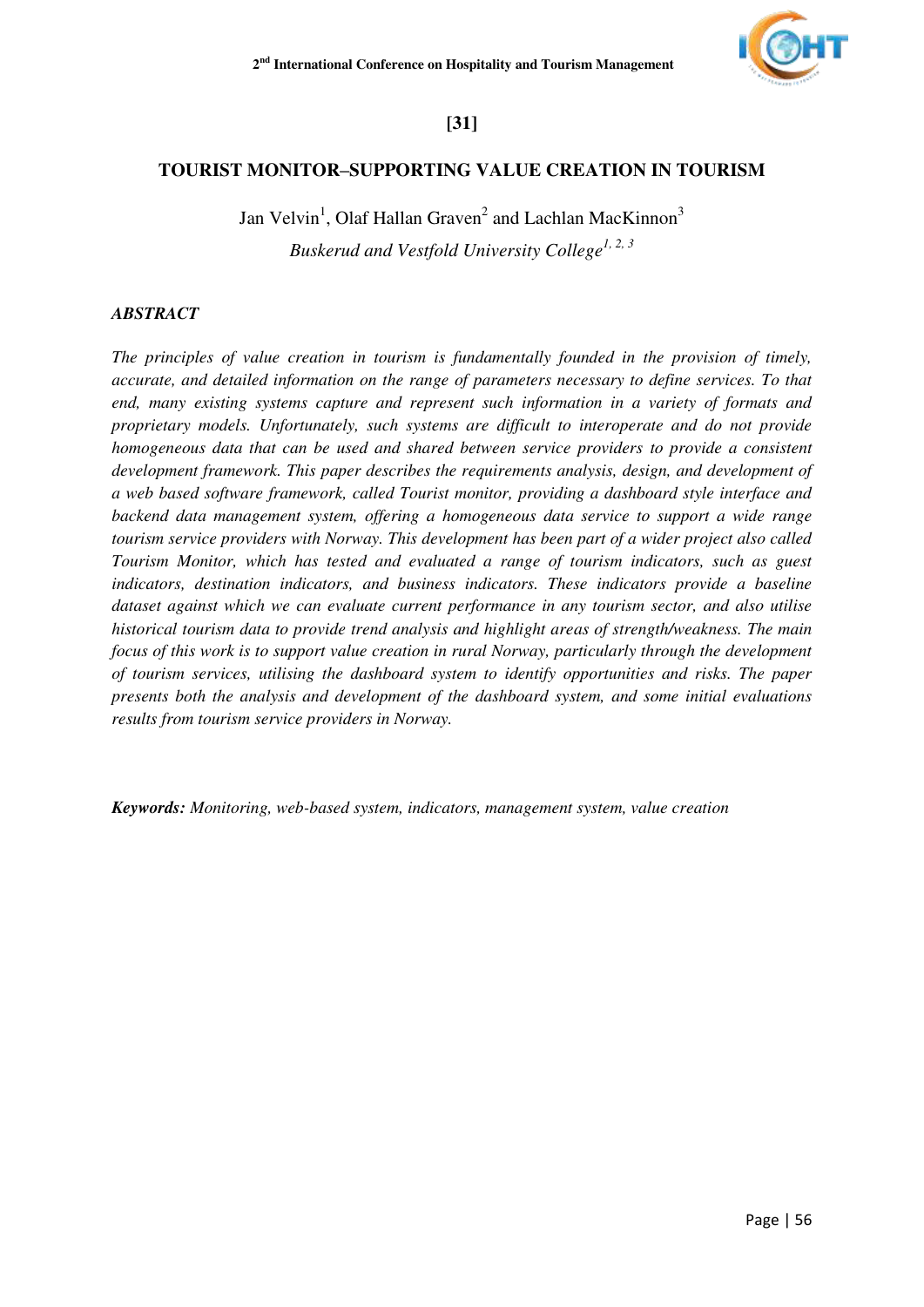

#### **[32]**

## **INFLUENCE OF SOCIAL MEDIA MARKETING ON THE BRAND IMAGE OF ORGANIZATIONS IN THE HOSPITALITY INDUSTRY OF SRI LANKA**

Graham Romello Perera $^1$  and Irosha Perera $^2$ *National School of Business Management1, 2 Sri Lanka* 

#### *ABSTRACT*

*Will Social Media Marketing influence the image of hospitality brands in Sri Lanka? The research paper aims to identify significant factors affecting towards the Social Media Marketing which can influence and affect the Brand Image of organizations in the hospitality sector. The identified factors are based on a Literature Review, and include the following; 1) Uniqueness, 2) Positivity, 3) Consistency, 4) Integration of Communications, 5) Level of Differentiation, and 6) Personality of the brand on Social Media. A framework was developed which highlights the relationship of the variables and their direct influence and impact on the Brand Image. A questionnaire has been used to obtain primary data, and the data is analysed using the statistical tool of correlation to measure the strength of the influence and impact of the identified factors. Assessing the influence and impact of Social Media Marketing on their Brand Image can help organizations in the hospitality industry to evaluate the success of their Social Media Marketing Campaigns, while organizations that are currently not engaged in Social Media Marketing can gain a better understanding on how to utilize Social Media platforms to enhance the Brand Image of their organizations.* 

*Keywords: Social Media, Social Media Marketing, Branding, Brand Image, Hospitality Brands, Hospitality Industry, Sri Lanka*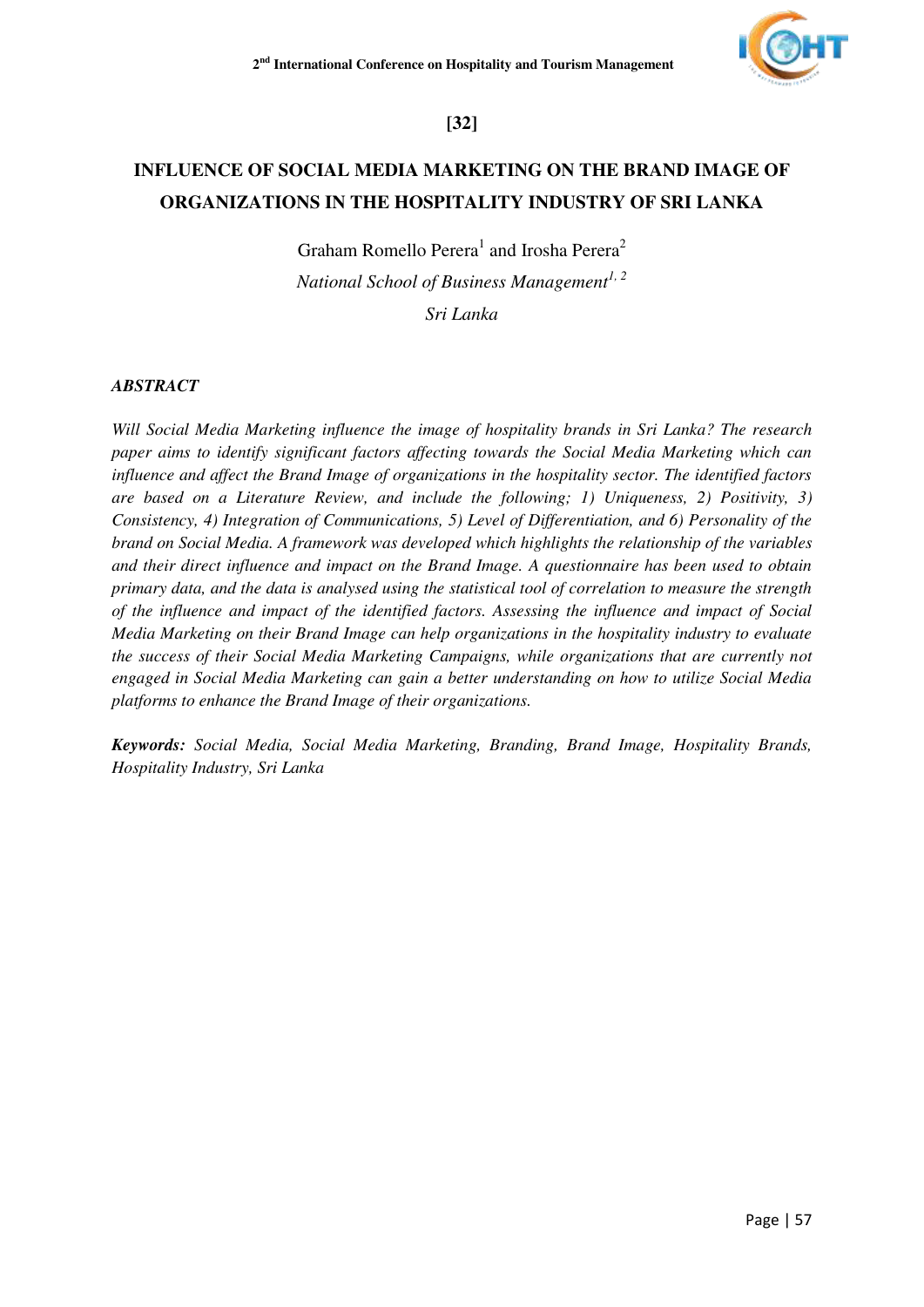

**[33]** 

## **MARKET ORIENTATION AND CUSTOMER PERCEVIED VALUE IN THE INTERNET-MEIDATED ENVIRONMENT: IS INFORMATION-BASED VALUE CREATION A MISSING LINK? EMPIRICAL EVIDENCE FROM HOTEL INDUSTRY IN SRI LANKA**

Thilini Chathurika Gamage<sup>1</sup> and Dr. Fazeela Jameel Ahsan<sup>2</sup>

*Dept. of Marketing Management, Sabaragamuwa University of Sri Lanka<sup>1</sup> , Sri Lanka Dept. of Marketing Management, University of Colombo<sup>2</sup> , Sri Lanka* 

#### *ABSTRACT*

*Emergence of the Internet and its related technologies has necessitated hotels to fundamentally rethink and institute major changes in their marketing strategies. Against this backdrop, it is critical that hotels have a breadth of resources and more flexible forms to meet the needs of a dynamic marketplace. Looking back, previous literature on the relationship between market orientation (MO) and customer perceived value are equivocal, and have typically failed to examine the said relationship in the Internet-mediated environment. To date, it remains unclear for both scholars and practitioners about the mechanism that link MO and customer perceived value in the Internetmediated environment. This failure pinpoints the existence of a theoretical gap in literature. Synthesizing previous literature, this study proposes information-based value creation as the mediator between MO and customer perceived value in the Internet-mediated environment. This study reflects the findings of a survey of 116 tourist hotels in Sri Lanka, involving 116 senior managers and 644 tourists, analyzed using regression and correlation analysis. The findings suggest that MO led to customer perceived value of hotels in the Internet-mediated environment partially through a mediation of hotel"s information-based value creation. The results reflect the necessity of informationbased value creation in a hotel"s role of MO in creating superior customer value in the Internetmediated environment. Yet, replication of this study within different research contexts might give a more detailed view of the nature of the relationships identified and will most certainly enhance the gravity of the conclusions.* 

*Key Words: Market Orientation, Customer Perceived Value, Information-based Value Creation, Internet-mediated Environment, Internet, Hotel Industry*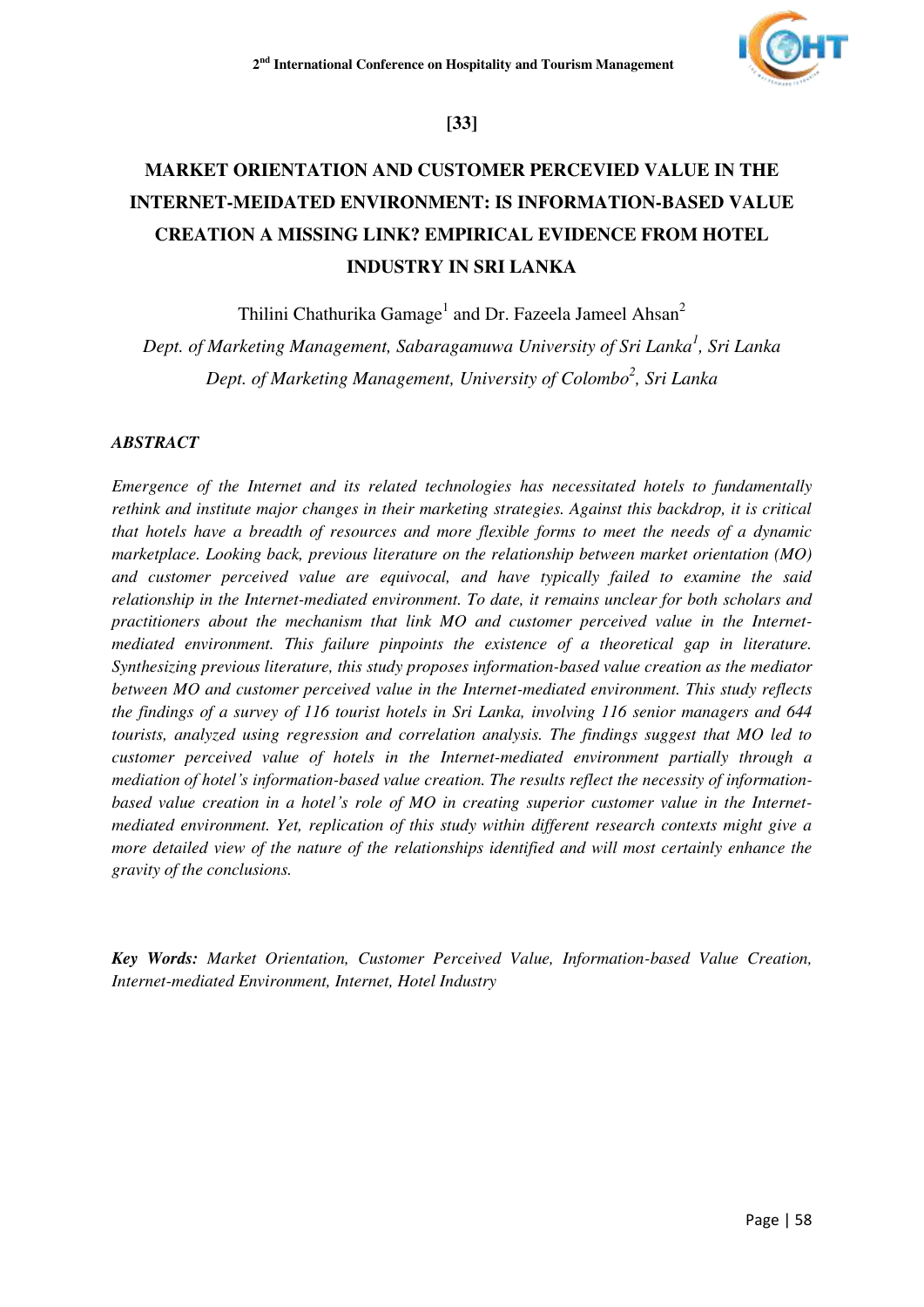

#### **[34]**

### **HOW TO USE THE SOCIAL MEDIA TO PROMOTE THE SRI LANKA TOURISM:**

#### **CONTENT ANALYSIS OF FACE BOOK**

Shyama Jinasena

*University of Colombo, Sri Lanka* 

#### *ABSTRACT*

*Sri Lanka is world well-known country for the tourism, because of it"s beauty and hospitality of the nation. In addition prehistoric value also added as the reason that distinguished Sri Lanka is the greatest tourist country among the globe. All media promoting classification of tourism also changed according to the media convergence of digitalized multi platforms. As a consequence of this phenomena face book (fb) use as the finest promoting organism of Sri Lanka tourism. Fb is the most eminent community organization in the world and it is the majority appropriate to market for the populace. As the community network fb uses not only provide the information but entertainment also. Combination of these two it will construct for attracting of the community increasingly for the fb. Masses dangle always with the fb and its purposeful for consist of massages for globe.* 

*This research determines how to consume the fb for promoting the Sri Lanka tourism. It is about the content analysis research and explores face book content wise what are the forms that use to promote the Sri Lanka tourism in the world. Analyze the content of the face book according to face book profile and time base measurements. Qualitative and quantitative research mix methodologies also used as the data gather sources. This research reviews the content how to use the face book for promoting the Sri Lanka tourism in the world tourism industry.* 

*Key words: Online media, Face book (Fb), Promote and Tourism*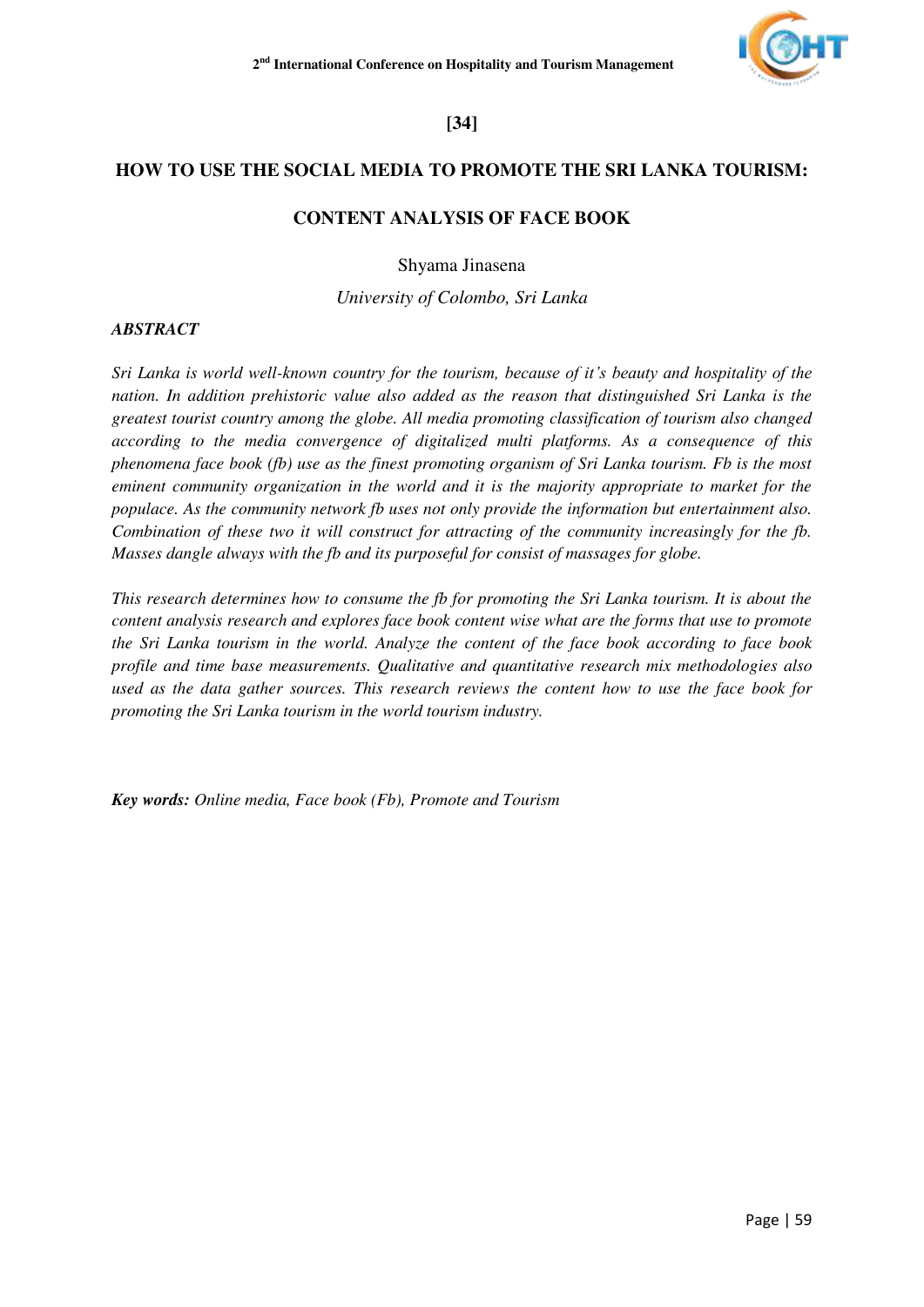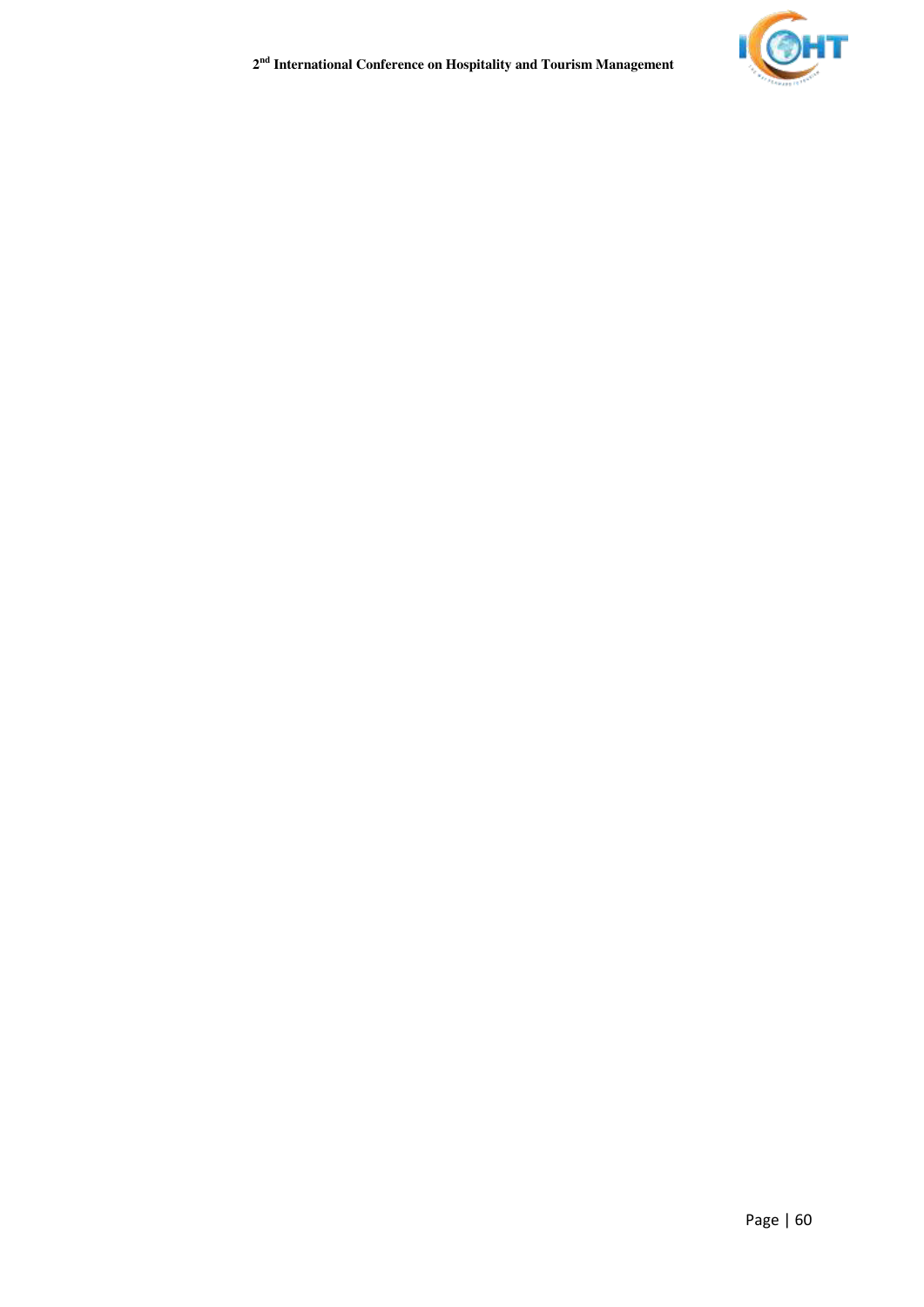# **VIRTUAL PRESENTATIONS**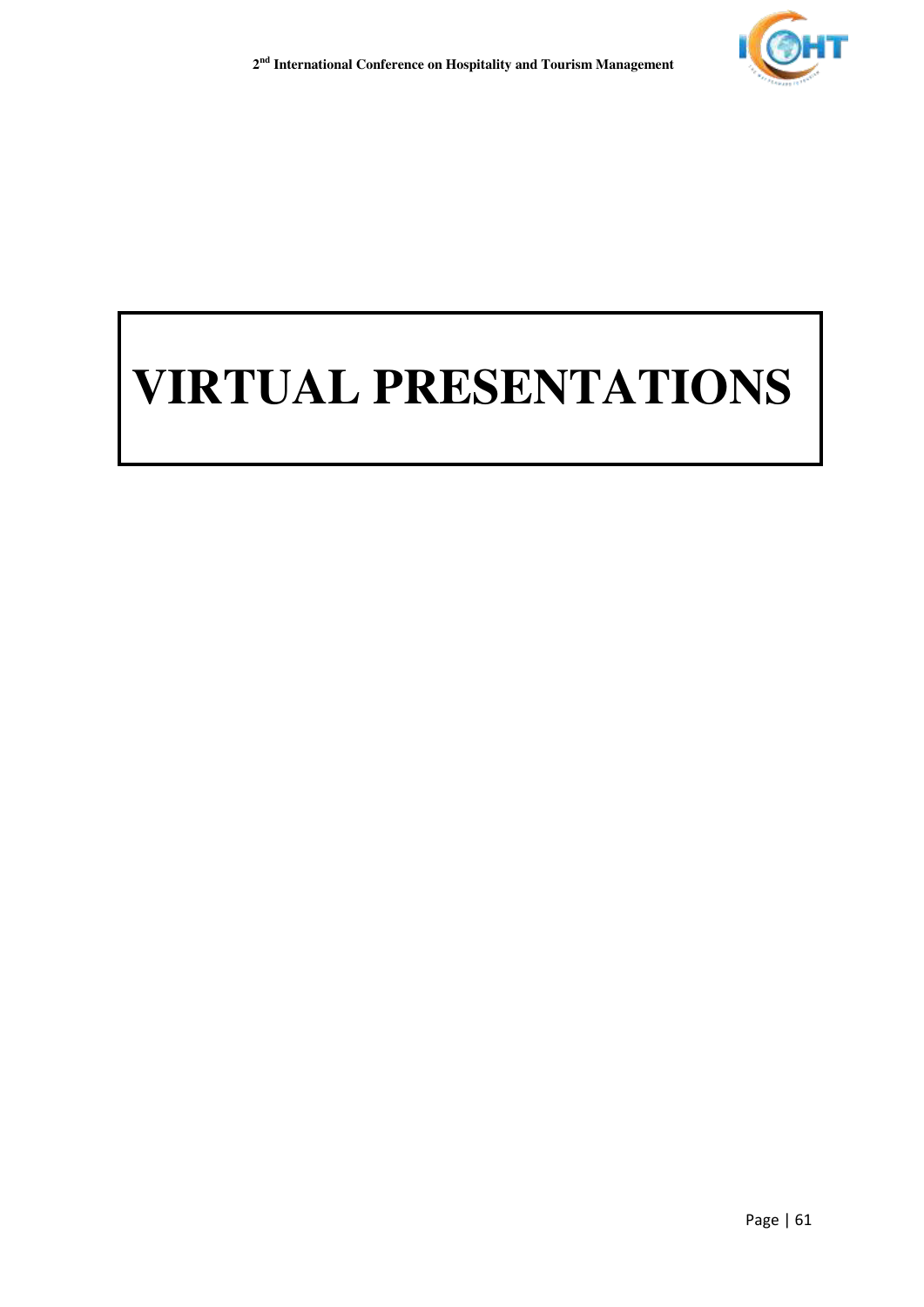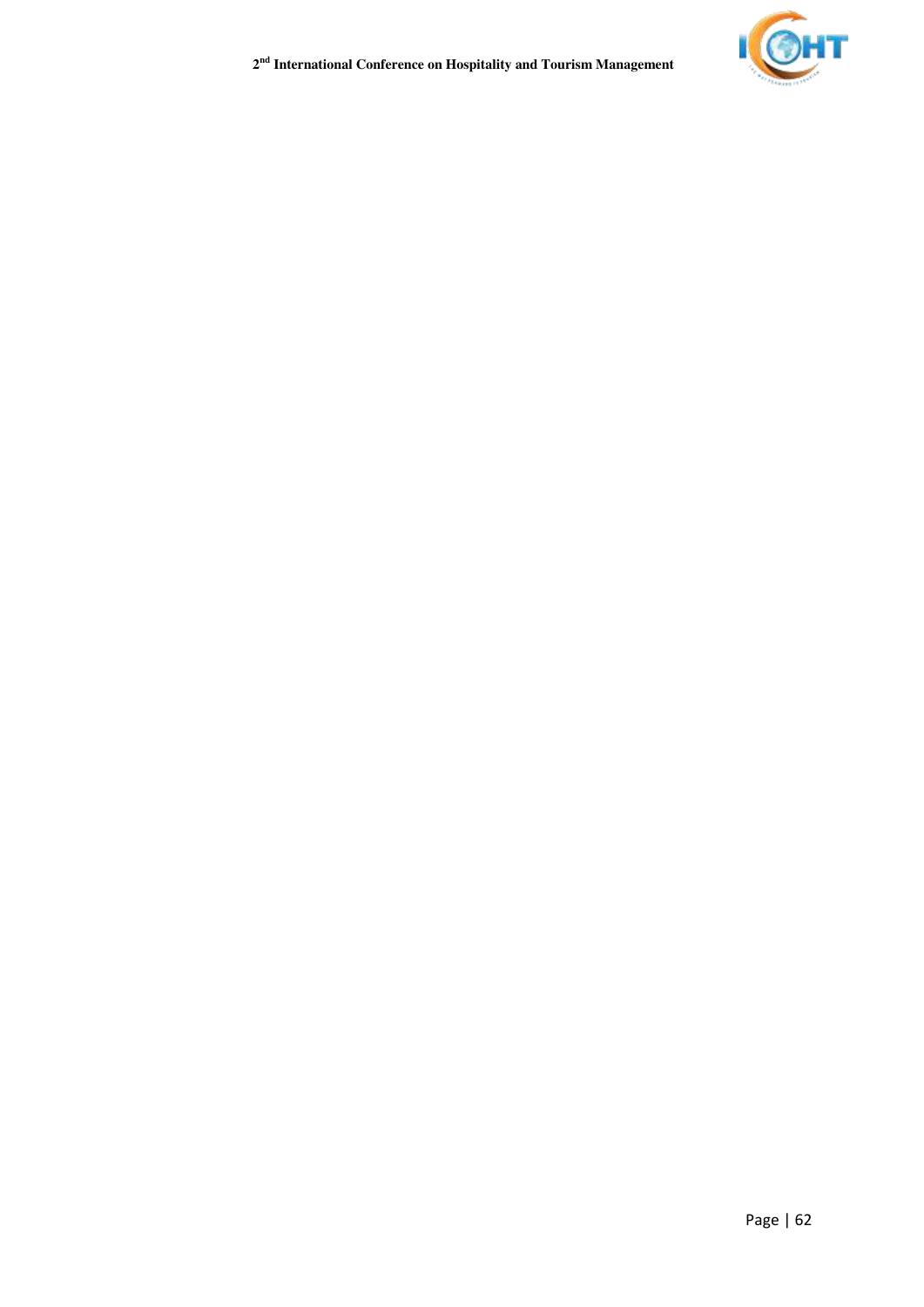# **VIRTUAL PRESENTATIONS**

| 01 | Human capacity building for improved skills and<br>employability in hospitality and tourism business                                               | Adejoh, Apeh Matthew & Aly,<br>Audu Fada                           |
|----|----------------------------------------------------------------------------------------------------------------------------------------------------|--------------------------------------------------------------------|
| 02 | Eco-tourism and sustainable development                                                                                                            | Nadun Bandara Dissanayake                                          |
| 03 | Perceived barriers for employment in tourism<br>industry among rural communities [A special]<br>reference to Kotmale Divisional Secretariat (KDS)] | Wijesundara W.G.S.R &<br>Ranasinghe J.P.R.C                        |
| 04 | Insecurity and terrorism- Impacts on sustainable<br>tourism development in Nigeria                                                                 | Bashir Muhammad Abubakar &<br>Murtala Mohammed Alamai              |
| 05 | The implications of over-visitation in national parks:<br>With special reference to safari operation in Yala<br><b>National Park</b>               | Ariyarathne RMCS & Dr. Iraj<br>Ratnayke                            |
| 06 | Media, culture and youth empowerment in Nigeria                                                                                                    | Abubakar Sufyanu Saidu Al-<br>Sadique & Murtala Mohammed<br>Alamai |
| 07 | Hotel guests' involvement in green energy<br>conservation practices in Malaysia                                                                    | Rita Lo & Ng Siew Cheng                                            |
| 08 | Tourism marketing and promotion strategies of<br>plateau state, Nigeria                                                                            | Paul Eshiwoza Madalla                                              |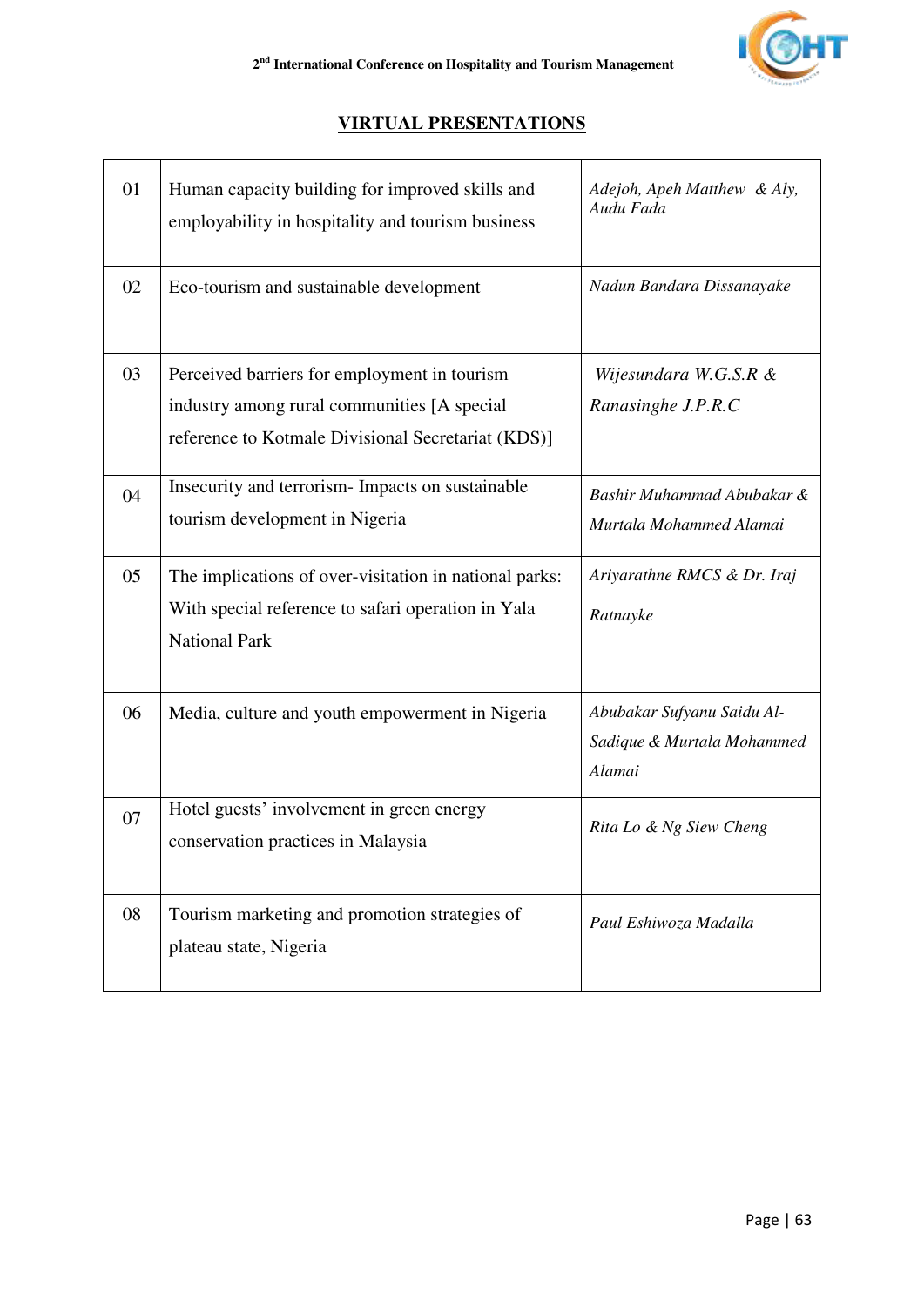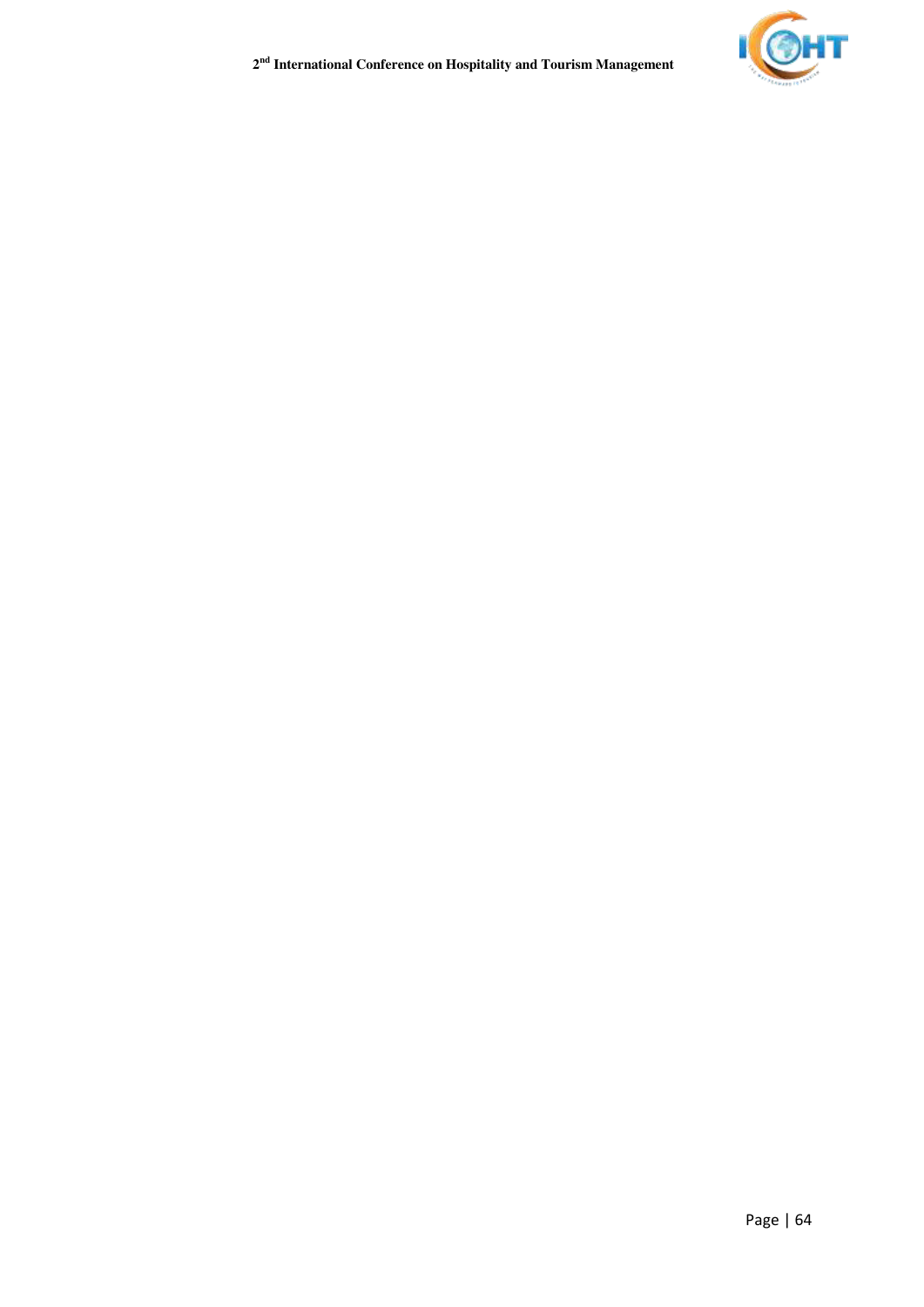

## **[35]**

# **HUMAN CAPACITY BUILDING FOR IMPROVED SKILLS AND EMPLOYABILITY IN HOSPITALITY AND TOURISM BUSINESS**

Adejoh, Apeh Matthew  $<sup>1</sup>$  and Aly, Audu Fada<sup>2</sup></sup>

*Department of Hospitality and Tourism Management The Federal Polytechnic1, 2, Bauchi Nigeria* 

### *ABSTRACT*

*Though tourism is regarded as the fastest growing industry in global economy employing over 200 million people worldwide, its human resource base in Nigeria is not capable of delivering results for meeting competition and achieving sustainable growth.. The sector is characterized by very poor human development planning, with low salaries, high rates of turnover, high seasonality, anti-social working hours, lack of career path design, and poor quality service delivery. This paper examines the skill shortages and undertakes a conceptual review that links human capacity building to sustainable tourism and hospitality development in Nigerian economy. It recommends a practical and holistic approach to human capacity development issue by stakeholders with a view to raising a brigade of skills and competencies that would positively impact on hospitality and tourism business.* 

*Keywords: Tourism and hospitality, human capacity, education and training, employability*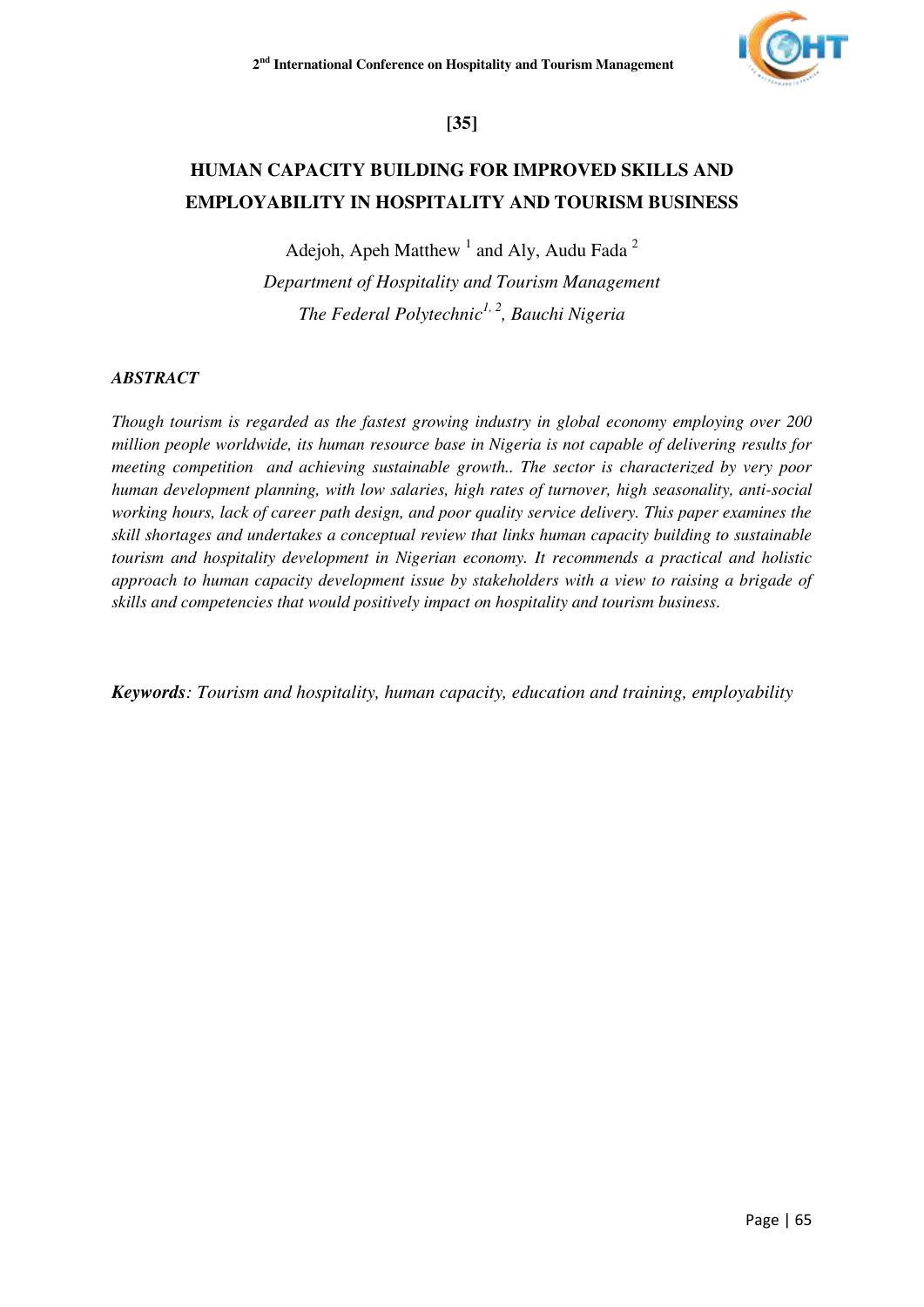

## **[36]**

### **ECO-TOURISM AND SUSTAINABLE DEVELOPMENT**

Nadun Bandara Dissanayake

*The Open University of Sri Lanka* 

#### *ABSTRACT*

*In the sphere of global environment context the phrase "Eco- tourism" is a sector which is rapidly upgrading the tourism industry. The salient aspect of the eco-tourism is to preservation of one"s cultural heritage along with the provision detailed accounts of information to the satisfaction of both national and international interested parties visiting the pristine ecological destinations in the host country. The aim should be to promote sustainable tourism while protecting the eco environment through infrastructure improvement, community and private sector participation and regional cooperation. This pith of ecotourism should be to mitigate environmental erosion, develop human resources and promote cooperation between private and public entities. There are correspondently to the above focus should be to investigate the transition of tourism industry from a stereotype tourist attraction to eco -tourism. Therefore, this paper is expected to discuss the initiatives taken domestically and internationally in the sphere of eco -tourism.* 

*Keywords: Eco-tourism, Sustainable tourism, Community participation, Regional cooperation, Ecological destination*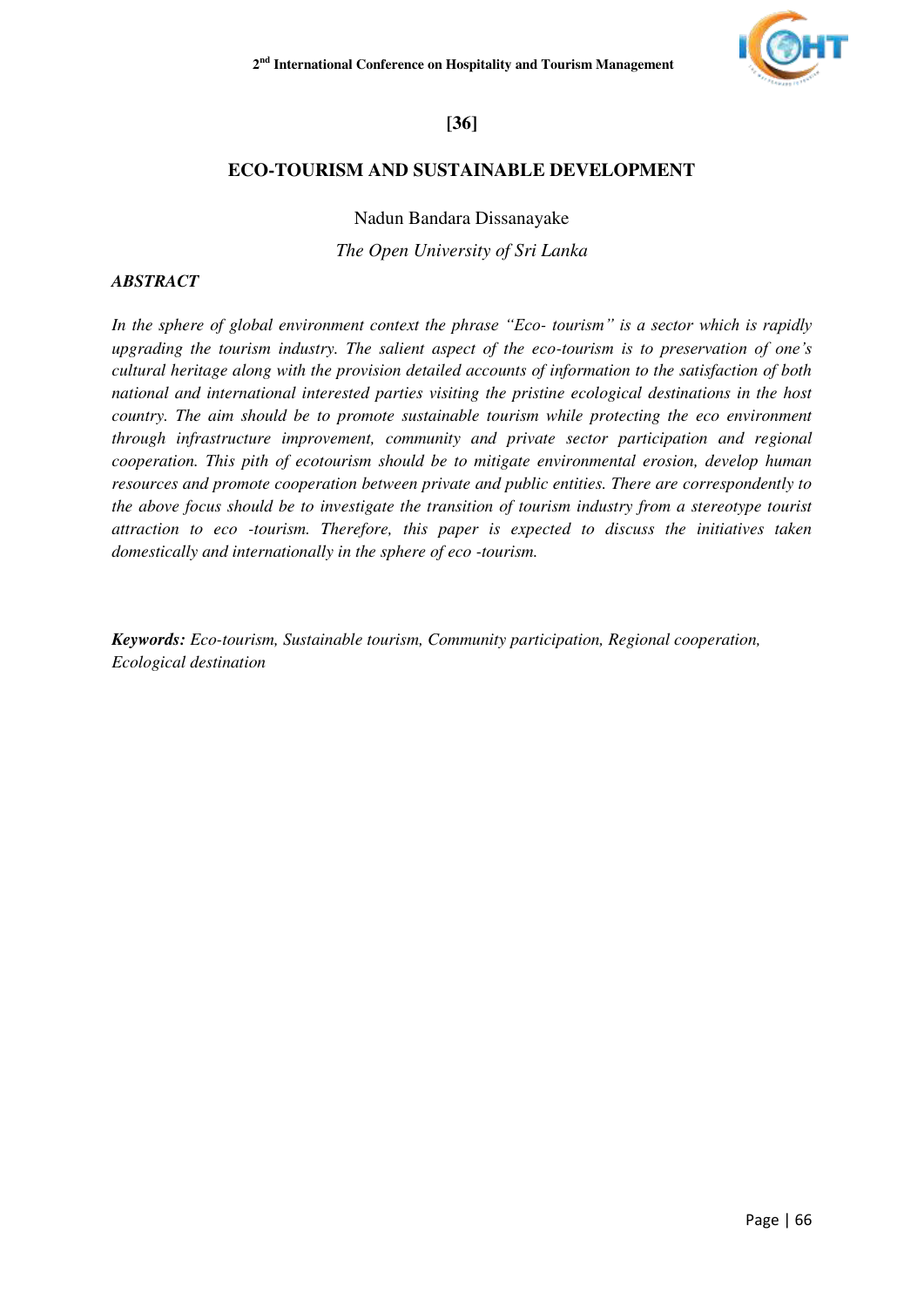

## **[37]**

# **PERCEIVED BARRIERS FOR EMPLOYMENT IN TOURISM INDUSTRY AMONG RURAL COMMUNITIES**

## **[A SPECIAL REFERENCE TO KOTMALE DIVISIONAL SECRETARIAT (KDS)]**

Wijesundara W.G.S.R1 and Ranasinghe J.P.R.C2

*Uva Wellsssa University of Sri Lanka, Badulla 1, 2, Sri Lanka* 

### *ABSTRACT*

*Present Tourism Strategy focuses on increasing tourism related employment from 125,000 to 500,000 by expanding tourism based activities and services in Sri Lanka. Job seekers and low- remunerated employees working in other industries are focused to fill recognized human resources gap. It has become increasingly difficult to attract entry level employees to tourism industry given many reasons. This study aims identifying barriers for potential employment for people in rural areas and it will facilitate people who make efforts to produce human resource requirements in tourism industry in Sri Lanka. As an isolated rural area packed with pool of job seekers, Kotmale was selected for this study. The sample size has been determined by using stratified sampling method and convenience sampling method was used to select respondents. Secondary data were collected from KDS office. Primary data were collected from job seekers and employees in other industries among divisions of KDS. A pretested structured questionnaire was used to collect primary data. Descriptive statistics, ANOVA and Friedman test were employed to analyze data. Among the selected sample, there was a few who employed in tourism industry. The results revealed social considerations, recruitment process, skills development, progression pathways, cultural barriers and lack of infrastructure facilities are significant barriers for tourism employment in rural areas. It is recommended to address the above to make tourism employment attractive for rural job seekers. Furthermore, future research should focus on impacts of tourism employment on quality of life in rural areas.* 

*Key Words: Tourism Employment, Barriers, Kothmale KDS*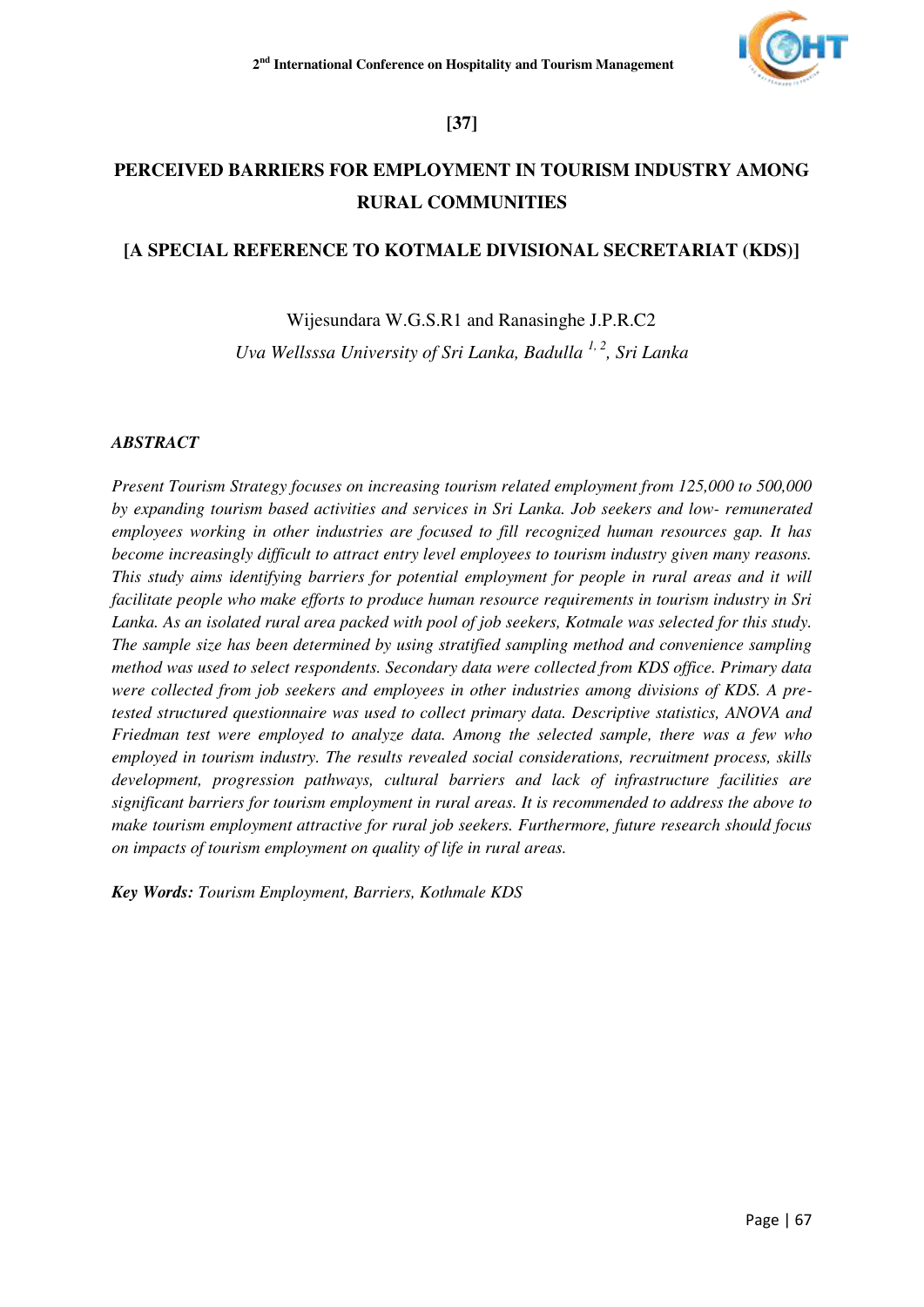

### **[38]**

# **INSECURITY AND TERRORISM- IMPACTS ON SUSTAINABLE TOURISM DEVELOPMENT IN NIGERIA**

Bashir Muhammad Abubakar $^1$  and Murtala Mohammed Alamai<sup>2</sup>

*Department of General Studies, Federal Polytechnic<sup>1</sup> , Bauchi, Bauchi State, Nigeria Department of Hospitality and Tourism Management, Federal Polytechnic<sup>2</sup> , Bauchi, Bauchi State, Nigeria* 

### *ABSTRACT*

*Contemporary tourism has become a major economic earner for countries the world over. In Africa, there are a number of renowned tourist destinations that have attracted a number of tourists all over the world. In recent times, however, increasing surge of insecurity and terrorism, coupled with the global economic meltdown, has had a tremendous negative impact on sustainable tourism development in the continent. This paper examines the impact of insecurity and terrorism on sustainable tourism development in Africa with a view to ascertaining specific real instances of how insecurity and terrorism directly or indirectly affects sustainable tourism development in the continent. The paper observes that high sense of risk and personal safety engendered by terrorism, intrastate conflicts, insurgency, non-state violence and other forms of insecurity, that have become house hold names in Africa, have had tremendous negative effects on sustainable tourism development in the continent. The paper recommends among other things the entrenchment of sound democratic culture premised on the principles of rule of law, justice, equality, accountability, transparency, respect for human rights and inclusiveness. The paper employs the Desk Study approach as its methodology.* 

*Key Words: Risk, Personal Safety, Tourism Development, Intra-state Conflicts and Democracy*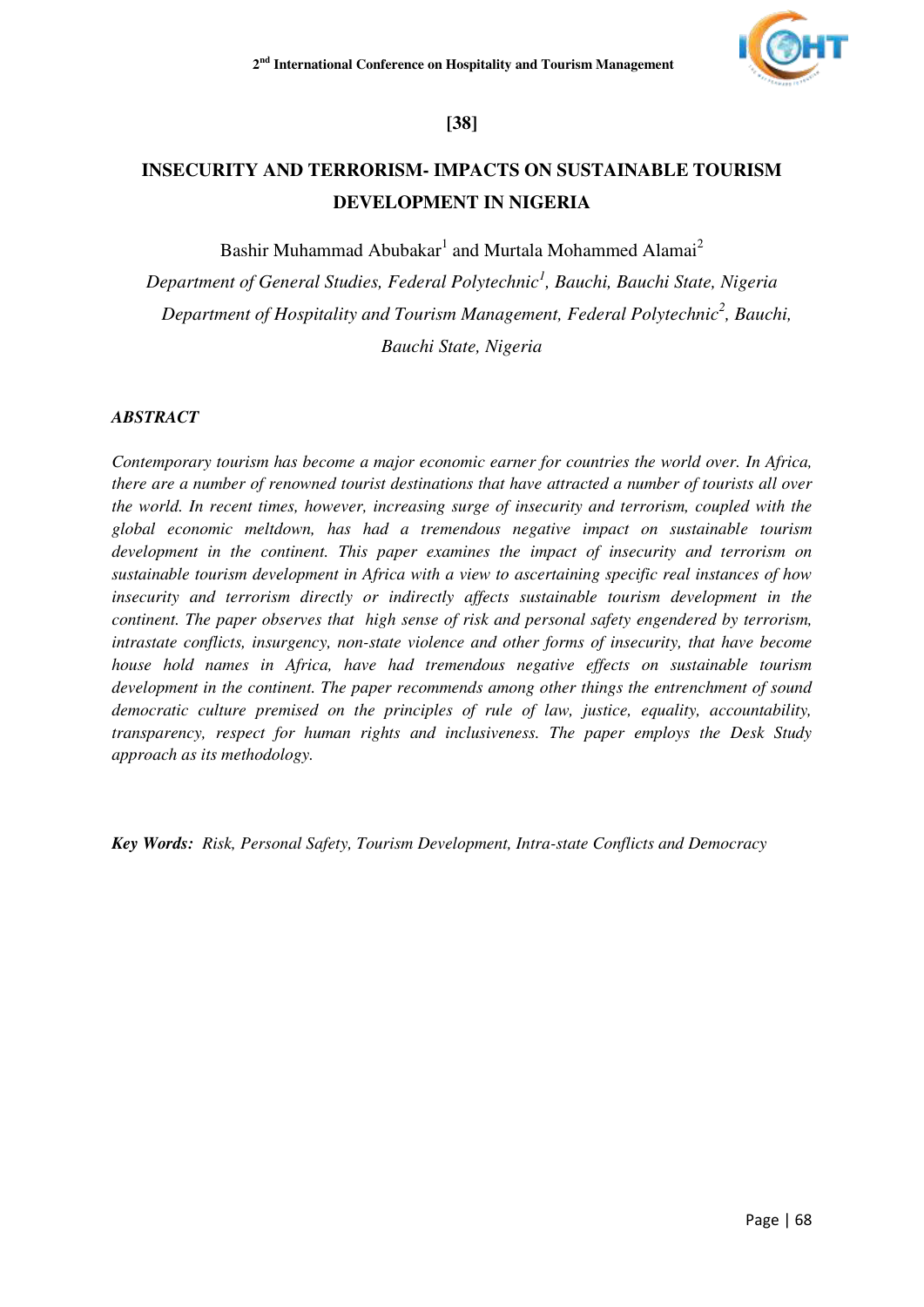

### **[39]**

# **THE IMPLICATIONS OF OVER-VISITATION IN NATIONAL PARKS: WITH SPECIAL REFERENCE TO SAFARI OPERATION IN YALA NATIONAL PARK**

Ariyarathne RMCS<sup>1</sup> and Dr. Iraj Ratnayke<sup>2</sup>

*Eco Team (Pvt.) Ltd<sup>1</sup> , Colombo 08, Sri Lanka Dept. of Tourism Management, Sabaragamuwa University of Sri Lanka<sup>2</sup> , Belihuloya, Sri Lanka* 

### *ABSTRACT*

*Tourism is a quality sensitive economic field that requires sustainable management to ensure both tourist satisfaction and economic gains through sustained recreational values. Sri Lanka is became well known tourist destination especially after war and many visitors are selecting to visit national parks over other visitor experiences. Yala National Park isone ofthe most visited and world famous wildlife attractions in Sri Lanka especially promote watching of solitary leopards. National parks are established as protected sites in order to protect their recreational end environmental values. Though there are boundaries for recreational activities in national parks, violating them cause to create plenty of issues. Overcapacity is an important attribute of the recreation experience because quality of the activity depends on how many people practice the same activity or visit the same site. It may lead to over-visitation, a situation of negative environmental changes and poor visitor experience. This study derives from such a background. The study focused on examine negative impacts of overvisitation in Yala National park, identifying perceptions of tourists and tour operators of the National park and finding solutions to mitigate over-visitation issues. The study employed qualitative methodology to analyze data obtained through the interviews, guests" feedbacks and trip advisor reviews. It is found that over-visitation has significant negative impacts on environment, safari operations and visitors that lead to reduce ultimate visitor satisfaction as well as reputation of operators and park itself.* 

*Keywords: over-visitation, environmental impacts, tourists" perceptions, visitor satisfaction.*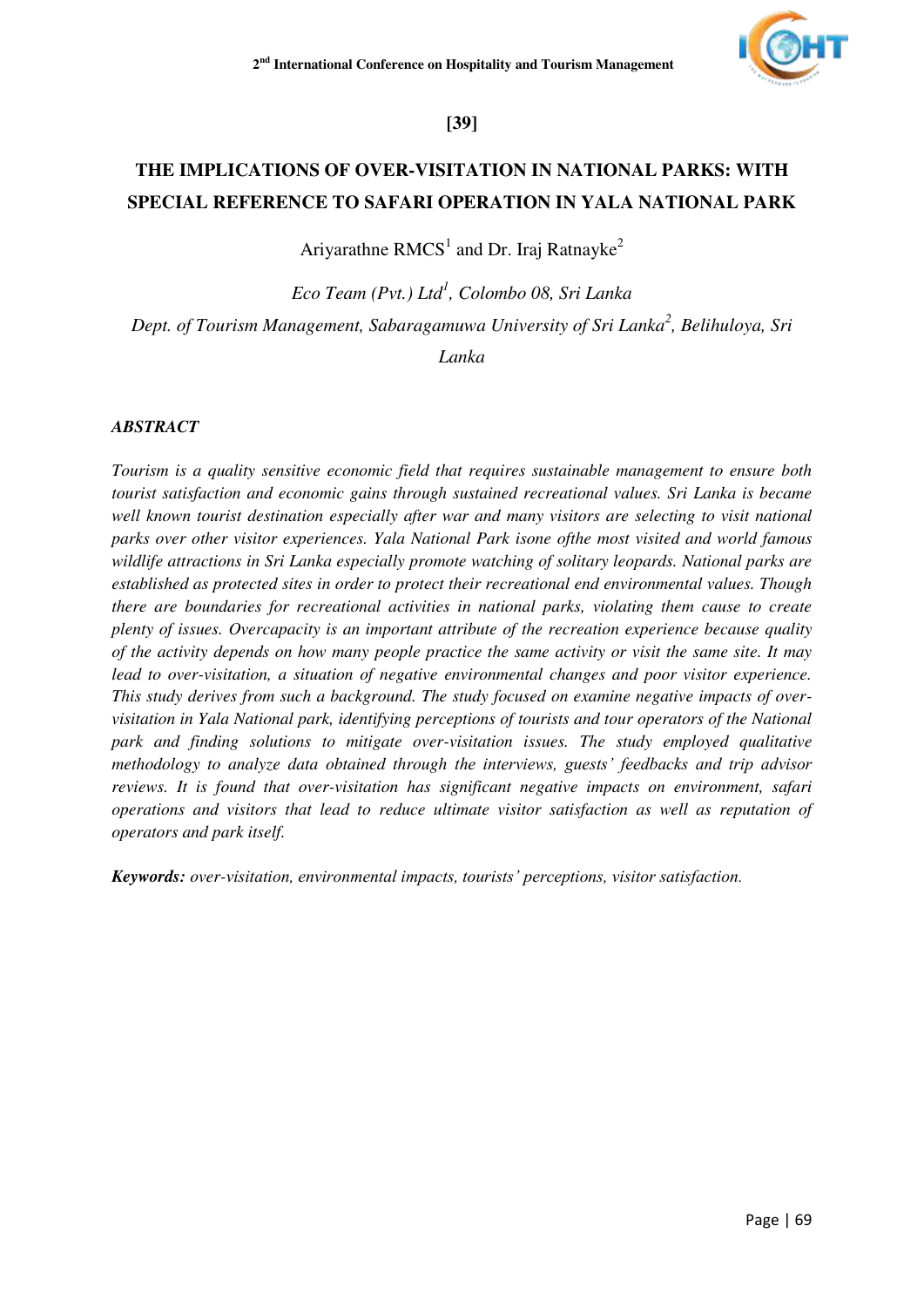

## **[40]**

## **MEDIA, CULTURE AND YOUTH EMPOWERMENT IN NIGERIA**

Abubakar Sufyanu Saidu Al-Sadique<sup>1</sup> and Murtala Mohammed Alamai<sup>2</sup>

*Mass Communication Department<sup>1</sup> , Tourism & Hospitality Management Department<sup>2</sup> The Federal Polytechnic, Bauchi, Nigeria* 

## *ABSTRACT*

*Youth empowerment has been identified by various governments since the return to democratic rule in Nigeria as a cornerstone for long and short term development plans because of collapse of industries and the paucity of jobs that would accommodate the teeming youth. In spite of this policy initiative, almost all parts of the country are facing one form of youth restiveness or the other, owing mainly to unemployment, underemployment and craze for white collar jobs among the youth. Cultural tourism is one such area that provides vast and untapped potentials for employment in virtually all parts of the country, yet these teeming unemployed youth do not know that they are sitting on a goldmine. This paper articulates the role media in this globalised world can play in making youth harness these vast potentials provided by cultural tourism which have the capacity of addressing youth restiveness that devastated all parts of the country, given that tourism has become the major foreign exchange earner to many countries in different parts of the world.* 

*Key words: media, culture, youth, empowerment*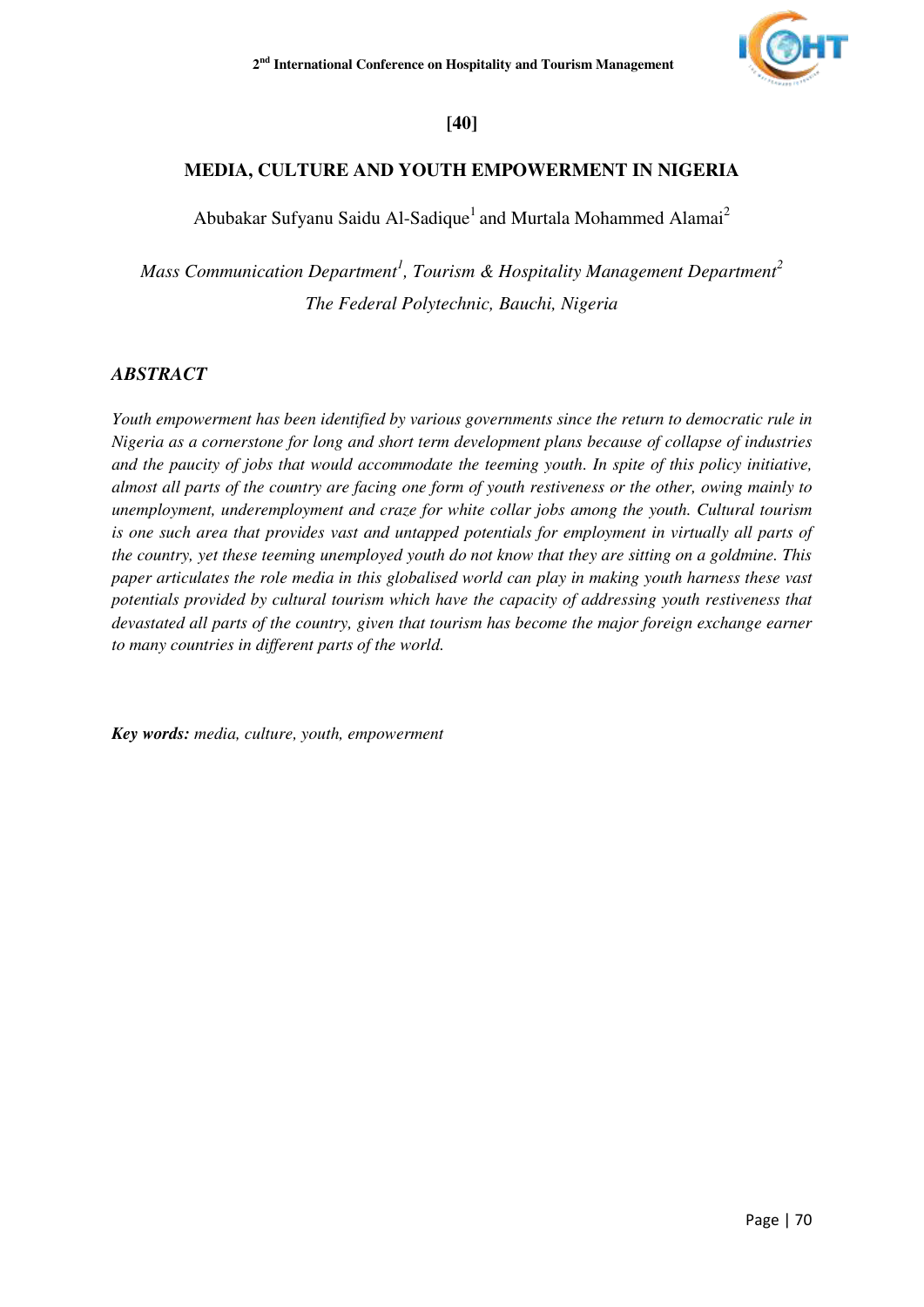

### **[41]**

# **HOTEL GUESTS' INVOLVEMENT IN GREEN ENERGY CONSERVATION PRACTICES IN MALAYSIA**

Rita  $Lo<sup>1</sup>$  and Ng Siew Cheng<sup>2</sup> *Sunway University1, 2, Malaysia* 

#### *ABSTRACT*

*Green energy conservation are now being implemented in most industry including the tourism and hospitality industry in conjunction with the concern of environment- friendly practices, the fact of the declining of natural resources has increase the awareness to conserve energy around the world. Most of the hotels in the world are now concern about implementing green practices based on internationally recognized green standards such as LEEDS and other green standards developed by a smaller region such as the ASEAN Green Hotel Standard. The objective of this research will highlight on the practices of green energy conservation by five stars hotels in Malaysia and to measure hotel guest"s participation in environmental friendly practices. The data was collected from 15 five stars hotels in Malaysia and the findings shows that majority of the five stars hotels in Malaysia are involved in green energy conservation practices, starts from in cooperating green practices in hotel operation, waste management of recycle policy (towel and linen) and water conservation such as the control of water supply used in hotel. For the second objectives, a total of 325 data was collected from hotel guests and are analyzed using SPSS 21. Hotel guests were asked on their involvement in green energy conservation practices by five stars hotels in Malaysia. Result shows that majority of the hotel guests are very supportive towards the waste management of recycle policy practices in hotel, majority of the hotel guests are hardly involved in water conservation practices due to the facts that they are hardly educate on how the water conservation can be practice. The research also further test on the gender influences towards the involvement in green energy conservation practices in Malaysia, based on the p-value for the test of mean and the 95% confidence interval, there is no significant difference in the preference.* 

*Keywords: Sustainability, Energy Conservation, Green practices.*